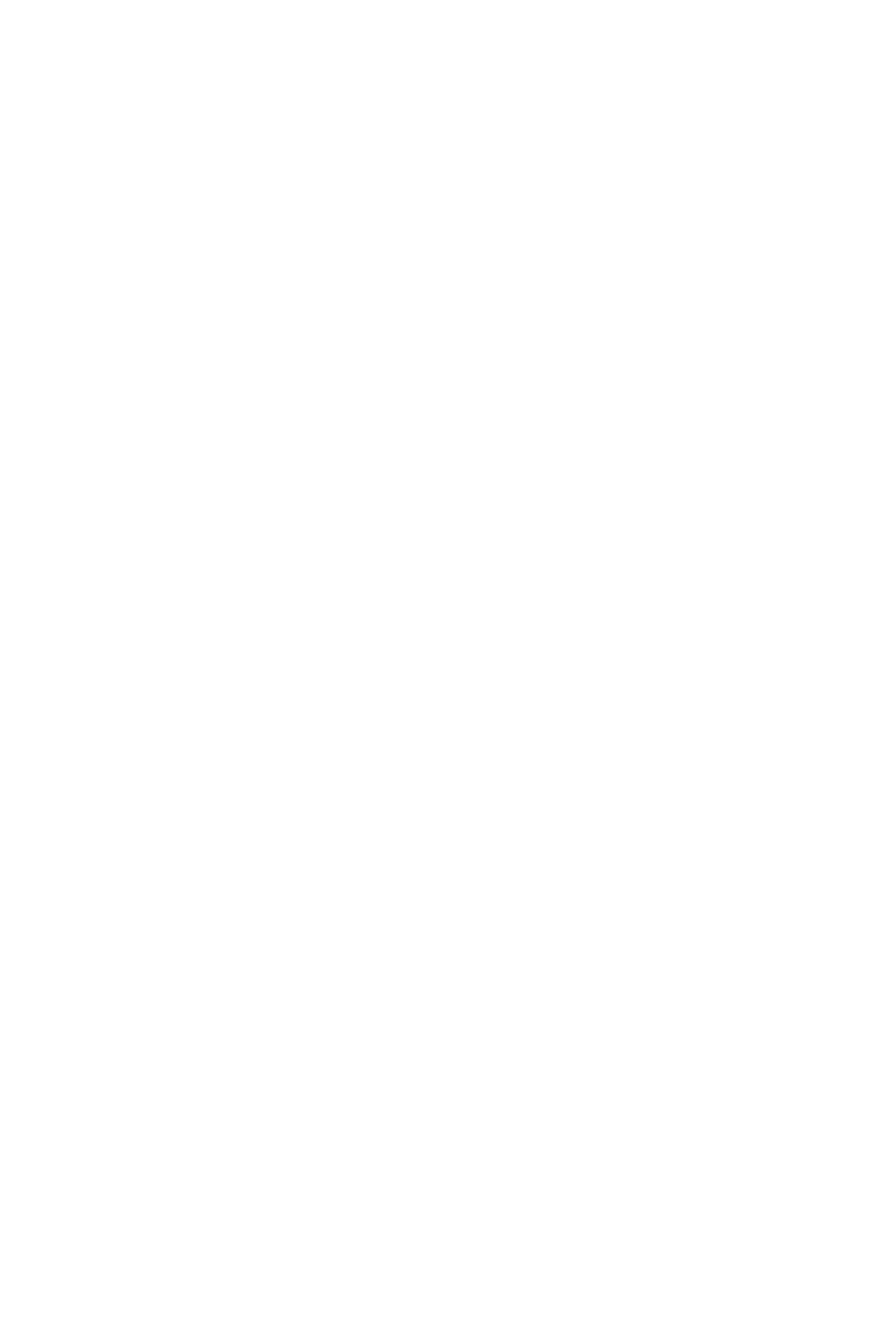# A faith-sensitive approach in humanitarian response: Guidance on mental health and psychosocial programming



**FFDERATION** 



## **Psychosocial Centre** TC International Federation<br>of Red Cross and Red Crescent Societies





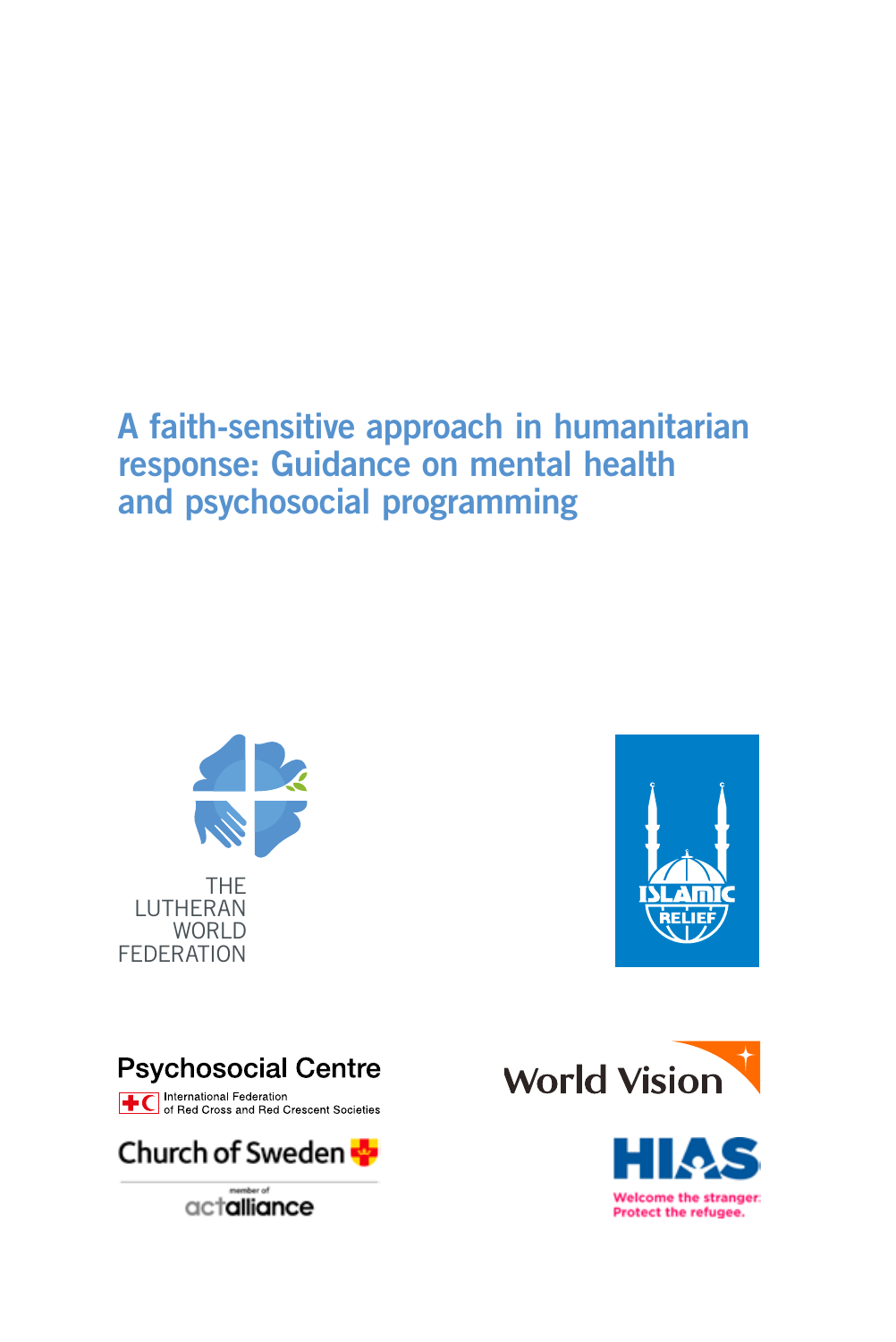Project Leads:

Michael French (LWF), michael.french@lutheranworld.org | www.lutheranworld.org Atallah Fitzgibbon (IRW), Atallah.Fitzgibbon@irworldwide.org | www.irworldwide.org

Project Consultants: Wendy Ager, Rebecca Horn and Alastair Ager

Project Advisory Group Members: Church of Sweden, HIAS, IFRC Reference Centre for Psychosocial Support, UNHCR, World Vision, independent advisors

Project field-testing agencies:

Christian Aid Nigeria, HIAS Kenya, HIAS Chad, IR Jordan, IR Kenya, IR Lebanon, IR Nepal, LWF Kenya, LWF Nepal, LWF Jordan

Design and layout: The Lutheran World Federation

Cover photo: LWF/C. Kästner

Suggested citation: The Lutheran World Federation and Islamic Relief Worldwide (2018) A faith-sensitive approach in humanitarian response: Guidance on mental health and psychosocial programming. LWF and IRW: Geneva and Birmingham.

© The Lutheran World Federation and Islamic Relief Worldwide, 2018.

ISBN: 978-2-940459-82-7

Printed in France

Participating organisations have indicated by the inclusion of their logo their endorsement of this document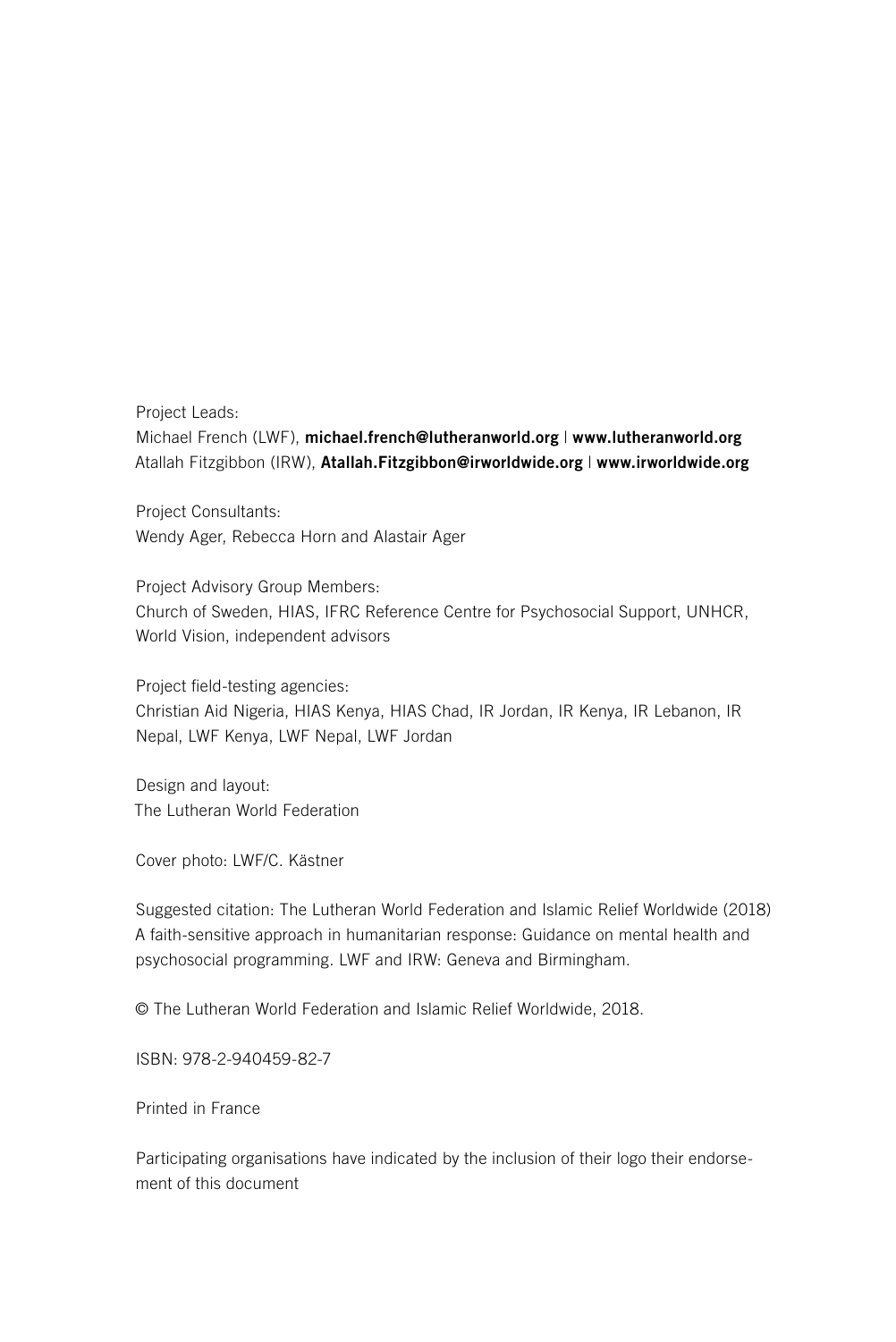# **Contents**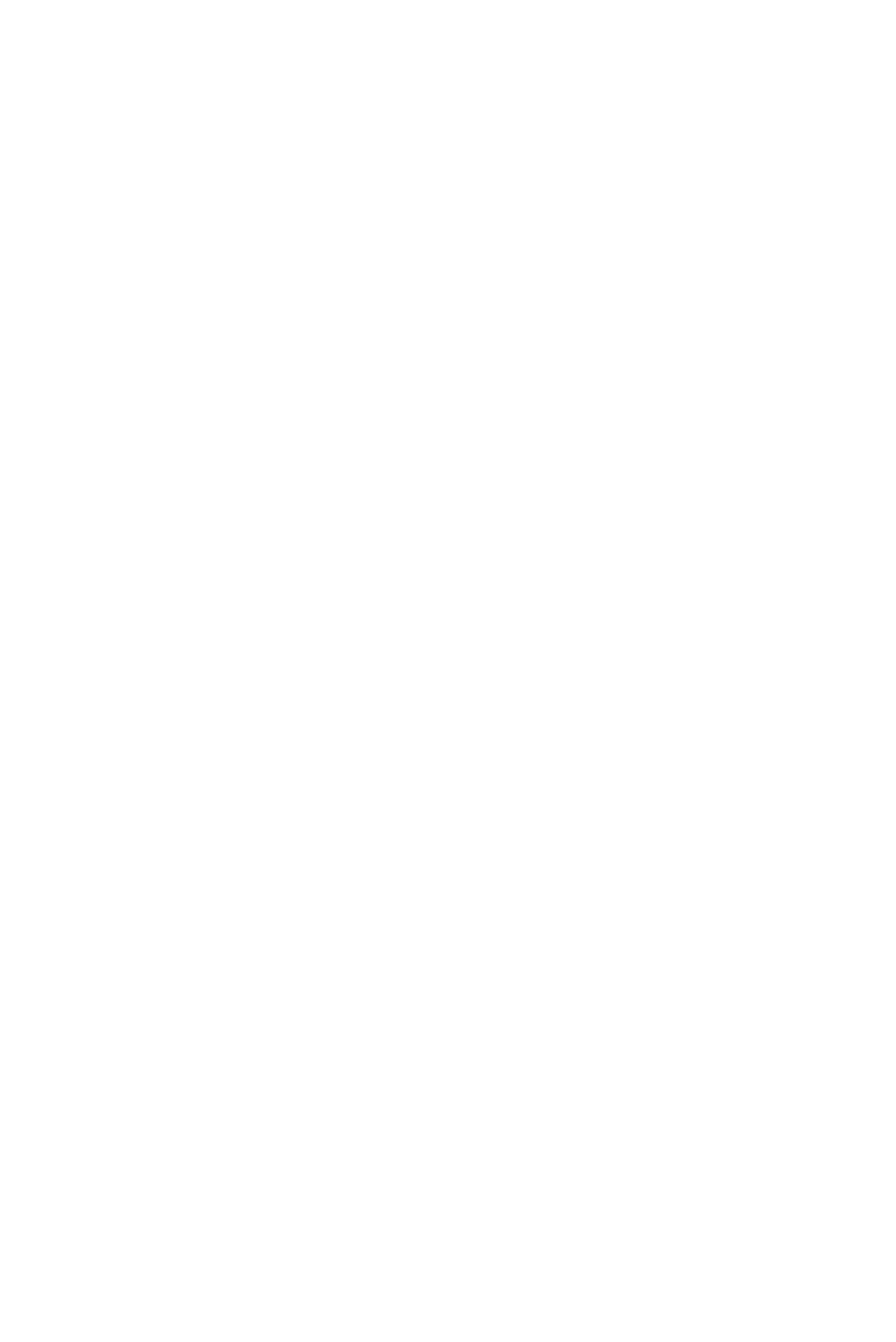# Foreword

As part of our on-going partnership, the Lutheran World Federation and Islamic Relief Worldwide began to work in 2016 on the development of *A faith-sensitive approach in humanitarian response: Guidance on mental health and psychosocial programming*. From the onset, we were clear that the guidance should be inclusive of all humanitarian actors, assisting both secular and faith-based organisations in the course of their work in the field. We use the term 'faith-sensitive' to bring the focus of the guidance on the faith of the people affected by conflict, disaster and displacement, rather than on the faith allegiance (or non-faith allegiance) of humanitarian organisations and agencies. The vast majority of people lay claim to some form of faith or religion, and they do not leave it behind in a humanitarian crisis. Taking people's faith identity seriously in shaping humanitarian response is simply part of a people-centred approach.

This guidance has been developed in phases. A desk review looking at the literature relevant to faith-sensitive psychosocial programming, followed by fieldwork in LWF and IRW country offices (Kenya, Jordan and Nepal), led to initial draft of the guidance, closely aligned with the existing IASC *Guidelines on Mental Health and Psychosocial Support in Emergency Settings* (2007). This draft guidance was then reviewed by a wide range of humanitarian actors and others and was pilottested in a variety of settings, leading to the document you have now.

We are very grateful for the support of our advisory group members and for the assistance of individuals and agencies involved in reviewing and field-testing the draft guidance. They have included many who would not lay claim specifically to a "faith perspective" – as well as others who do – and this has been essential in shaping a tool which is intended for all humanitarian actors regardless of their faith, ideology, or whatever, in navigating the sometimes complex waters of faith and faith identity and deciding what to do and not to do.

We have been fortunate also to be able to call on the expertise of consultants who are acknowledged leaders in this field, and much of the content and the hard work behind it, is thanks to them.

We hope *A faith-sensitive approach in humanitarian response: Guidance on mental health and psychosocial programming* will be a useful tool across all sectors of humanitarian response. Psychosocial support is a logical entry point for looking at faith identity, but precisely because it takes an inter-sectoral approach, it enables this tool to provide insights on how to take faith identity seriously across all sectors.

Faith finds common ground with human rights in a people-centred approach which affirms the dignity of each and every person. It is our hope that this guidance will, in a modest way, help that to become more of a reality.

*The Lutheran World Federation and Islamic Relief Worldwide*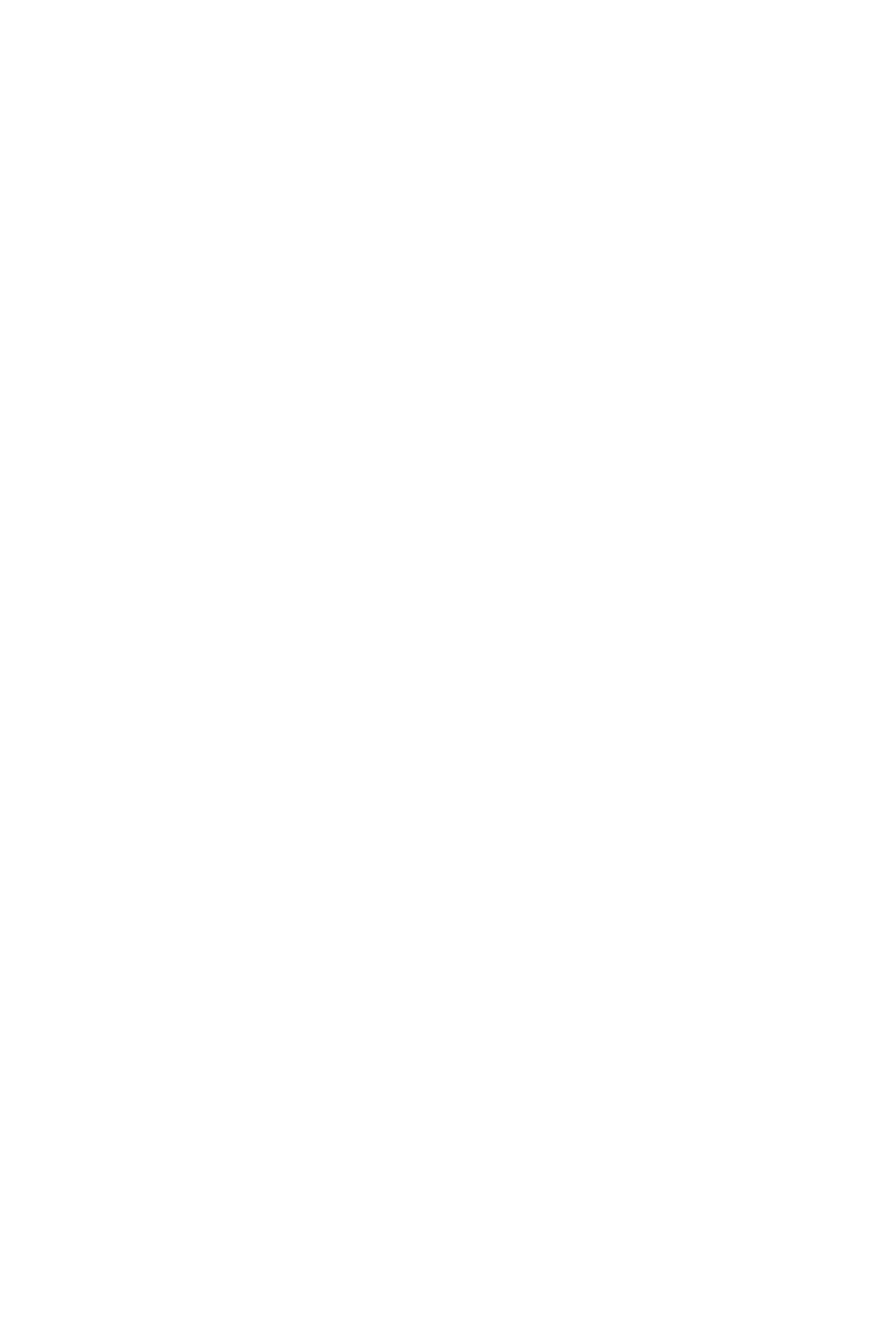# Introduction

Humanitarian agencies have become increasingly aware of the importance of religion in the lives of those they seek to assist and of the potential value of more effective engagement with local faith actors in humanitarian settings. Equally, however, there is concern about how to address these issues in a way that does not threaten humanitarian principles of impartiality and neutrality, nor risk heightening any existing religious tensions.

This guidance has been developed to provide practical support to those involved in planning humanitarian programming who seek to be more sensitive to the faith perspectives and resources of the communities within which they are working. It focuses particularly on the programming area of mental health and psychosocial support (MHPSS), but in a manner that seeks to provide pointers for more faithsensitive humanitarian programming overall.

The guidance is closely aligned with the existing IASC *Guidelines on Mental Health and Psychosocial Support in Emergency Settings* (2007). The IASC *MHPSS Guidelines* are a familiar framework for most global humanitarian actors. By developing faith-sensitive guidance within this structure, we aim to provide for a consistent approach of value to both faith-based and non-faith-based actors. The focus throughout is on the faith and resources of communities impacted by humanitarian emergencies, not on the faith tradition (or not) of humanitarian providers.

Using the structure of the IASC *MHPSS Guidelines* also ensures a suitably broad perspective on how faith impacts on wellbeing and mechanisms of support in humanitarian settings – at the level of organisations, communities, families and individuals. The guidance relates both to the spiritual nurture of individuals, families and communities and to the engagement of local faith communities and religious leaders during humanitarian emergencies. The guidance has been developed at a time when there is increasing commitment to the localisation of humanitarian response. While there is consideration given to how local faith actors can be helpful in delivery of international agency programmes, there is greater emphasis on how to establish partnerships such that local capacities and perspectives genuinely shape programming.

The guidance has been drafted with a view to strengthening psychosocial support by securing more effective engagement with the faith resources of individuals and communities. However, while religion can be a powerful source of coping and resilience, it may also be used to promote harmful practices or undermine humanitarian programming efforts. The guidance therefore seeks to guide humanitarian actors in weighing strategies of local faith engagement in a manner fully mindful of the "do no harm" imperative. This invariably will involve developing a deeper contextual understanding of the role of religion and religious actors in a humanitarian setting.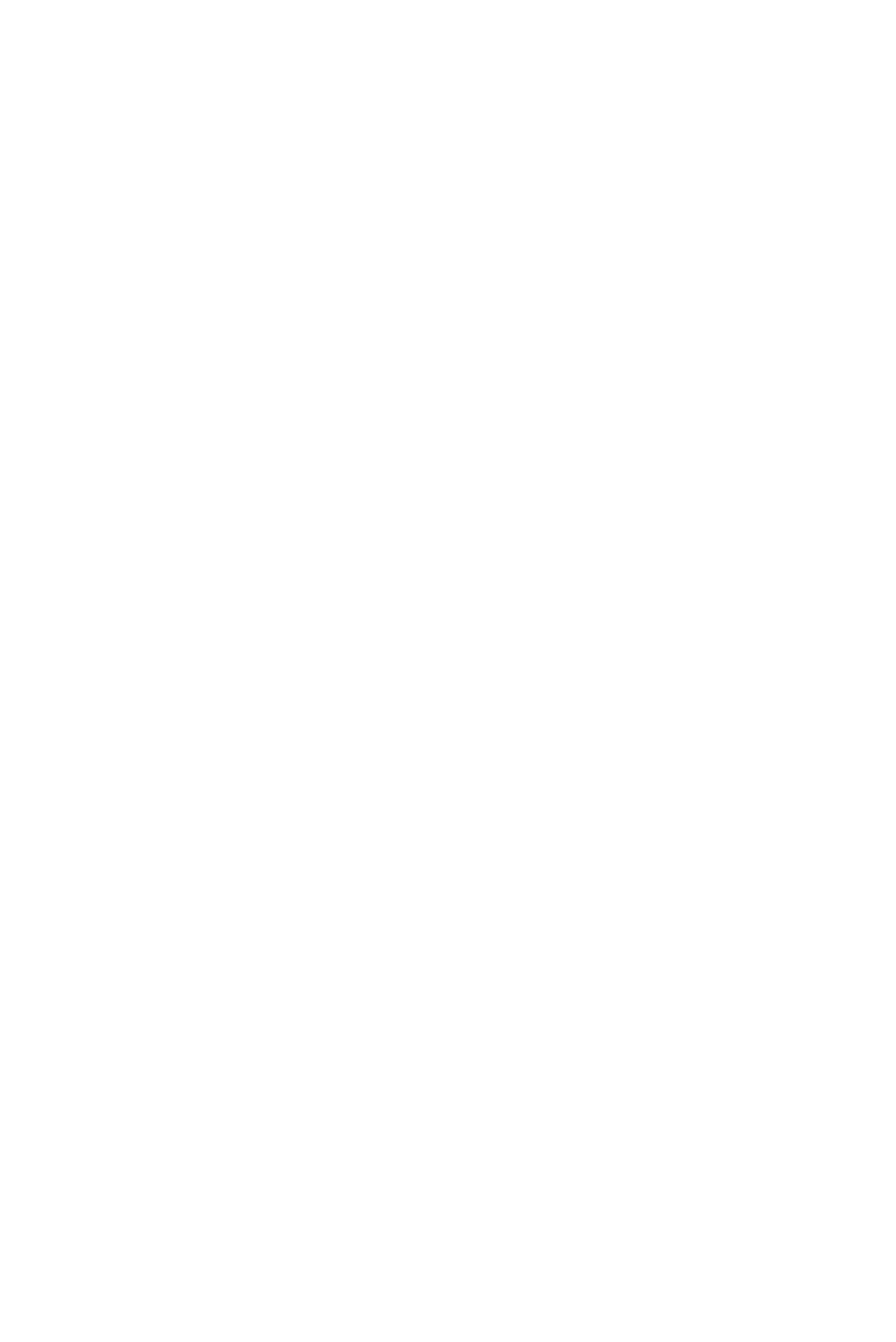# **Glossary**

Faith is widely used both as a term to describe a specific religious tradition or affiliation and the beliefs associated with that tradition or affiliation. In humanitarian contexts the word is generally intended to be seen as inclusive of diverse religious groupings, hence its uses detailed below. However, there is sensitivity to the fact that a pre-eminence of personal belief in defining religion privileges a certain tradition of Christian theology, and the term religion is now in increasingly wide use.

Faith-based organisations (FBOs) is a term used to describe a broad range of organisations influenced by faith. They include religious and religion-based organisations/groups/networks; communities belonging to a place of religious worship; specialised religious institutions and religious social service agencies; and registered or unregistered non-profit institutions that have a religious character or mission. At the international level they include major humanitarian agencies, but the emphasis in this guidance is more at the local level.

**Faith leaders** are people who play influential roles within their faith communities and the broader local community. They benefit from trust and exercise moral authority over members of their local faith community, and shape public opinion in the broader community and even at the national or international level. They are often older men, but there are many examples of women or youths holding significant leadership responsibilities within faith communities.

**Faith literacy** is a phrase used to refer to the competence of individuals to engage effectively with communities of faith. In so far as it represents competence in 'reading' local communities, faith literacy can be understood as knowledge of the tenets, principles and practices of specific religious groups. However, it is generally acknowledged that it also reflects broader competence in engaging sensitively and knowledgeably on issues of religion with diverse faith communities, including those with which the individual or organization has little previous involvement.

Local faith communities (LFCs) consist of people who share common religious beliefs and values, and draw upon these to carry out activities in their respective communities. They are often providers of first resort in humanitarian emergencies, mobilising and providing support through their membership and faith networks. Their members are often unpaid volunteers who act because their faith calls upon them to do so. They may or may not be aware of basic humanitarian principles.

Local religious actors is a term used here to be inclusive of religious traditions, groups, organisations and leaders that identify themselves with respect to some religious belief or tradition.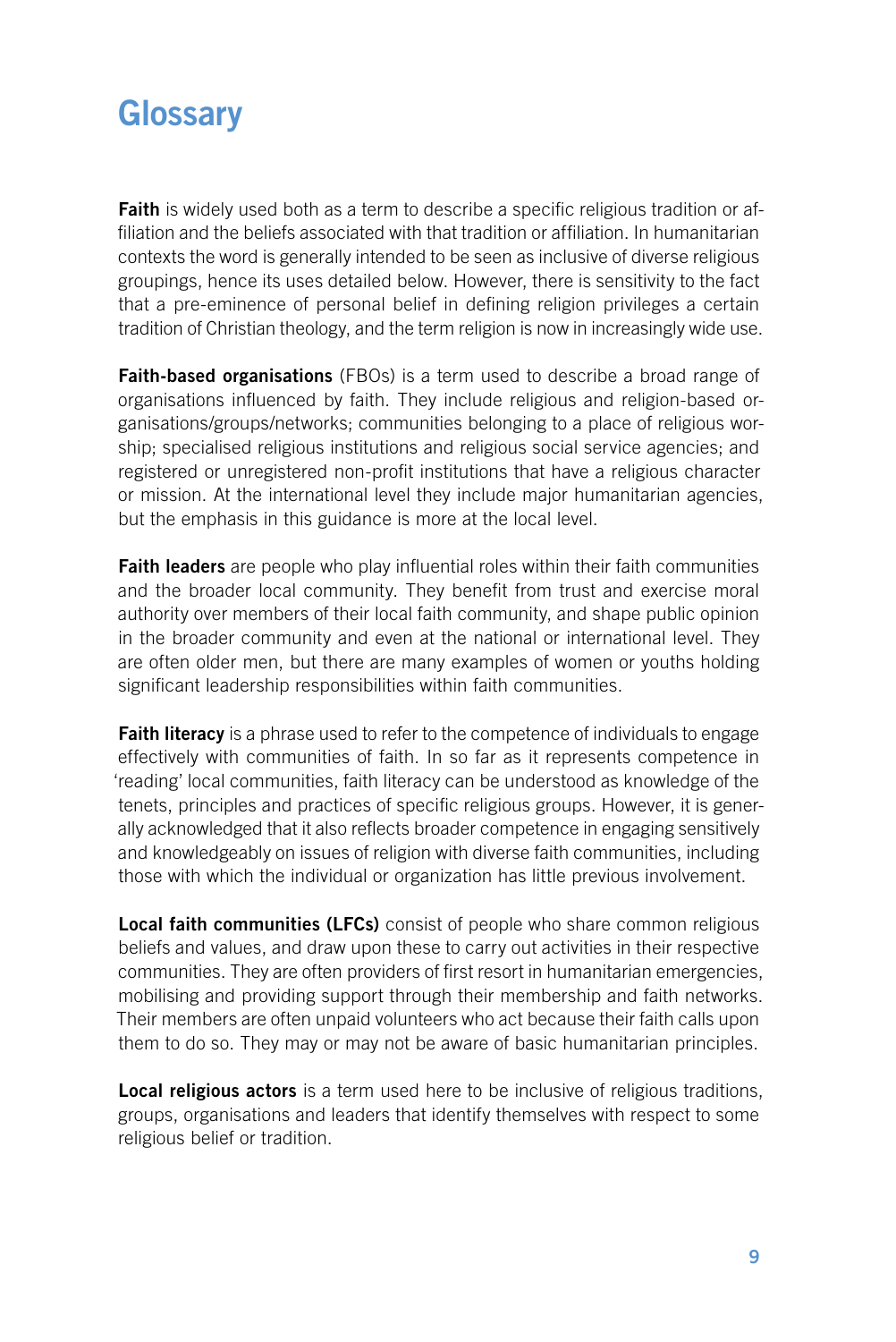#### A faith-sensitive approach in humanitarian response

Religion and spirituality are terms for which definitions are widely contested. 'Conceptualizing Religion and Spirituality: Points of Commonality, Points of Departure' by Hill et al (2000) suggests the following: Spirituality reflects 'the feelings, thoughts, experiences, and behaviours that arise from a search for the sacred.' Religion also involves this search for the sacred, but additionally 'for non-sacred goals (such as identity, belongingness, meaning, health, or wellness) and the means and methods (e.g., rituals or prescribed behaviours) of the search that receive validation and support from within an identifiable group of people.' In this document, *religion* is generally used as an inclusive term seeking to reflect diverse traditions, practices and understandings. Spirituality in this document is used in the context of personal engagement with issues of meaning, identity and purpose, potentially – but not necessarily – grounded in a religious tradition.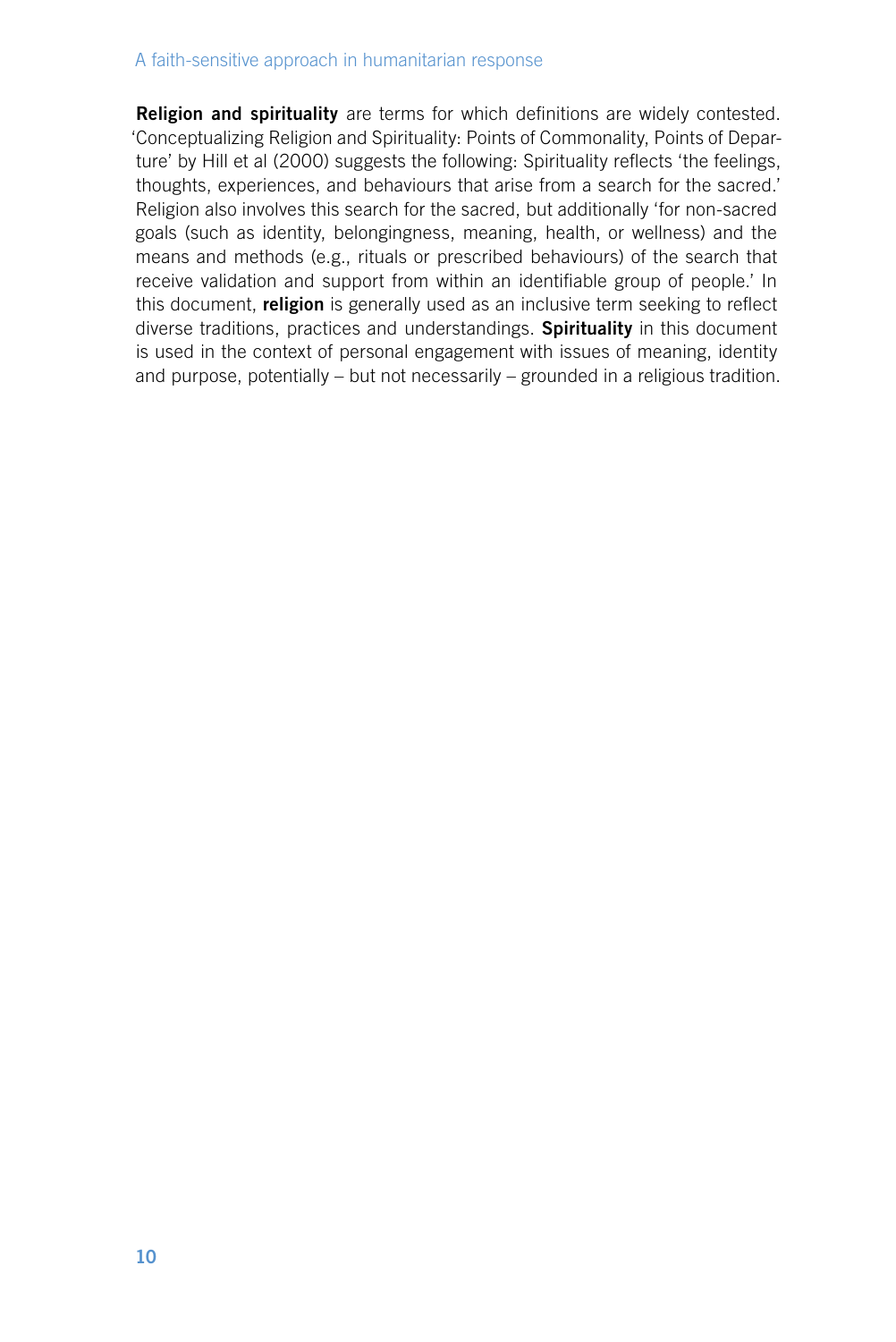# **Overview**

A faith-sensitive approach in humanitarian response: Guidance on mental health and psychosocial programming

|                | A. Common functions across domains        |                                                                                                                                    |  |  |
|----------------|-------------------------------------------|------------------------------------------------------------------------------------------------------------------------------------|--|--|
| $\mathbf{1}$   | Coordination                              | 1. Identify local faith leaders and FBOs to engage in coordination<br>structures                                                   |  |  |
|                |                                           | 2. Strengthen the capacities of local religious actors to<br>participate in humanitarian coordination structures                   |  |  |
|                |                                           | 3. Make adjustments to the intersectoral coordination system to<br>promote the active participation of local religious actors.     |  |  |
|                |                                           | See action sheet 1.1 of IASC MHPSS Guidelines                                                                                      |  |  |
| $\overline{c}$ | Assessment,<br>monitoring &<br>evaluation | 1. Identify faith-related resources in the affected community                                                                      |  |  |
|                |                                           | 2. Assess religious and spiritual influences on protection and<br>wellbeing                                                        |  |  |
|                |                                           | 3. Monitor and evaluate local faith community engagement on an<br>ongoing basis                                                    |  |  |
|                |                                           | See action sheets 2.1 and 2.2 of IASC MHPSS Guidelines                                                                             |  |  |
| 3              | Protection &<br>human rights<br>standards | 1. Ensure that humanitarian staff are aware of legal and<br>humanitarian obligations with regard to religion                       |  |  |
|                |                                           | 2. Ensure that local religious actors engaged in providing<br>humanitarian support are aware of legal and humanitarian obligations |  |  |
|                |                                           | See action sheets 3.1, 3.2 and 3.3 of IASC MHPSS Guidelines                                                                        |  |  |
| 4              | Human<br>resources                        | 1. Ensure that staff and volunteers have insight into the religious<br>and spiritual experience of beneficiaries                   |  |  |
|                |                                           | 2. Provide care for humanitarian workers and volunteers that<br>acknowledges the potential role of religious coping                |  |  |
|                |                                           | See action sheets 4.1 and 4.4 of IASC MHPSS Guidelines                                                                             |  |  |
|                |                                           | B. Core mental health and psychosocial support domains                                                                             |  |  |
| 5              | Community<br>mobilisation &<br>support    | 1. Ensure that psychosocial programming builds upon relevant<br>and appropriate mechanisms of religious coping                     |  |  |
|                |                                           | 2. Mobilise community resources in addressing specific needs                                                                       |  |  |
|                |                                           | See action sheet 5.3 of IASC MHPSS Guidelines                                                                                      |  |  |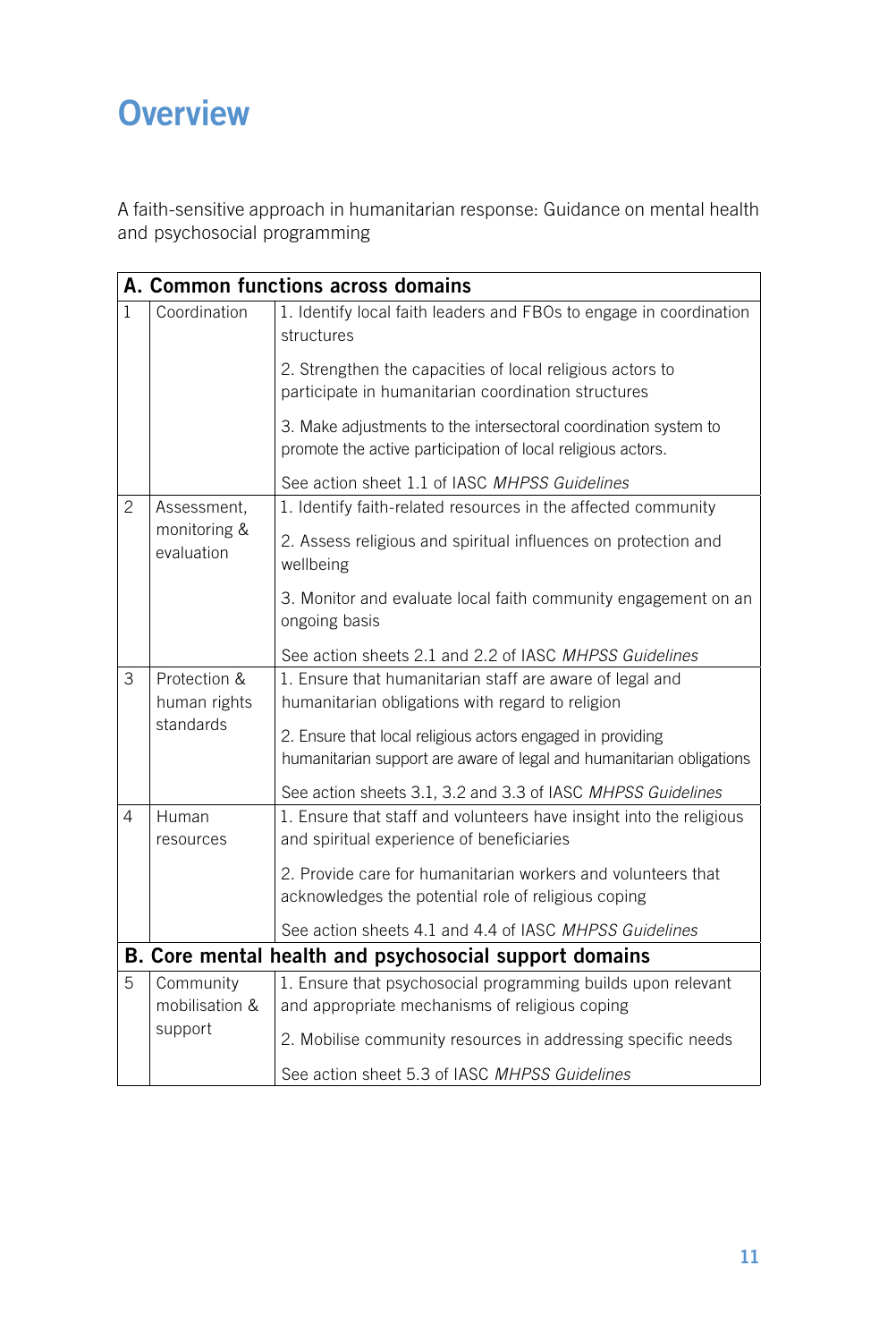## A faith-sensitive approach in humanitarian response

| 6  | Health                                       | 1. Promote key community health messaging through local faith<br>communities                                                                                                                                                                                                        |  |  |  |
|----|----------------------------------------------|-------------------------------------------------------------------------------------------------------------------------------------------------------------------------------------------------------------------------------------------------------------------------------------|--|--|--|
|    |                                              | 2. Establish mechanisms for referral to local religious actors for<br>provision of psychosocial support and spiritual care                                                                                                                                                          |  |  |  |
|    |                                              | 3. Ensure faith sensitivity in mental health service provision                                                                                                                                                                                                                      |  |  |  |
|    |                                              | 4. Engage with faith leaders to shift social norms that maintain<br>harmful practices                                                                                                                                                                                               |  |  |  |
|    |                                              | See action sheets 6.1, 6.2, 6.3, and 6.4 of IASC MHPSS Guidelines                                                                                                                                                                                                                   |  |  |  |
| 7  | Education                                    | 1. Identify and support provision of non-formal education by<br>local religious actors, where appropriate                                                                                                                                                                           |  |  |  |
|    |                                              | 2. Document and support effective community-based educational<br>activities provided by local religious actors for specific population<br>groups (i.e. children's and young people's groups, parenting groups,<br>older persons' groups, groups for persons with disabilities etc.) |  |  |  |
|    |                                              | 3. Strengthen faith-sensitivity in activities in relation to formal education<br>and non-formal education, such as child-friendly spaces                                                                                                                                            |  |  |  |
|    |                                              | See action sheet 7.1 of IASC MHPSS Guidelines                                                                                                                                                                                                                                       |  |  |  |
| 8  | Dissemination<br>of information              | 1. Build on sensitisation activities with local faith communities to<br>establish two-way dialogue that shapes programme design                                                                                                                                                     |  |  |  |
|    |                                              | 2. Share information on experiences of, and lessons from, local<br>faith engagement                                                                                                                                                                                                 |  |  |  |
|    |                                              | See action sheets 8.1 and 8.2 of IASC MHPSS Guidelines                                                                                                                                                                                                                              |  |  |  |
|    | C. Social considerations in sectoral domains |                                                                                                                                                                                                                                                                                     |  |  |  |
| 9  | Food security<br>& nutrition                 | 1. Use local faith communities to identify vulnerable individuals<br>and households                                                                                                                                                                                                 |  |  |  |
|    |                                              | 2. Improve nutritional issues and caloric needs                                                                                                                                                                                                                                     |  |  |  |
|    |                                              | See action sheet 9.1 of IASC MHPSS Guidelines                                                                                                                                                                                                                                       |  |  |  |
| 10 | Shelter & site<br>planning                   | 1. Ensure availability of communal places for worship and prayer                                                                                                                                                                                                                    |  |  |  |
|    |                                              | 2. Use places of worship and other religious spaces for<br>psychosocial and other humanitarian programming                                                                                                                                                                          |  |  |  |
|    |                                              | 3. Ensure a faith-sensitive approach in the provision of shelter                                                                                                                                                                                                                    |  |  |  |
|    |                                              | 4. Ensure a faith-sensitive approach in the provision of non-food items                                                                                                                                                                                                             |  |  |  |
|    |                                              | See action sheet 10.1 of IASC MHPSS Guidelines                                                                                                                                                                                                                                      |  |  |  |
| 11 | Water &<br>sanitation                        | 1. Involve local religious actors in planning and design of water<br>and sanitation provision                                                                                                                                                                                       |  |  |  |
|    |                                              | 2. Make provision for WASH activities shaped by a faith-sensitive<br>approach                                                                                                                                                                                                       |  |  |  |
|    |                                              | See action sheet 11.1 of IASC MHPSS Guidelines                                                                                                                                                                                                                                      |  |  |  |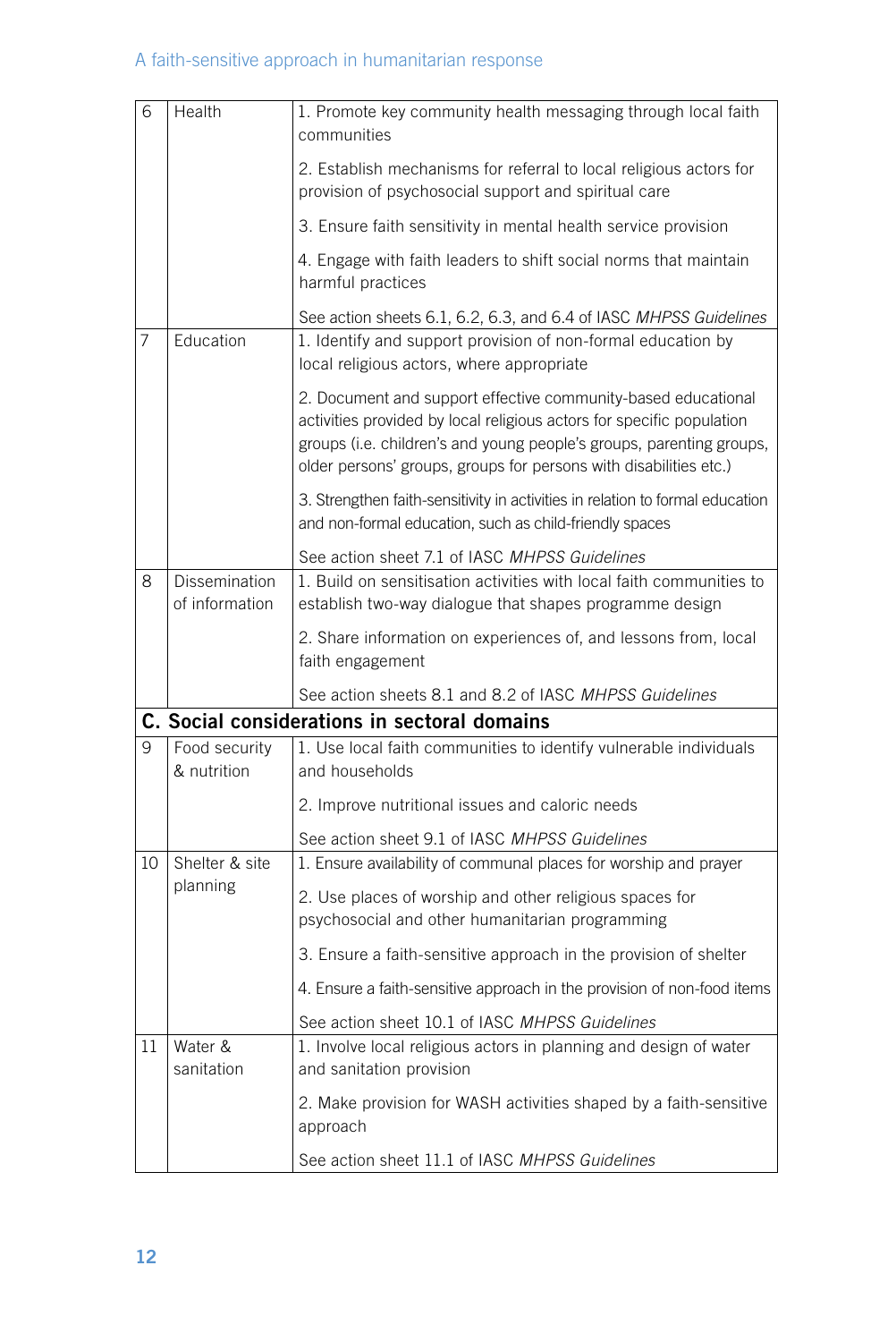# 1. Coordination

Coordination which is responsive to people's faith identity promises the same sort of benefits as mainstreaming gender issues or do no harm approaches in humanitarian response. Since coordination is structural, it needs somehow to engage with faith at a structural, organised level. This means involving local religious actors in coordination mechanisms. Crucially, partnering with local religious actors means that concepts and actions are shaped by their participation; it's not just about us developing their knowledge of MHPSS to deliver our programmes.

However, identifying and involving local religious actors presents major challenges. Particular concerns are establishing the legitimacy and representativeness of leaders and groups identified. Guidance on processes of coordination presented here draws on examples of promising practice by agencies in addressing this dilemma.

## A. How does this relate to the IASC *MHPSS Guidelines*?

Action sheet 1.1 of the IASC *MHPSS Guidelines* refers to the coordination of intersectoral mental health and psychosocial support. MHPSS coordination must include health, education, protection and social services, and representatives of affected communities and also must engage with the food, security, shelter, and water and sanitation sectors. This is important because all participants in the humanitarian response have responsibilities to promote mental health and psychosocial wellbeing.

This guidance focuses on two of the four recommended key actions of the IASC *MHPSS Guidelines*:

- Key action 1: Activate or establish an intersectoral MHPSS coordination group and
- Key action 2: Coordinate programme planning and implementation.

## B. What do we know about involving local religious actors in coordination?

UNHCR in its *Partnership Note on Faith-based Organisations, Local Faith Communities and Faith Leaders* (2014) recognises religious actors and their organisations as active members of civil society. Partnerships are especially relevant in cases where religious actors play an important role at local level and are actively engaged in meeting the needs of displaced populations. They can leverage significant social, physical and spiritual assets for the benefit of communities. They are widely present in all parts of a given country due to their vast networks. Their presence does not necessarily depend upon external or international funding. They often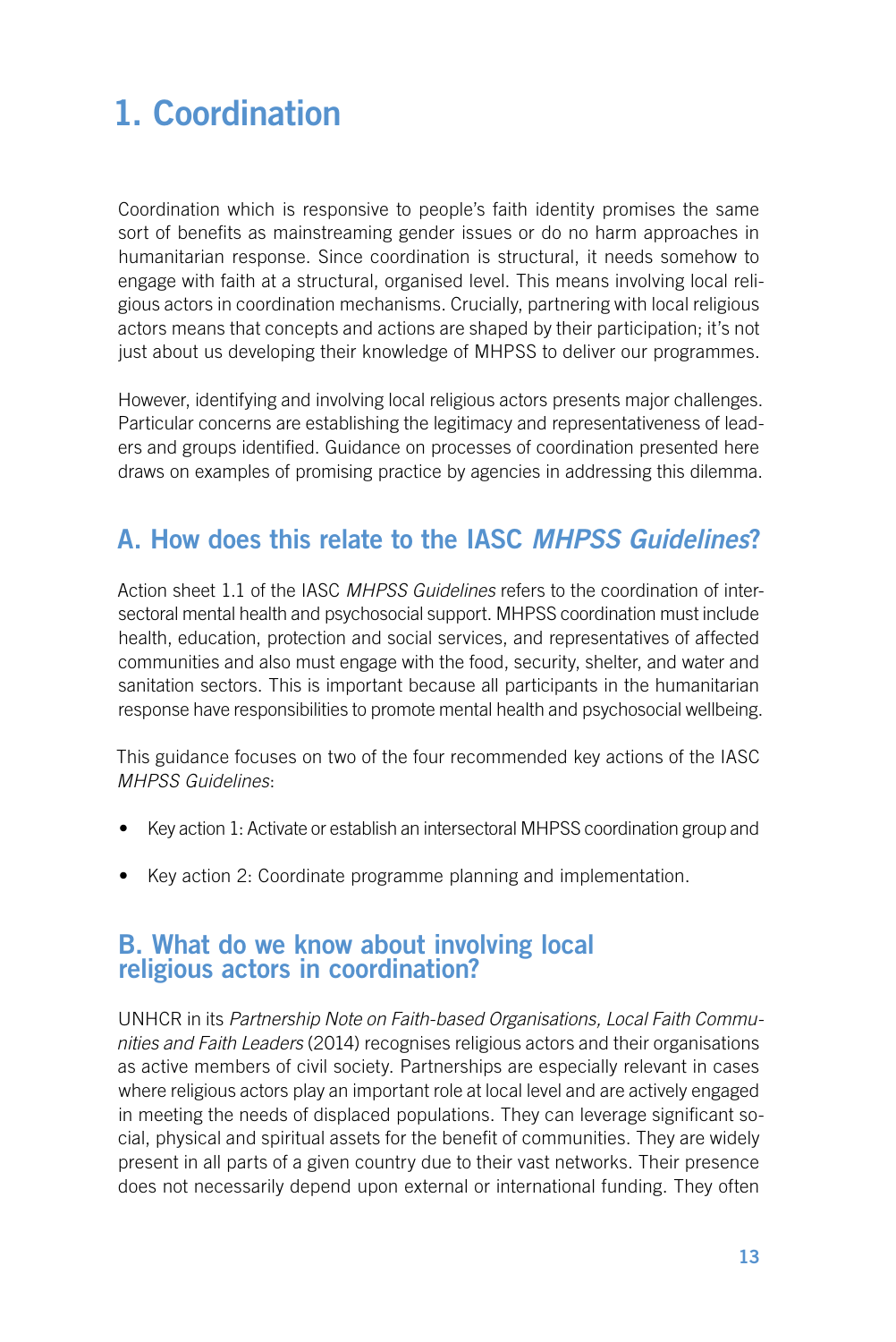remain long after international attention has faded, and funding has declined. Strengthening partnerships with religious actors is a goal of the wider humanitarian reform process that aims to improve the effectiveness of humanitarian response.

There are a number of reasons for involving religious actors in coordination (UNDP, 2014). These include:

- benefiting from their experience of providing services
- maximizing community impact (for example, through responsiveness to faith identities)
- capitalizing upon their long-term sustainable presence at the grassroots level
- building on their legitimacy in the eyes of beneficiary communities
- reinforcing inclusive social values and best practices
- contributing to the effectiveness of programmes.

However there are challenges. The cluster approach to humanitarian coordination often makes it difficult for local religious actors to engage, who frequently report a sense of marginalization and disempowerment. Christian Aid, CAFOD, Oxfam, Tearfund and ActionAid (2014) found in their evaluation of the response to Typhoon Haiyan, for example, that international non-governmental organisations (INGOs) which were working in partnership with national faith-based organisations (FBOs) benefited from their extensive networks. However, in the immediate aftermath of the typhoon, INGOs took the lead in delivering services and this was often prioritised over partnership. This challenge of taking partnership to scale (at speed) was indeed the most prominent finding, despite the considerable experience of nationally led humanitarian response in the Philippines and perceptions of the significant capacity of civil society.

## C. What can we do to make coordination more inclusive of local religious actors and their perspectives?

There are three main areas where action can improve coordination with local religious actors:

- a. Identify faith leaders and FBOs to engage in coordination structures
- b. Strengthen the capacities of local religious actors to participate in humanitarian coordination structures
- c. Make adjustments to the intersectoral coordination system to promote the active participation of these groups.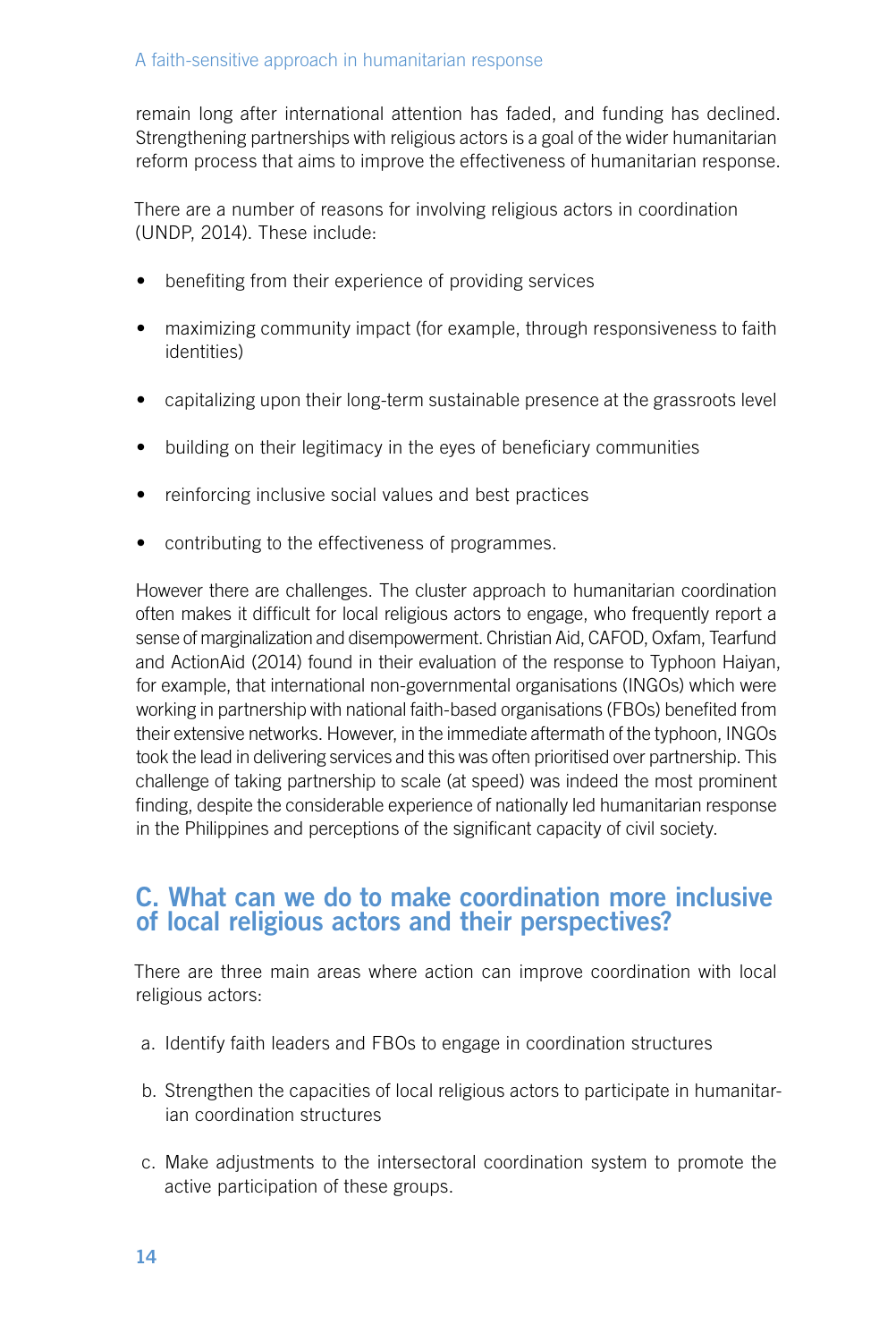## 1. Identify local faith leaders and faith-based organisations (FBOs) to engage in coordination structures

### Map potential partners in local faith communities

- What are the faith traditions in your country/operation?
- What are their basic organisations, structures and systems?
- What is their relationship with state institutions?
- What are the national faith-based organisations that can act as liaisons with faith leaders?
- Map the existing work of faith and/or interfaith groups.

#### Identify relevant faith leaders in the local area

- Agree a protocol for your organisation in identifying religious leaders (to include organisational expectations about representation of leaders, compliance and legitimacy etc.)
- Invest time in getting to know the leaders as a means to increase trust and lay the ground for potential collaboration
- Establish a relationship of mutual understanding and trust.

## *Local faith leaders*

Women may not be in formal leadership positions in some local faith communities. However they do act as leaders in many contexts and groups and should therefore be included in coordination mechanisms.

## 2. Strengthen the capacities of local religious actors to participate in humanitarian coordination structures

#### Build the capacity of local religious actors to become more effective partners

- Identify relevant experience, skills and knowledge that local religious actors already have
- Engage local religious actors in training and capacity-strengthening initiatives in order to deepen their understanding of the humanitarian response.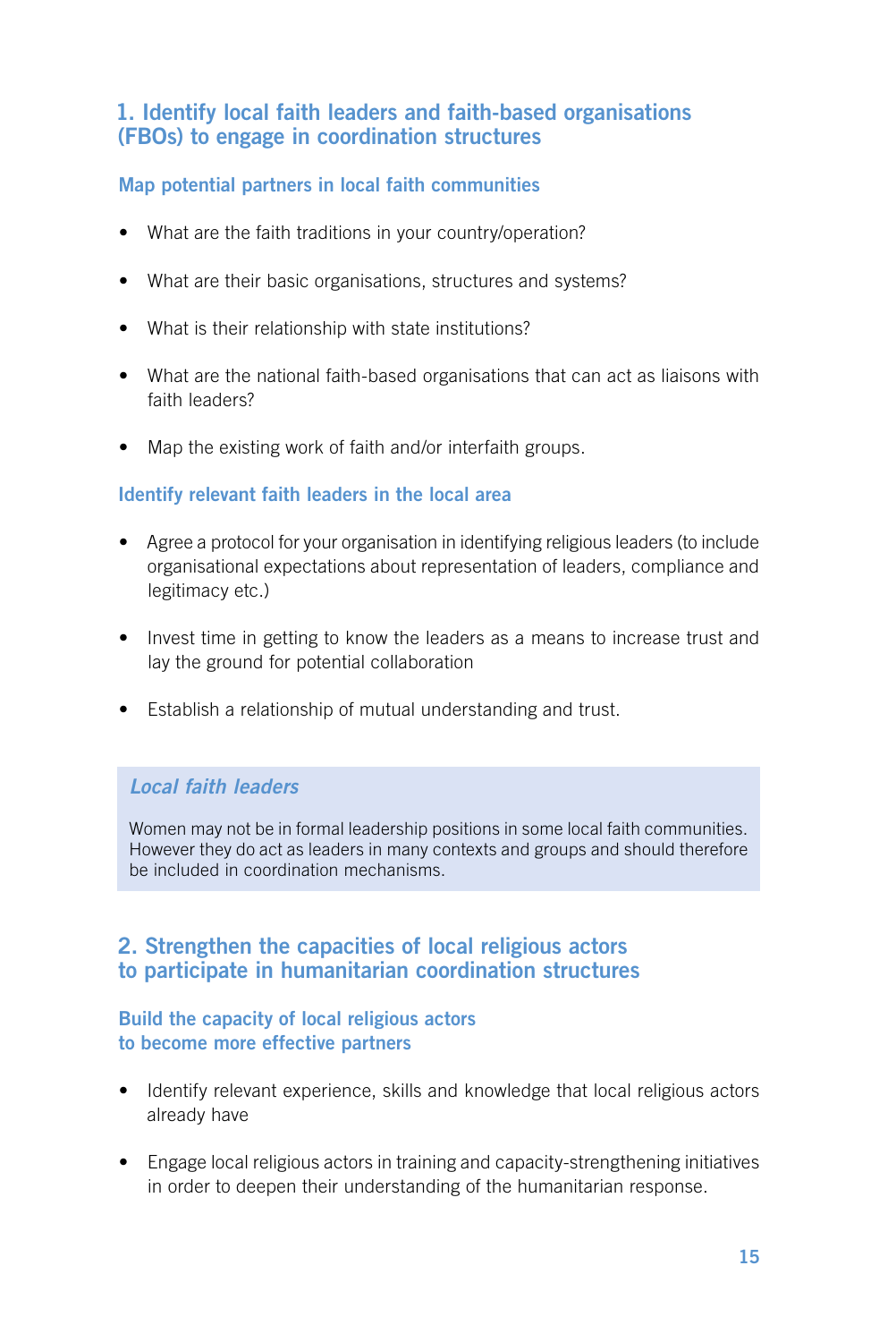### Identify opportunities for equipping faith partners for response to future crises

• Provide technical support to local religious actors in the course of the response, developing knowledge of MHPSS and broader humanitarian concerns.

## 3. Make adjustments to the intersectoral coordination system to facilitate the active participation of local religious actors

#### Strengthen faith literacy amongst other coordination group members, drawing upon the capacities of local religious actors

- Cultivate an openness and curiosity about local religious and spiritual traditions
- Acknowledge the diversity of religious traditions and avoid pre-conceived notions regarding traditions
- Make use of training materials to orient coordination group members to issues of local faith engagement.

### Ensure meetings are accessible to local faith partners

- Consider the location, timing and format of meetings to encourage the engagement and full participation of local faith partners
- Ensure interpreters are present, if needed, so that discussions are accessible to all attending.

#### *Recommendations for International, supranational and intergovernmental actors, INGOs, donors, and development agencies*

- Systematically include tradition and faith as crosscutting elements in programme/ project planning (just as gender issues or do-no harm approaches are usually mainstreamed in development work). Support the revival and transformation of indigenous/traditional mediation mechanisms.
- Avoid undermining the existing efforts of [local religious actors]. Understand their cultural specificities and capacities for addressing conflict, and draw on their knowledge and experience in order to engage constructively and in a manner that is conflict-sensitive. Build on their current activities in a collaborative manner rather than prescribing solutions. Suggest and offer technical support if the context requires it. Tailor support according to the context and the actors involved. Avoid "projectisation" and "NGOisation," which by and large tend to render local efforts unsustainable.
- Depending on what is most useful in the local context, support networks/ platforms as well as individual initiatives, since both can be very worthwhile. *From Mubashir, M. & L. Vimalarajah (2016), p. 7.*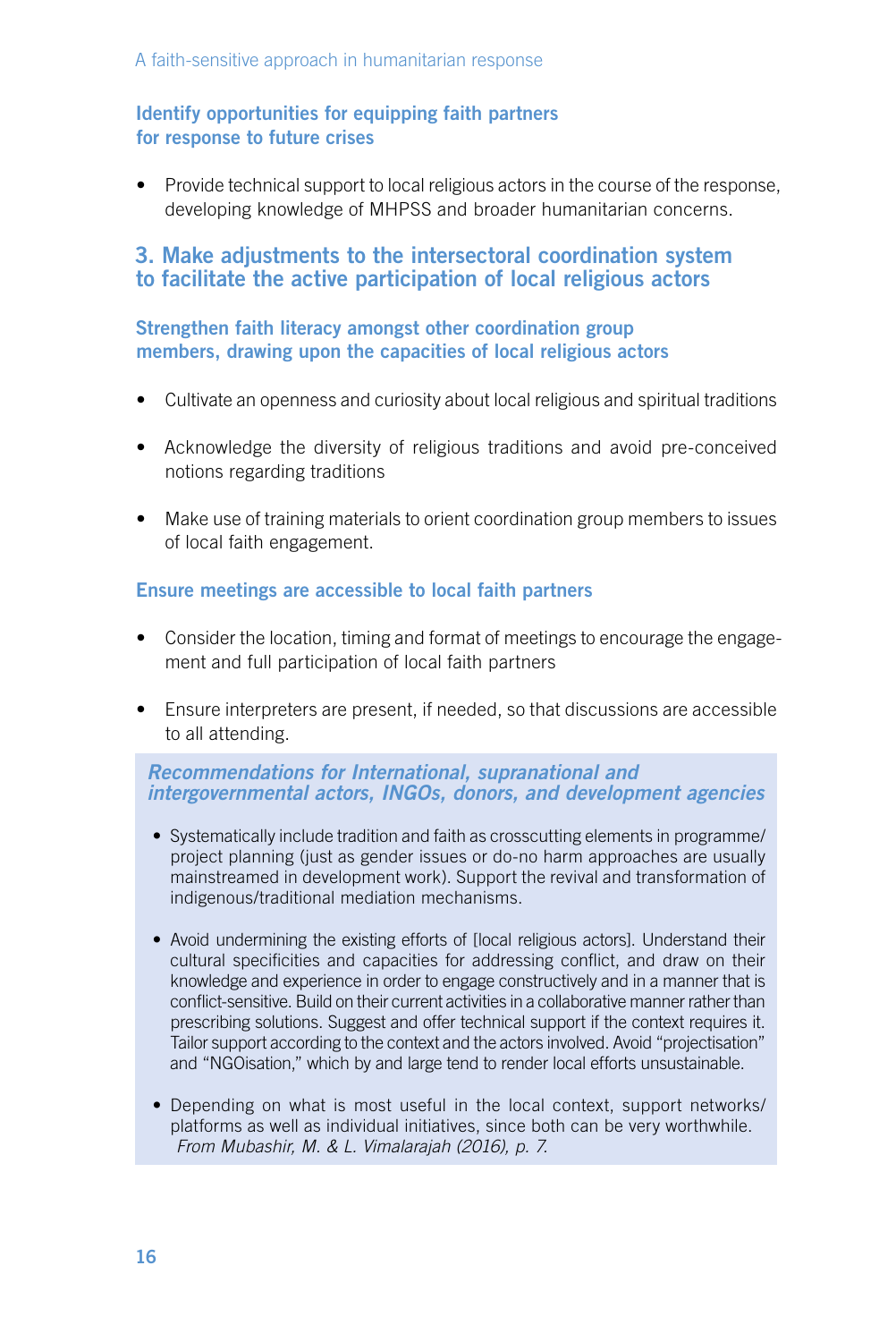## D. Reference and resources

Christian Aid, CAFOD, Oxfam, Tearfund and ActionAid (2014) *Missed again: Making space for humanitarian partnership in the Typhoon Haiyan response.* 

Department of International Development (2012) *Faith Partnership Principles*. London: DFID.

Joint Learning Initiative on Faith and Local Communities (2015) *Policy Note: Local faith groups and humanitarian assistance*. www.jliflc.com

Knowledge Centre Religion and Development (2011) *Religion and Development: Practitioners' Guide*. Utrecht: KCRD.

Marshall, K. and M. V. Saanen (2007) *Development and Faith. Where mind, heart and soul meet together*. The International Bank for Reconstruction and Development. Washington, DC: The World Bank.

Mubashir, M. & L. Vimalarajah (2016) *Tradition- & Faith-Oriented Insider Mediators in Conflict Transformation Potential, Constraints, & Opportunities for Collaborative Support. Baseline Study*. www.berghoffoundation.org/fileadmin/redaktion/ Publications/Other\_Resources/TFIM\_FullReport\_final.pdf

UNDP (2014) *Guidelines on Engaging with FBOs and Religious Leaders*. New York: UNDP.

UNHCR (2014) *Partnership Note on faith-based organisations, local faith communities and faith leaders*. Geneva: UNHCR. www.unhcr.org/539ef28b9.pdf

See also *Partnering with Religious Communities* on the UNICEF website: www. unicef.org/about/partnerships/index\_60134.html

## Example

LWF in Kakuma: The governance structures in Kakuma refugee camp, northern Kenya, include a Camp Coordination Team. This is made up of team of camp leaders who work in collaboration with UNHCR and NGO partners to design, implement, monitor and evaluate the activities in the community. Members of the Camp Coordination Team act as a 'bridge' between UNHCR/ NGOs and the community in terms of information sharing. They inform the community on any changes of activity or methods of delivery of programmes, and report back to organisations on issues raised by community members.

LWF Kakuma already worked closely with religious leaders through their facilitation of the Religious Consortium, but religious leaders had not formally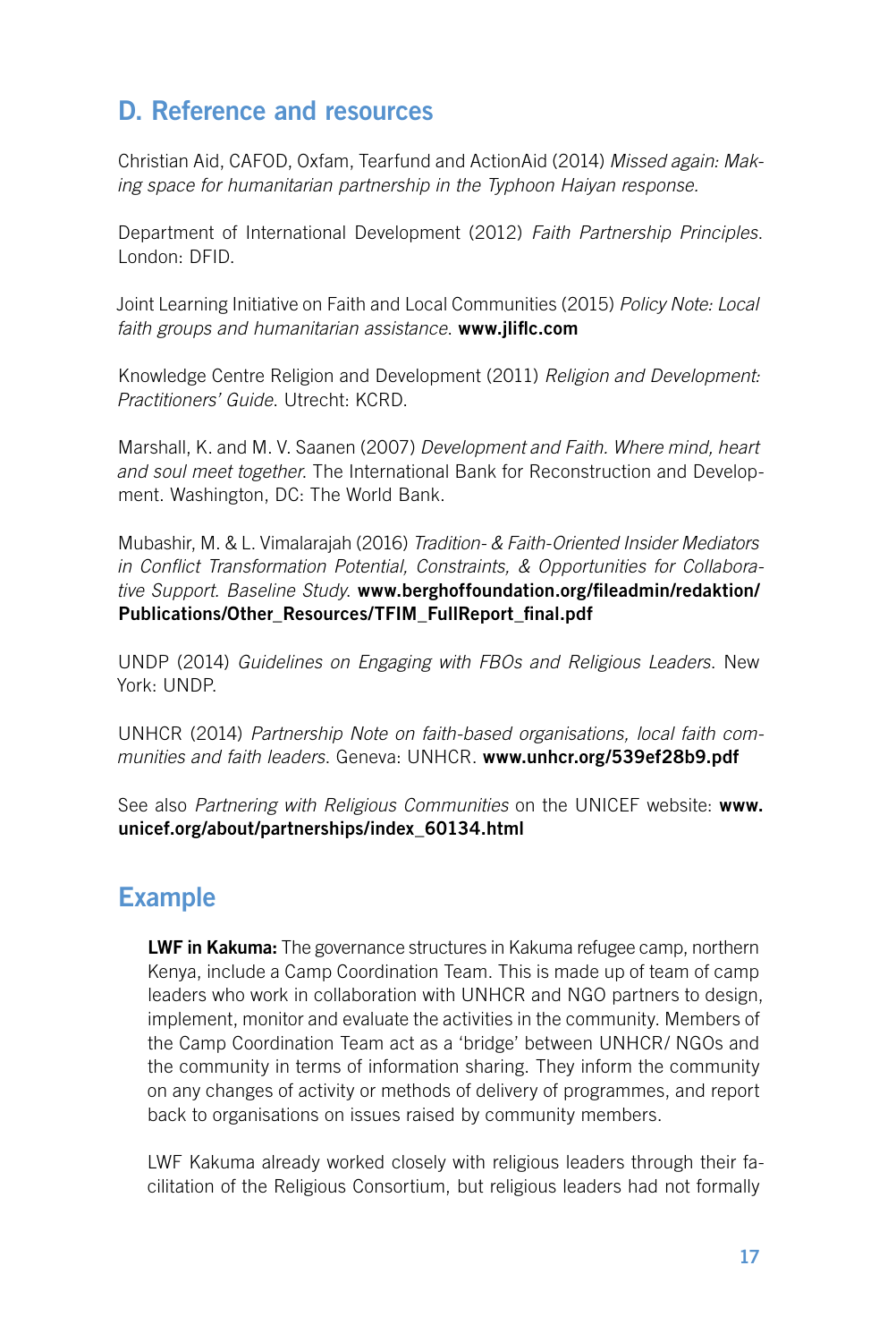#### A faith-sensitive approach in humanitarian response

been part of the Camp Coordination Team. In order to explore the possibility of involving them, all religious leaders in the camp were invited for a meeting. The idea was positively received, and a process of negotiation took place to decide on which religious leaders should be nominated to join the Camp Coordination Team. The discussion included considerations such as the size of the population represented by each religious leader, and the nationalities represented by each leader, since most religious groups in Kakuma are closely associated with nationalities. Five leaders (Muslim and Christian; male and female) were selected. They will continue both as members of the Religious Consortium, which has a focus on conflict resolution and peace building, and members of the Camp Coordination Team, which is concerned with overall coordination of activities in the camps.

A challenge faced during the selection process was that it was difficult to select only five leaders given that there are so many Christian denominations in Kakuma. Some complained that they were being left out on matters of coordination, and, with hindsight, it would have been better to spend longer on this process so that religious leaders could elect representatives to the Camp Coordination Team and everybody would feel that they had an equal chance to be involved.

Although it is early in the process of involving religious leaders in coordination systems, religious leaders from different faiths already see opportunities to start influencing how activities are carried out in the camp and are giving feedback to the community through their congregation on implementation, work plans and new activities. Other benefits we anticipate include the fact that the high level of trust people have in their faith leaders means they are likely to share with them more openly, and give more feedback than they would to other leaders. It is also hoped that the religious leaders, being very strong proponents of peace, will be able to strengthen the peace and conflict resolution mechanism components in the camp coordination team. No significant challenges have yet been experienced, but we foresee the possibility of a situation arising where different religious groups may not see the big picture of the community, but may have a narrow focus on their interest on their group. This will already be mitigated by ensuring that the mandate of the Camp Coordination Team is discussed repeatedly.

**HIAS KENYA:** When we started having meetings with faith leaders in the urban refugee settings where we work, we found that it was mainly men who turned up. In the Muslim community, it was impossible for women faith leaders to come to mixed-sex meetings, and even in the Christian churches almost all the leaders were men. We know that women do have roles in both faith communities, so we need to broaden our understanding of who "faith leaders" are. They are not only those who lead worship, but also those who lead certain groups within that faith community, including women's groups, Mothers' Union groups, choirs and others. This is where we can find more women faith leaders, and engage with them either together with the men or separately.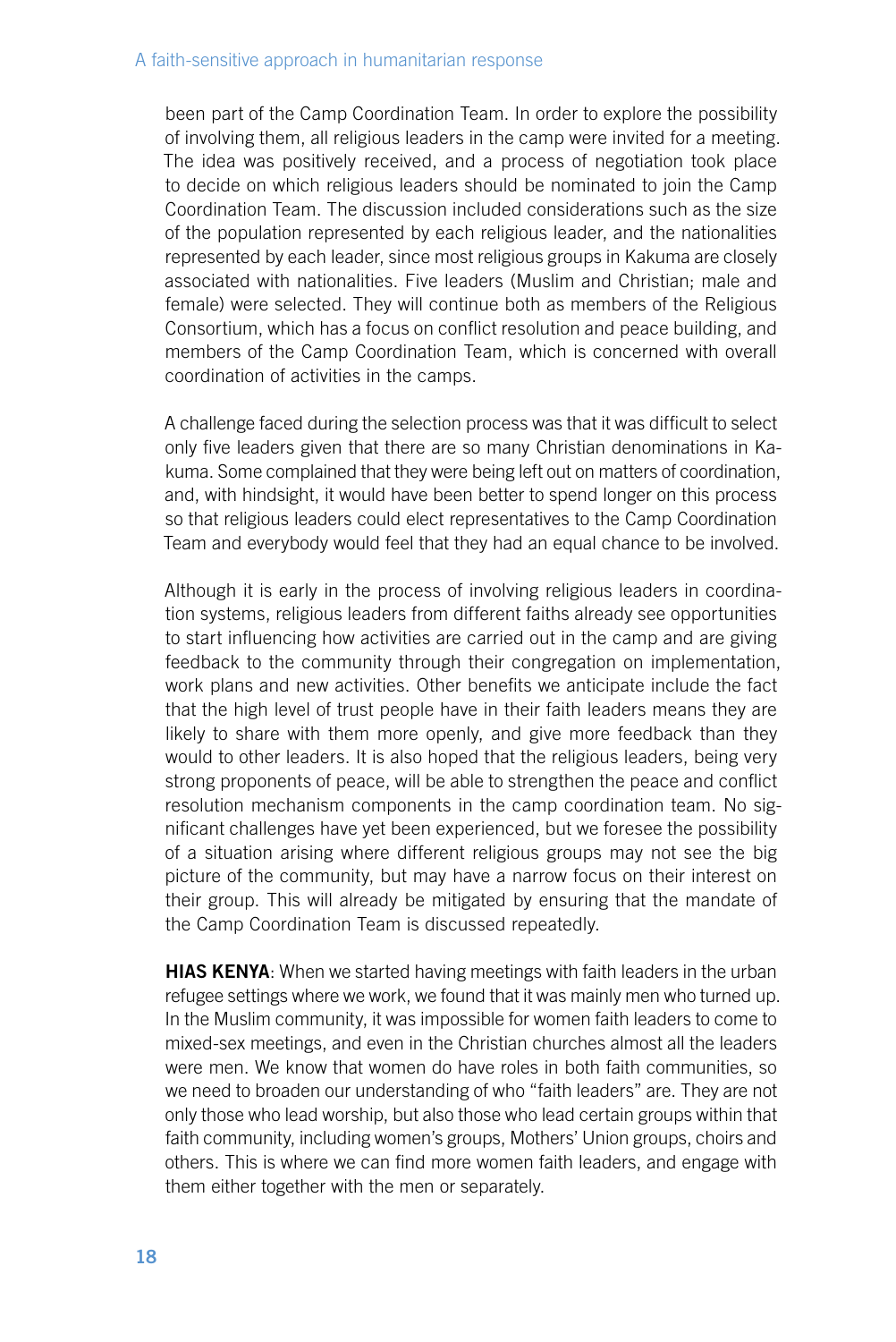## Principles for partnerships

The following principles for partnership are suggested by Katherine Marshall and Marisa Van Saanen in their book, *Development and Faith. Where mind, heart and soul meet together* (2007)*,* p. 12-14:

- Work purposefully to set goals and priorities. Different parties bring different expectations and assumptions to any joint venture; careful exploration of the reasons why each group is involved can help frame a shared vision that includes concrete goals.
- Focus on achieving genuine consensus on both objectives and path. Too many partnership arrangements reflect superficial agreement, but under the surface lurk very different understandings. Investing in a thoughtful and nuanced statement of objectives can provide a solid foundation.
- Be realistic. Projects need to start from dreams but proceed via attainable steps.
- Work purposefully to make sure that a shared language is well understood by all. Careful efforts to explore the significance of the wording that presents a set of partnership principles that aim to address some underlying challenges. Faith groups and their partners need to "unpack" language so that they read the same meaning into concepts and vocabulary.
- Gauge each partner's capacity with discernment and humility. A huge influx of money, demands, staff, and expectations can mortally wound fragile but functioning organizations and undermine successful work by faith and civil society groups at local levels. The partnership's shared vision should be grounded in careful assessment of local capacity and infrastructure, and acknowledge the limits of all partners.
- Weigh different strengths and balance of power thoughtfully. Power differences almost always complicate relationships. Partnerships are effective only when all parties have distinctive roles to play and vital niches to fill. Community groups, nongovernmental organizations, or faith communities when they work as partners in development projects cannot be equal in every sense, but they are equally vital to success. Participants need to take careful and conscious steps to ensure that the partnership values and reflects local knowledge, credibility, contacts, and savvy.
- Plan mentoring and capacity building with creativity, care, and humility. The partnership's shared vision should include mentoring that specifies the distinctive skills each side will teach the other.
- Make transparency meaningful and real. A well-defined written framework for financial and project management is crucial to avoid burdening local groups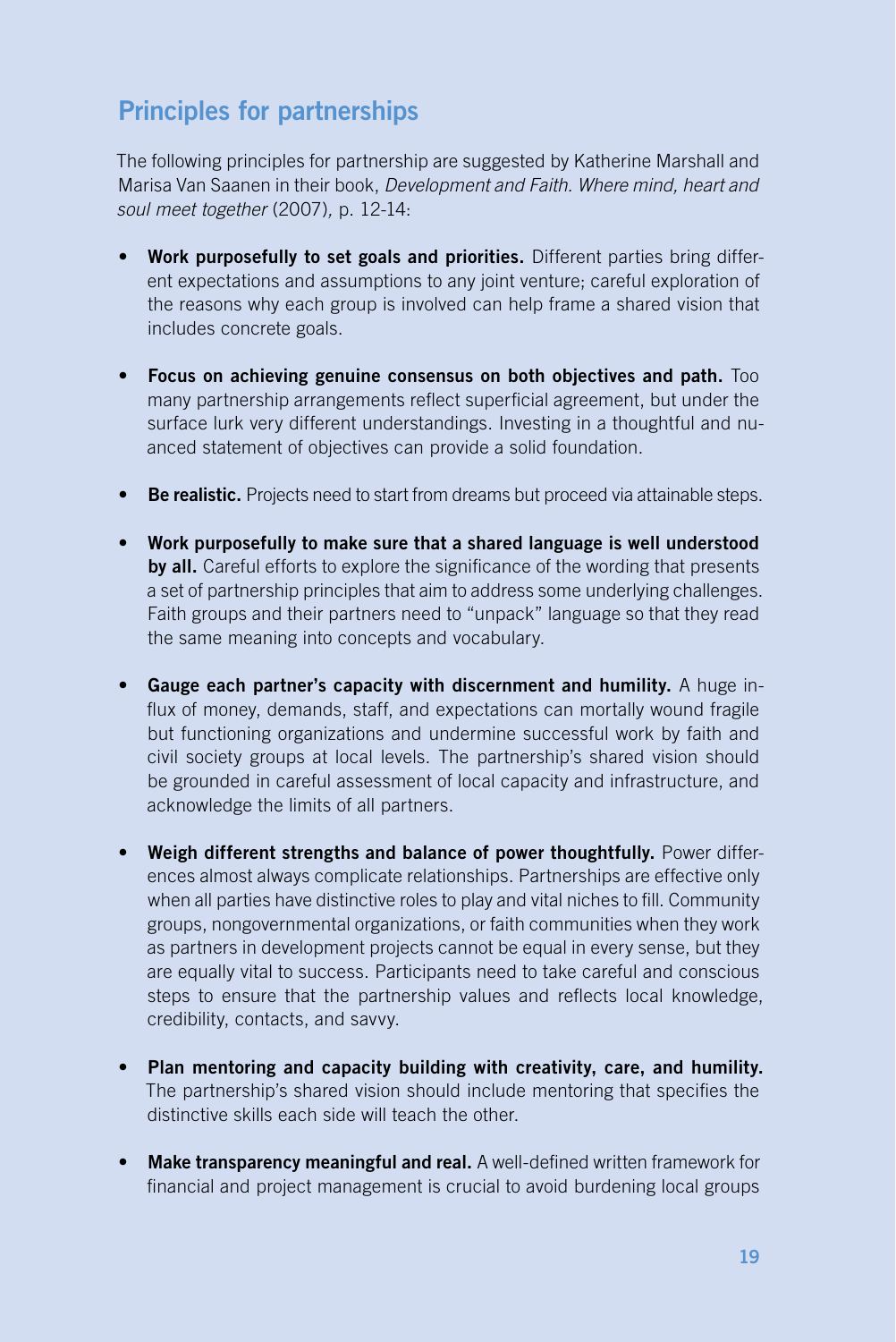with inappropriate demands while also giving funders an acceptable level of accountability and oversight.

- Plan carefully for navigating bumps in the road, making changes, and evaluating results. Planning for crises before they happen is far better than inventing ways to handle them when things go wrong. Procedures for midcourse correction and face-to-face resolution of disagreements are essential to all development partnerships, especially when administrative mechanisms do not exist and the "case law" of experience is limited. Regular joint meetings—perhaps run by a neutral third party—can help participants air grievances, hammer out problems, and establish new directions without judgment.
- Look objectively and without illusions to the future—especially long-term financial support—and make sustainability a real and meaningful goal. Partners need to articulate their expectations for the longer term— that is, whether they envisage an "exit strategy," continued interest in the project, or a more open-ended relationship with periodic review and adjustment. Fuzzy expectations often result in deep misunderstanding, and can sour even successful ventures. The long-term nature of development work is often appreciated far more in word than in deed. If partners are aware that the life expectancy of an engagement is finite, they must make this clear from the beginning.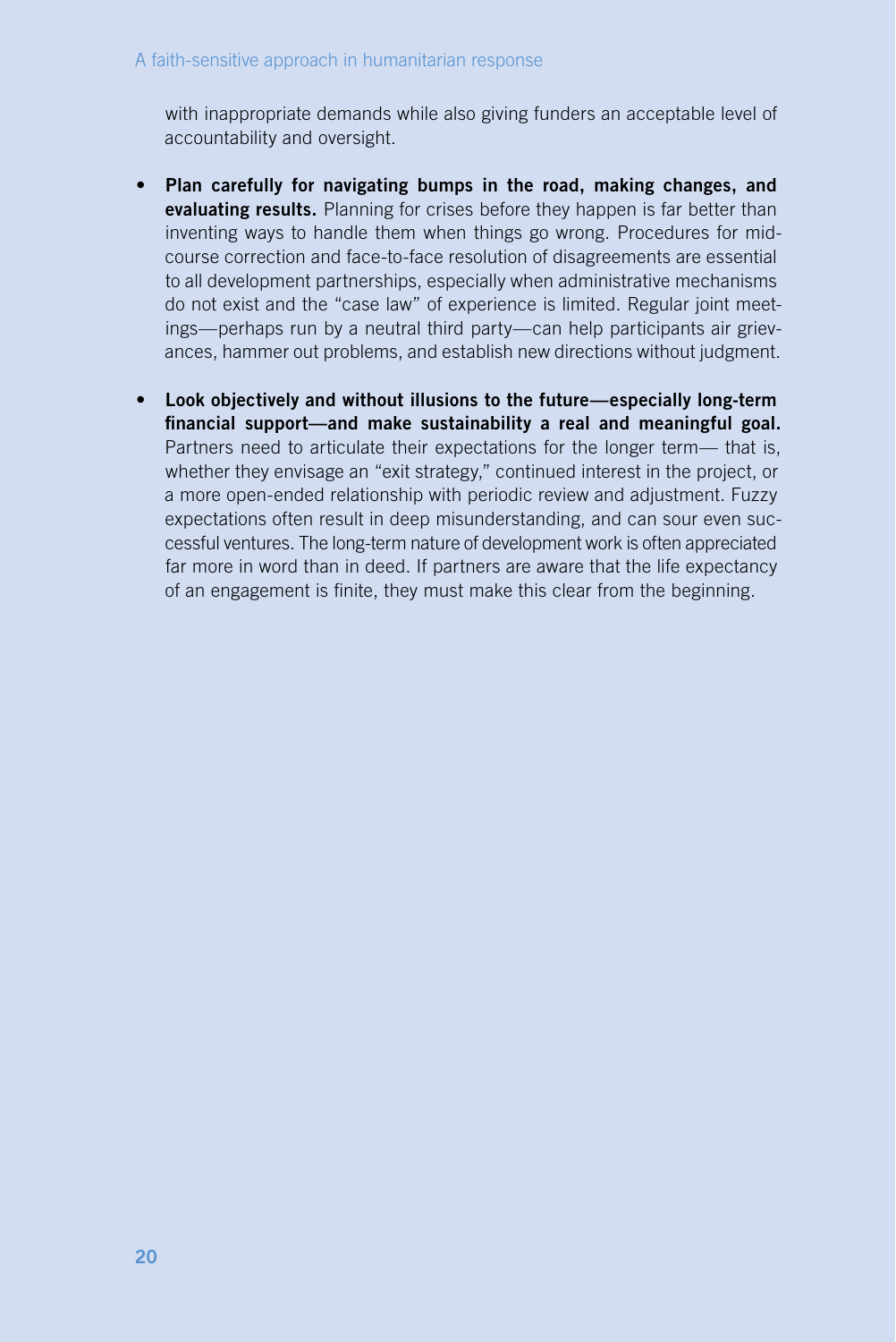# 2. Assessment, monitoring and evaluation

Humanitarian programming is heavily shaped by what we choose to measure and collect information on. Faith or religion is a key, defining element of most people's identity and therefore it is important to be informed about it, in order to respond to them as people. Including religious identity and involving religious actors in assessment, monitoring and evaluation is thus crucial if faith-sensitive perspectives and resources are to be drawn on to shape humanitarian response. Input from local faith communities or leaders may provide triangulation of other data sources regarding vulnerability and capacity assessments that confirm findings or flag potential gaps. Given the influence of local religious actors on social norms and practices, their input is particularly crucial in planning interventions that address harmful practices or social tensions.

## A. How does this relate to the IASC *MHPSS Guidelines*?

Action sheet 2.1 of the IASC *MHPSS Guidelines* refers to assessments of mental health and psychosocial issues. This is important because assessments document how individuals, families, communities and organisations are responding to the emergency at hand.

In order to avoid harm and to achieve the impact desired, assessing religious beliefs and practices in response is critical. This can be done directly through assessment and monitoring tools, and by engaging with local faith communities and actors and seeking their guidance on how to do this most appropriately, in order to shape multi-sectoral programme actions from the earliest phases of the emergency. For example, non-food item (NFI) priorities, WASH designs and content, types and manner of food assistance, shelter and camp layouts will be different in each population and need to be shaped accordingly.

Key action 2 of the IASC *MHPSS Guidelines* outlines the main information needed and this includes collecting information about religious beliefs as an existing source of psychosocial wellbeing and mental health; on religious structures and dynamics with regard to security and conflict; on cultural resources and practices such as mourning practices, attitudes towards mental disorder, etc.; and in terms of programming needs and opportunities, for example, in referral systems between and within health, social, education community and religious sectors. "Religious organisations" are included as relevant stakeholders in assessments in key action 3 of the IASC *MHPSS Guidelines*.

Action sheet 2.2 of the IASC *MHPSS Guidelines* focuses on monitoring and evaluation activities. This section emphasizes that affected populations should participate "to the maximum extent possible" (page 46) in all aspects of the monitoring and evaluation process.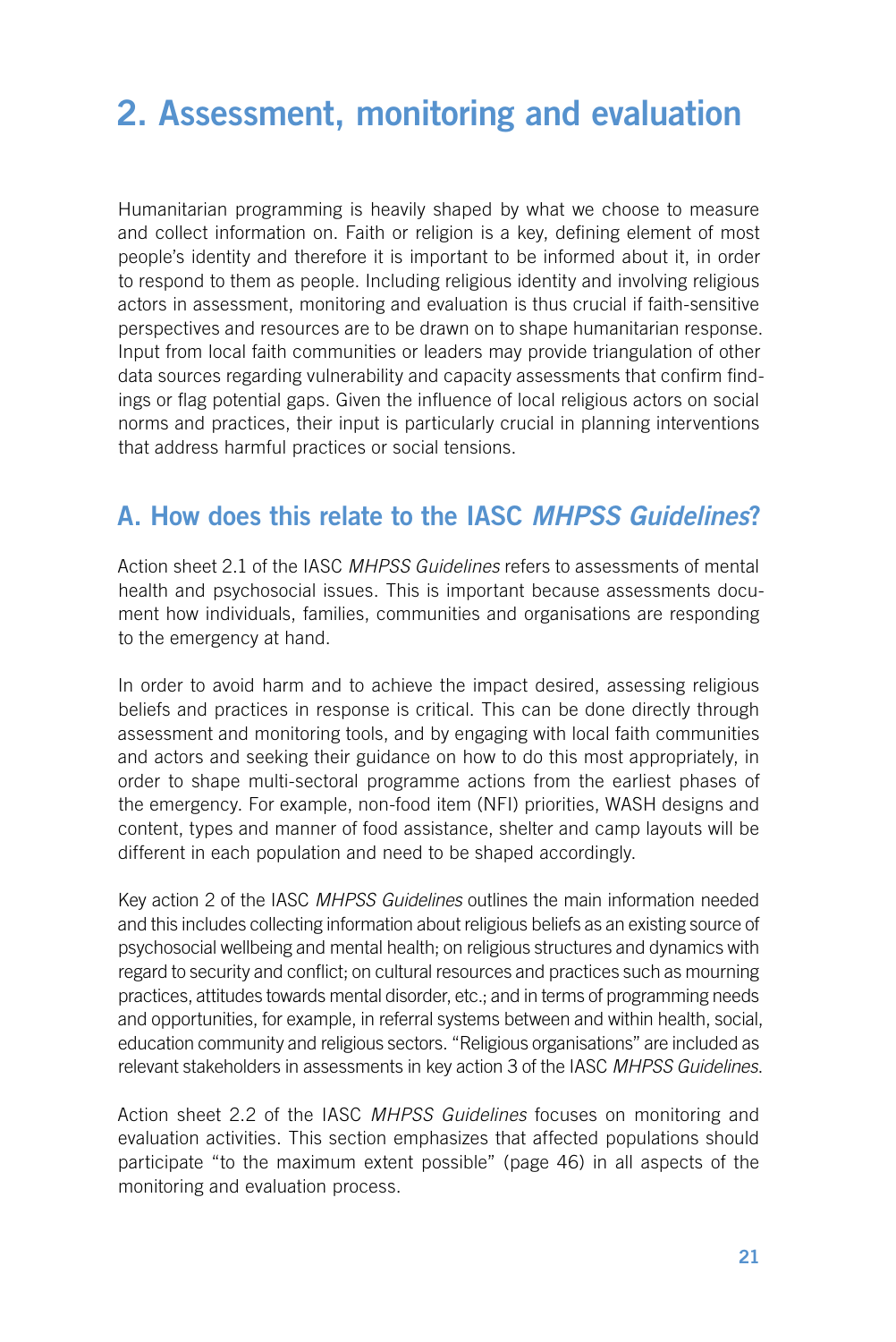## B. What do we know about assessment, monitoring and evaluation in relation to the spiritual and religious life of affected populations?

The overall goal in the IASC *Common Monitoring and Evaluation Framework for Mental Health and Psychosocial Support in Emergency Settings* (2017) includes consideration of the spiritual and religious life of affected populations in reducing suffering and promoting psychosocial wellbeing. The framework refers to religious and spiritual systems in terms of assessing family, community and social structures. The IASC *Reference Group Mental Health and Psychosocial Support Assessment Guide* (2012) and the WHO and UNHCR *Assessing Mental Health and Psychosocial Needs and Resources: Toolkit for Humanitarian Settings*  (2012) both have information relating to the assessment of religious systems and structures within a community.

Assessment, monitoring and evaluation of religious resources and capacities are relevant to programming seeking to strengthen psychosocial support. Recent research suggests that the personal belief and meaning provided by a faith tradition is a major source of psychosocial support in the context of crisis, as is the engagement in religious practices, often linked to the wider community. These frequently neglected aspects should therefore be included in assessment, monitoring and evaluation protocols.

For example, a woman described her coping in the immediate aftermath of the Indian Ocean Tsunami of 2004 as follows:

> What helped me survive the first 12 hours was prayer and faith because both my children were missing for that time. Then I was told that they were both found and that they were uninjured. I praise God for His goodness to me. *(Fernando and Hebert, 2011)*

In another example, research documenting changes in the mental health of women who survived Hurricanes Katrina and Rita found that pre-disaster religiousness predicted higher levels of post-disaster social resources, optimism and sense of purpose (Chan, Rhodes, and Perez, 2012). Rites and rituals can help mark phases of life; faith communities may offer mutual support; religious leaders may interpret crises and advise on how to recover. Traditional cleansing ceremonies for girl soldiers who were survivors of rape in Sierra Leone, for example, contributed to the girls' improved psychosocial health and facilitated reintegration (Ager et al, 2010).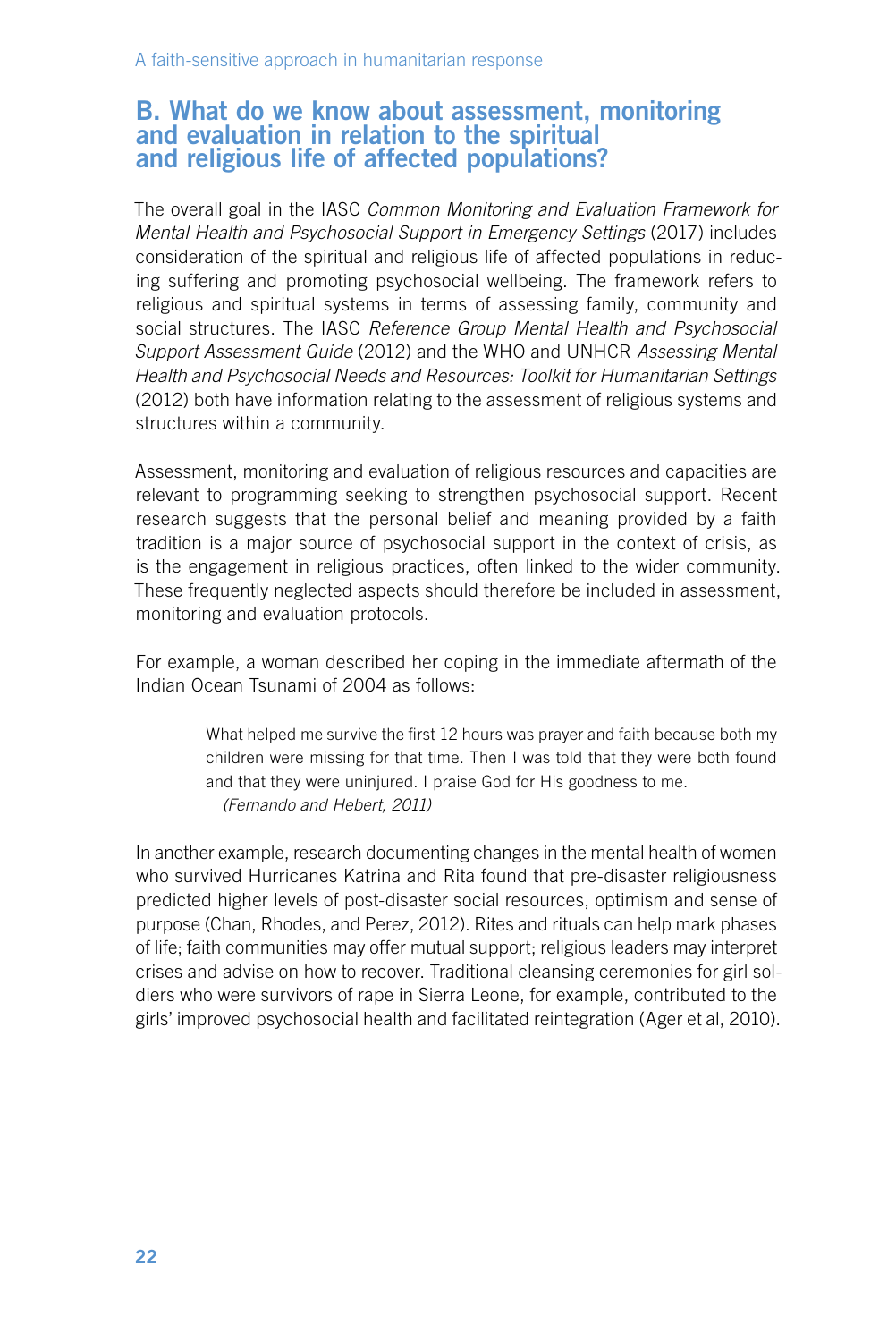A team of Iraqi refugees conducted a community survey about living conditions of Iraqi refugees in Jordan. Findings indicated the importance of integrating spiritual and psychological coping. "The data showed how important spiritual guidance was for most of the respondents in order to deal with their difficult living conditions. Psychosocial support interventions need, therefore, to include much space for a respectful dialogue between faith-based wisdom and science-based knowledge about stress and trauma management, and to integrate both in a joint effort of finding meaning and purpose for hardship that is often difficult to bear" (p. 45). In terms of coping strategies, praying and reading the Qur'an or Bible were the most preferred strategies of handling psychological distress and enhancing psychological wellbeing.

— From Pickartz-Salem (2009), p. 40.

## C. What can we do to improve faith-sensitivity of assessment, monitoring and evaluation?

## 1. Identify faith-related resources in the affected community

Identify local religious actors and places of worship from the traditions identified in earlier mapping work

- Use contacts within faith groups and associations to identify relevant local actors
- Locate places of worship, prayer and gathering in the context of routine site/ settlement mapping and identify relevant community contacts for follow-up.

### Map activities provided by faith groups relevant to the promotion of protection and wellbeing

- Note meetings times and locations of activities and their respective focus (e.g. women, youth)
- Find out how persons and issues of concern are identified within faith communities and referred to others (either within faith groups or to others).

### Document any sources of inter-faith tension within the community

• Note potential sources of conflict or suspicion between faith groups that may influence how faith actors are brought together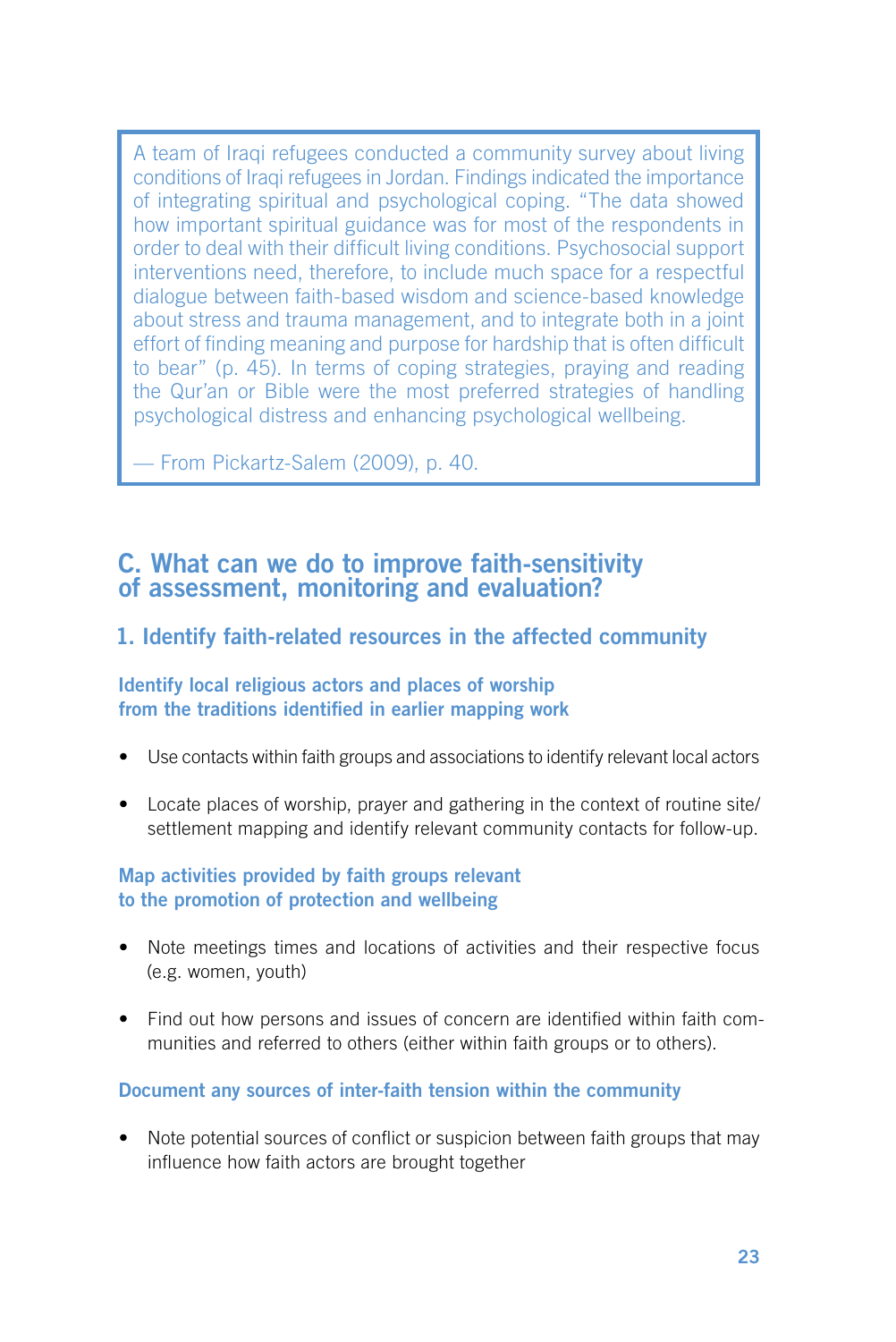• Identify pre-existing mechanisms for those being addressed.

## 2. Assess religious and spiritual influences on protection and wellbeing

### Find out how local faith communities see the crisis and what religious practices/activities are helpful as a response to the crisis

- Conduct assessments with groups within local faith communities (such as men, women, youth, older people, persons with a disability, chronically ill persons) to gain an understanding of religious framing of their circumstances
- Identify sources of coping to shape programming (e.g. through the use of religious facilities or events, or the framing of psychosocial intervention in culturally accessible language)
- Note any practices or attitudes that may be harmful or in breach of humanitarian principles; feed these concerns into appropriate humanitarian coordination discussions.

## 3. Monitor and evaluate local faith community engagement on an ongoing basis

### Ensure monitoring and evaluation protocols include indicators of ongoing partnerships with faith actors

- Include items in review protocols regarding developing relationships with local faith actors. Make sure that monitoring and evaluation questions refer to both sides of the partnership – the agency and local faith community perspective
- Involve local faith communities in monitoring and evaluation and provide them with the appropriate tools for capturing information
- Provide feedback on challenges and lessons learned to coordination meetings so that closer, more effective partnerships can be established.

### Ensure that all measures of mental health and wellbeing connect with local idioms of distress

- Ensure that measures of emotional and social wellbeing engage with local spiritual and religious language, where appropriate
- Ensure that measures of functioning consider desired or expected engagement with religious activities.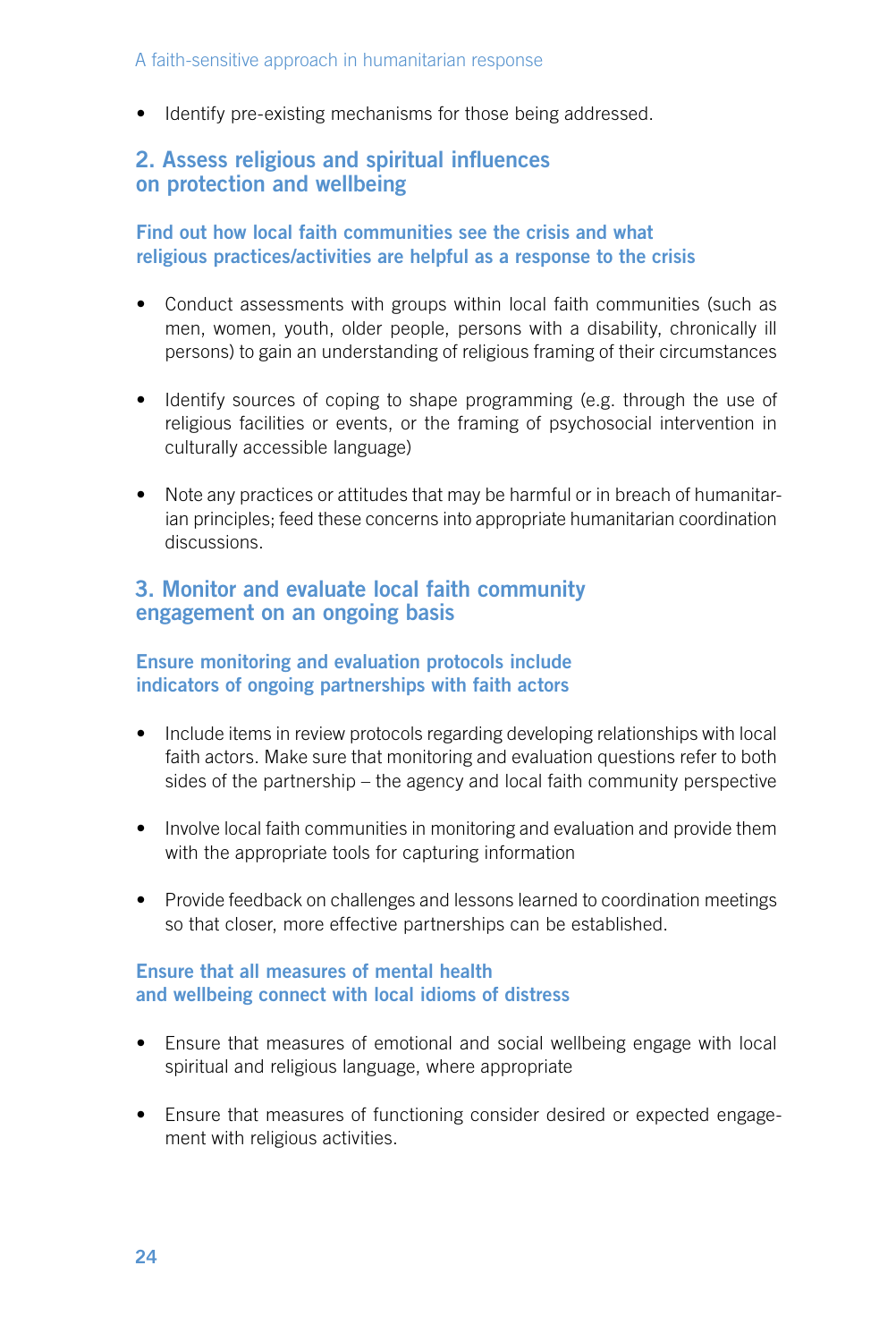## D. References and resources

Ager, A., L. Stark, J. Olsen, M. Wessells, and N. Boothby (2010) *Sealing the Past, Facing the Future An evaluation of a Program to Support the Reintegration of Girls and Young Women Formerly Associated with Armed Groups and Forces in Sierra Leone*. Girlhood Studies, 3(1): 70–93.

Chan, C.S., J.E. Rhodes, and J.E. Perez (2012) *A Prospective Study of Religiousness and Psychological Distress Among Female Survivors of Hurricanes Katrina and Rita*. American Journal of Community Psychology, 49: 168-181.

Fernando, D.M. and B.B Hebert (2011) *Resiliency and Recovery: Lessons from the Asian Tsunami and Hurricane Katrina*. Multicultural Counseling and Development, 39 (1): 2–13.

IASC Reference Group on Mental Health and Psychosocial Support in Emergency Settings (2012) *IASC Reference Group Mental Health and Psychosocial Support Assessment Guide*. Geneva: IASC RG MHPSS.

Inter-Agency Standing Committee (IASC) Reference Group for Mental Health and Psychosocial Support in Emergency Settings (2017) *A Common Monitoring and Evaluation Framework for Mental Health and Psychosocial Support in Emergency Settings*. IASC: Geneva.

Joint Learning Initiative on Faith and Local Communities (2013) *JLI F&LC Scoping Report: Local faith communities and the promotion of resilience in humanitarian situations: a scoping study*. Oxford: Refugee Studies Centre, University of Oxford.

Pickartz-Salem, J. (2009) *Iraqi refugees in Jordan research their own living conditions: "We only have our faith and families to hold on to.*" Intervention, 7, (1): 34-49.

UNDP (2014) *UNDP Guidelines on Engaging with Faith-Based Organizations and Religious Leaders and RLs*. New York: UNDP.

World Health Organization & United Nations High Commissioner for Refugees (2012) *Assessing Mental Health and Psychosocial Needs and Resources: Toolkit for Humanitarian Settings*. Geneva: WHO.

## Example

**HIAS Kenya:** The HIAS project in Kayole, Nairobi, takes a community-based approach and has always worked through community leaders but until recently had not engaged specifically with faith leaders. In order to do so, it was first necessary to carry out an assessment to (a) identify those faith leaders who are active in the community); (b) understand what they were already doing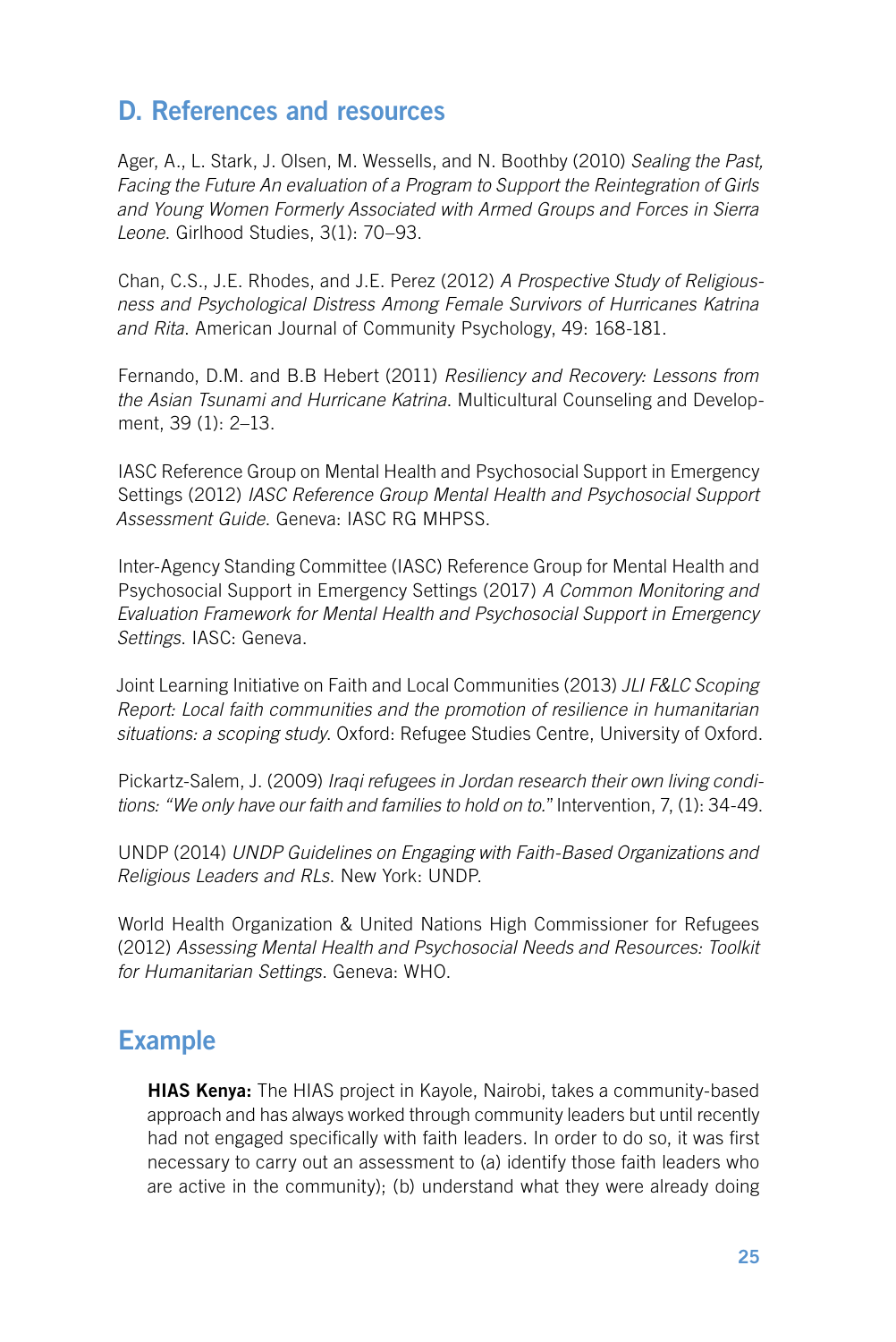to support refugees and the resources available to them; (c) find out how the refugee communities thought that faith and religious organisations contributed to their wellbeing; and (d) see how HIAS as an organisation could partner with faith leaders and religious communities in Kayole.

Through HIAS community workers, it was possible to identify faith leaders who were particularly active in helping refugees and those influential in the refugee communities. Many of the faith leaders identified were refugees themselves. Kayole is primarily Christian, so all were church leaders, but from different denominations. All were male. They were very pleased to be contacted by the HIAS community workers, and said that no other organisation has recognised the work that they do.

HIAS invited faith leaders for a group discussion, which included issues such as: how refugees who need help are referred to them; what kind of issues they seek help with; the type of assistance faith leaders provide; the unique role that the church plays in assisting refugees in this context; the ways in which religion and spirituality help refugees to understand and cope with their challenges; the relationships between different faith groups in this area; how faith leaders think that HIAS and other agencies can better cater for the spiritual needs of refugees.

HIAS also invited a group of refugee men involved in the churches to participate in a separate group discussion, and a group of women and a group of youth. This was felt to be important in order to understand the role of faith and religion in the lives of refugees from all different perspectives.

These discussions helped HIAS to learn from the ways in which faith communities support refugees in Kayole, as well as how HIAS can support them and develop a partnership with the faith communities. One thing HIAS learned is that the churches are very good at providing social support for people who may be isolated or stigmatised within their communities. They bring together groups of widows and groups of people who are affected by HIV, for example, who discuss issues that concern them. For people who are marginalised within their communities, it is more useful for them to connect with a support group run by the church than one run by a NGO, since through this they can link to other community activities. The groups also have a financial kitty from which they can lend to their members who are in need. They operate a 'secret partner' system, whereby an individual who needs financial assistance can explain their situation in confidence to another group member whom they trust, and that person will tell the group as a whole that there is someone who needs help, without identifying who that person is. This enables people to access assistance without the whole community becoming aware of their problems.

HIAS had already noticed that some clients who came for counselling referred frequently to their faith during counselling sessions. The assessment revealed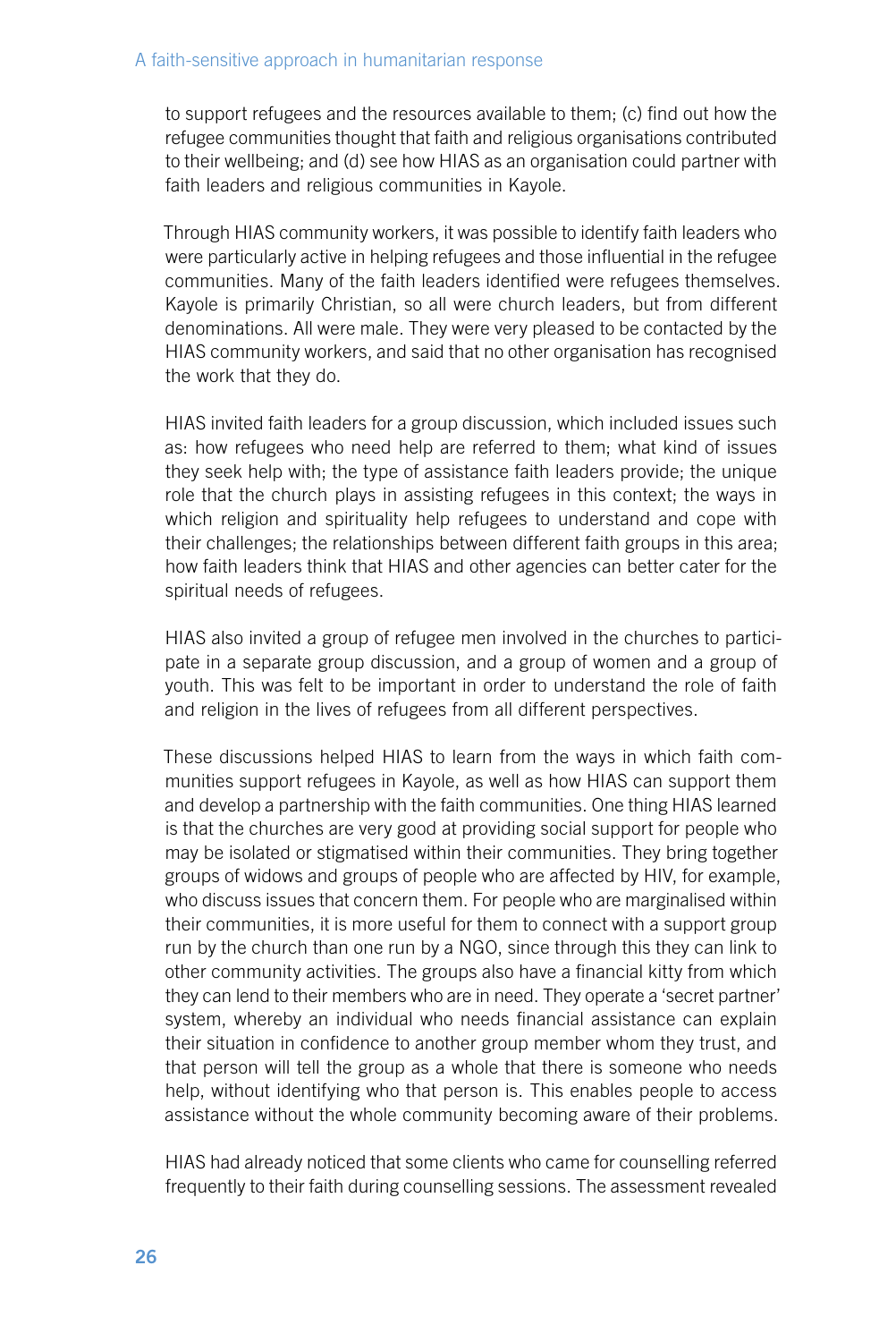that there are faith leaders who offer counselling, and HIAS felt that some clients might benefit from receiving counselling from a faith leader instead of, or as well as, HIAS.

The assessment identified areas where HIAS could provide support so that the faith leaders were more able to assist the refugees. For example, they recognised that their understanding of basic psychology and counselling skills was limited, and requested additional capacity building in these areas, which HIAS is able to provide. They have also asked HIAS to meet with groups in their churches (e.g. groups of adolescent girls; people affected by HIV) to give talks, alongside the faith leader, on issues that the groups themselves request.

The faith leaders also requested financial assistance to help them to organise prayer rallies, and to give cash grants to refugees in need. This is more difficult for HIAS to assist with. Not only does it require financial resources which are not available, but also it could create conflict between the faith communities if some receive financial assistance and others do not. Whilst HIAS is keen to help to strengthen systems within religious institutions which address the psychosocial wellbeing of refugees, it is less appropriate to support one-off events such as prayer rallies and crusades.

HIAS also see opportunities to work closely with faith leaders in relation to individual cases. They can refer refugees to HIAS where their needs are greater than the faith leaders have the capacity to respond to. HIAS can refer people to the faith leaders when they need immediate support, since organisational protocols take some time and staff may not always be able to respond as quickly as the faith leaders can. Already, faith leaders have helped HIAS to trace clients who have changed their phone numbers or changed location, so that we can continue to offer ongoing support. According to the staff involved, "it feels like through this whole assessment exercise, the doors were opened between HIAS and the faith leaders".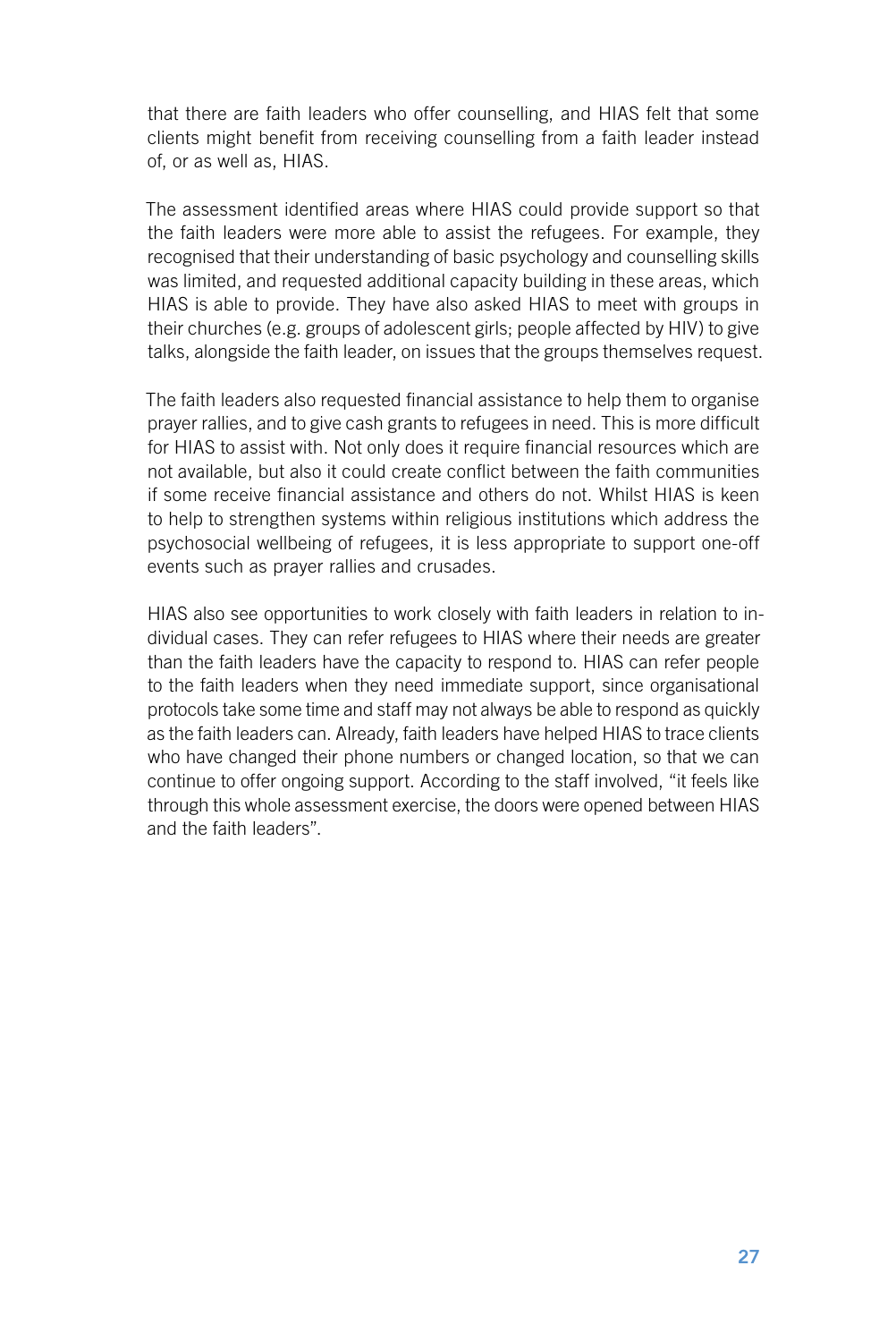## Circumstances when it is unacceptable to partner with local religious actors

UNDP (2014) has proposed the following guidelines defining circumstances when it is appropriate for UNDP to partner with local religious actors. These are useful principles for all humanitarian agencies to use as a guide determining engagement strategy. Some of these will constitute clear 'red lines' curtailing further engagement; others may suggest points of advocacy and negotiation required before partnership can be advanced:

## Challenges, risks and mitigation strategies

For many faith actors, spiritual faith is the motivation for action. But working with them can be complex because not all FBOs have an inclusive outlook. Differences in religious beliefs and interpretations can be drivers of conflict and ethnic and social tensions. In addition, some religious practices and customs sanction various forms of discrimination and exclusion.

Conditions in which it is unacceptable for UNDP to engage with FBOs and RLs include:

- Exclusion and proselytising: UNDP cannot engage with FBOs and RLs who discriminate against members of other faiths (or within their own faith) or those they consider irreligious. It is also unacceptable to engage with faith actors who proselytize or impose conditions for delivering assistance that are contrary to UNDP core principles, including non-exclusivity and non-endorsement. Imposing such conditions hinders trust with local communities, conveys disrespect for local beliefs and customs, and can be damaging to the reputation and integrity of UNDP.
- Stigma and discrimination: For UNDP, the human rights-based approach comprises both development outcomes and the process by which rights are realized emphasizing equality, non-discrimination, participation and accountability. Some FBOs may be challenged by work on issues that touch on sensitive areas such as health, including sexual and reproductive health, social protection, security, HIV and/or work with lesbian, gay, bisexual or transgender (LBGT) individuals and communities. There is however common ground between UNDP's approach and that of many faith actors, for example, in addressing negative stigmas related to people living with HIV.
- Focus on vulnerable groups: UNDP recognizes that vulnerable groups require specific attention because they face the particular challenges of exclusion, inequality and multiple forms of discrimination. While faith actors often have unique access to vulnerable communities, especially in crises contexts, some can exploit this access to consolidate power by oppressing vulnerable groups or proselytizing to spread their faith. It is important that UNDP partners with those institutions that (i) are most able to give voice to marginalized people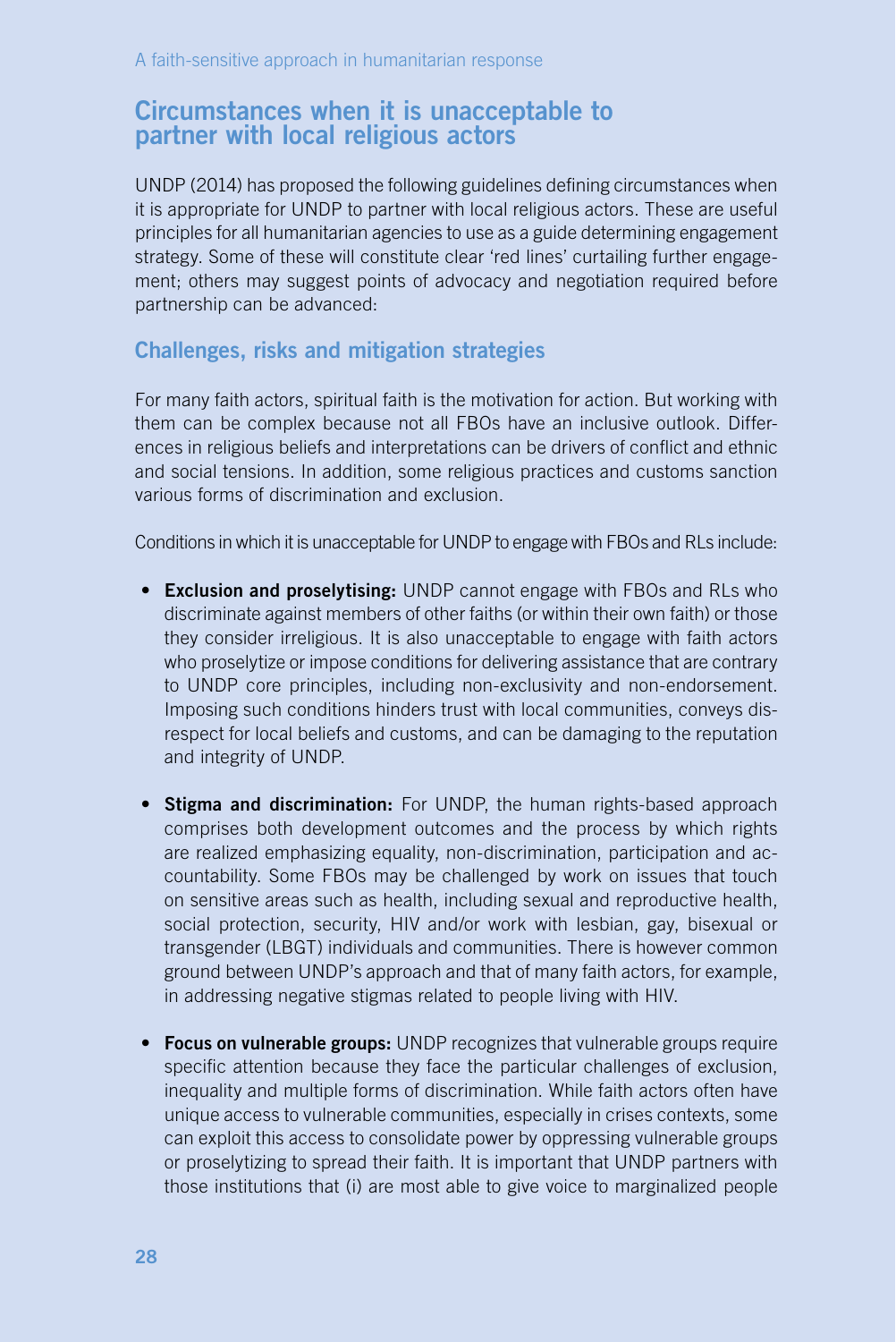(including the diversity of their views and needs); (ii) remain accountable to these groups, and (iii) adhere to the fundamental values and principles that underpin the work of UNDP and the UN family in particular the respect for diversity and for the universality and indivisibility of human rights.

- Gender inequality and disregard for women's rights: As with all of UNDP's work, advancing gender equality and women's empowerment is part of our policy and programmatic work with FBOs. These groups include women, youth, representatives from indigenous, ethnic and minority groups, migrants, refugees and Internally Displaced Persons (IDP), Lesbian, Gay, Bisexual, Transgender and Intersex (LGBTI), people living with HIV, and people with disabilities or living in conditions of poverty and/or conflict, sex workers and drug users, those facing religious discrimination, those suffering from domestic and sexual violence or victims of human trafficking into slavery or the sex industry. How FBOs and RLs interpret women's roles within their faith and spiritual traditions – and the extent to which they promote gender equality and women's empowerment – can have an enormous impact on the lives of women and girls. It is unacceptable to engage with faith actors who promote negative and harmful gender stereotypes, and to disregard the vulnerabilities of women in contexts where sexual and gender-based violence are widespread (e.g., early or forced marriage, and harmful traditional practices).
- Connections to violent groups: Religious groups or leaders may be connected to violent extremist groups or others considered terrorist organizations. This can be the result of group leaders espousing violence as a means to achieve their goals, or an imposed alignment of the group to a more extreme group. Often, moderate religious leaders are under threat in these situations.
- Lack of transparency: There are risks in partnering with any CSO that has a closed organizational and governance structure. Such organizations or their leadership may be involved with militant groups or even oppressive regimes, or may direct programme funding to activities that are inconsistent with UNDP values and goals. Although difficult to assess, UNDP will also need to be careful not to engage with FBOs that receive funding from unreliable sources.

There are a number of ways in which UNDP staff can mitigate these potential risks:

• Inter-faith dialogue and partnerships: To foster cooperation and trust, it is important to engage with FBOs and RLs that have expertise in inter-faith dialogue, particularly in conflict contexts. Seeking inter-religious partnerships during project planning and implementation generates de facto interreligious dialogue while keeping the focus on project goals. For example, during the evaluation stage, community and religious leaders might be invited to reflect together on topics such as "What we learned about each other as we were implementing this project" or "How has our working together on this project influenced our understanding of each other"?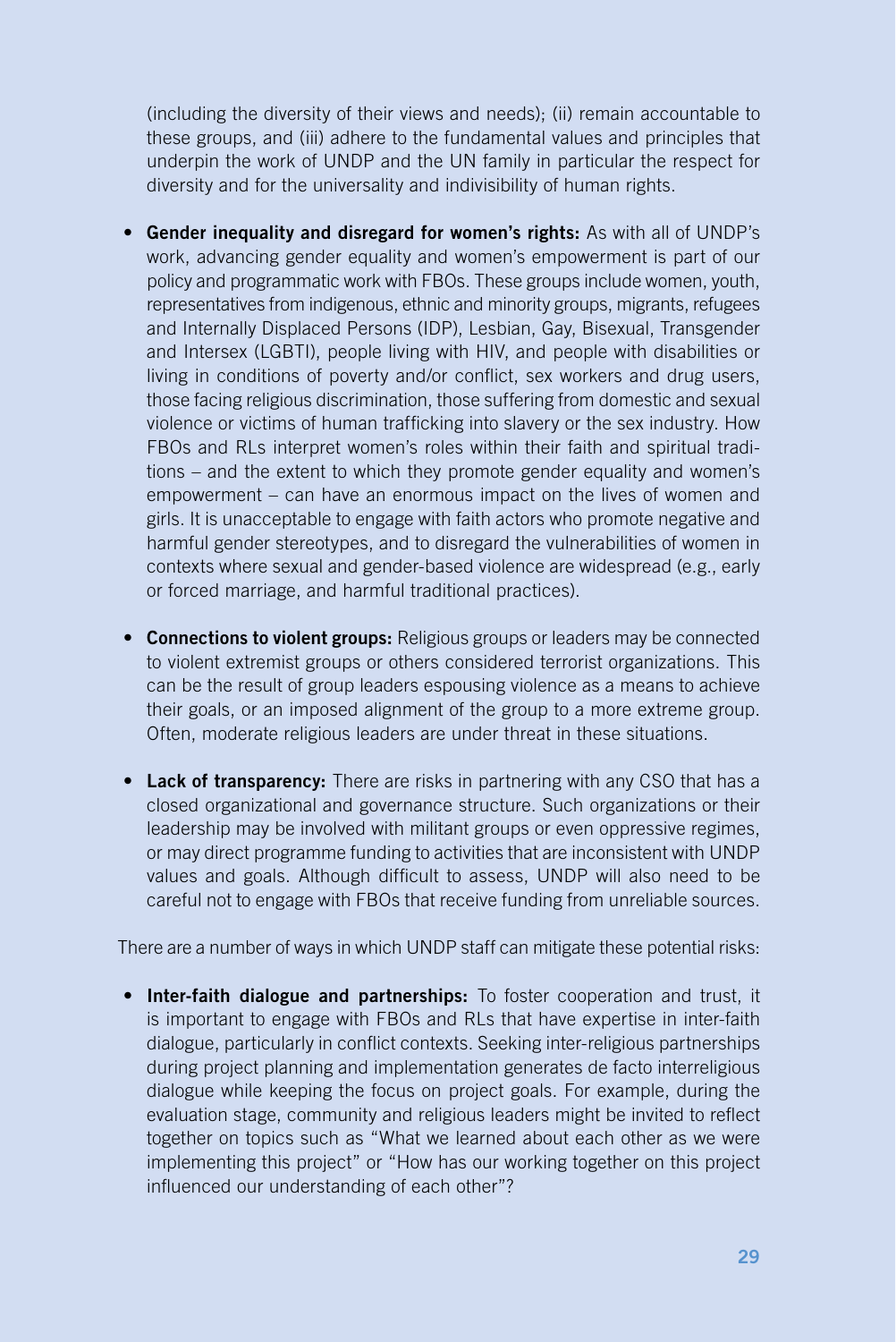#### A faith-sensitive approach in humanitarian response

- Finding new strategic entry points: For UNDP staff, streamlining faith-sensitive development policy and programming can contribute to create space for discussion on areas of work that were previously underexplored. And, engaging with faith actors can present an important opportunity for addressing systemic gender-based inequalities and discrimination. For example, to avoid inadvertently reinforcing hierarchies when engaging with male leadership in FBOs and RLs, in addition to working with male RLs who champion gender equality and women's empowerment, UNDP can support women to engage in religious debates and also be recognized as religious scholars whose interpretations also deserve to be heard, as well as support faith-based women's groups and networks.
- Building capacities: Familiarizing each partner with the technical language and mission of other actors strengthens their capacity to collaborate independently on a range of issues. Building partner capacity for data collection and reporting not only helps UNDP to evaluate its projects, but better positions FBOs and RLs to disseminate their knowledge within communities. Sharing lessons learned by actors from a wide range of faith and spiritual traditions can also be crucial in stemming harmful practices.
- Internal training and United Nations coordination: Annual training for UNDP Country Office staff on faith and development helps to bridge gaps in understanding and communication that interfere with planning, implementation and monitoring. In addition, a coordinated United Nations-wide approach to engaging FBOs and RLs – harmonized with United Nations Country Teams and other international organizations – is encouraged to ensure coherence.
- Conflict management training: In conflict settings, conflict-management training and discussions involving stakeholders from multiple faith and spiritual traditions can mitigate future tension. Creating space for the resolution of conflicts before projects begin avoids problems during implementation when representatives of different faiths interact with one another. Religious beliefs that hinder human rights or development should be challenged in the spirit of constructive dialogue and by engaging the appropriate leaders.
- Mediation support for religious leaders (male and female): UNDP can cooperate with professional mediation organizations such as the Network of Religious and Traditional Peacemakers that support local grassroots initiatives. These organizations can sensitize UNDP staff to local faith and spiritual traditions and dynamics, and support grassroots mediation programmes that counter violent extremism. Using a third party for programme support also reduces the risk to UNDP reputation that comes with delicate dialogue involving insurgencies or groups espousing violence.

*From UNDP (2014), p. 9-11.*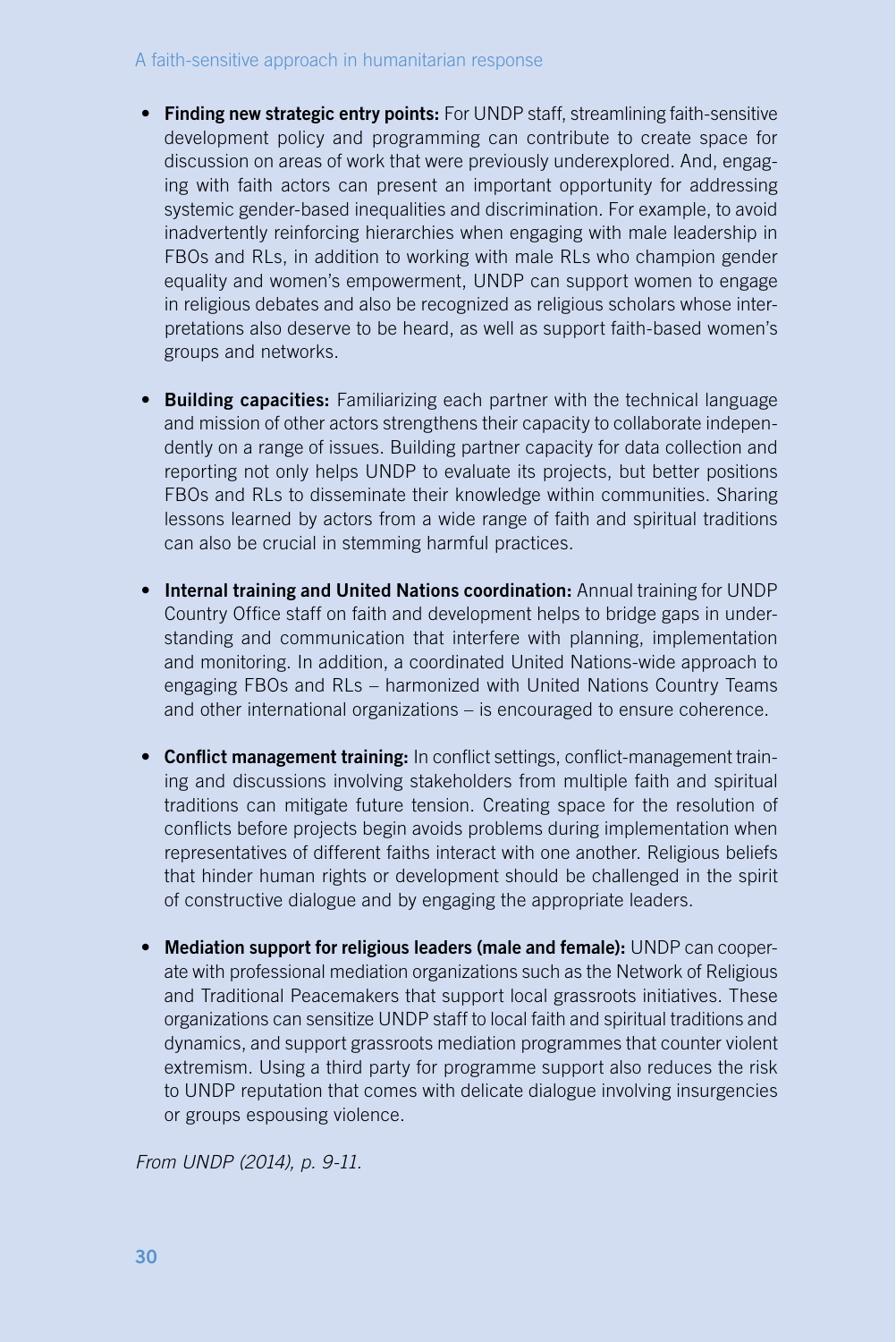# 3. Protection and human rights standards

As noted previously, faith often finds common ground with human rights in a people-centred approach which affirms the dignity of each and every person. Guidance in this area emphasises the importance of understanding the protections for religious belief and practice enshrined within human rights and international humanitarian law. However, applying a human rights lens to religion is also necessary. Religious belief or practice should not be used as a basis for waiving human rights standards, undermining protection, or giving preferential access to services.

## A. How does this relate to the IASC *MHPSS Guidelines*?

Action sheets 3.1, 3.2 and 3.3 of the IASC *MHPSS Guidelines* apply a human rights framework to the provision of mental health and psychosocial support. Advocating for human rights standards contributes to the creation of a protective environment and supports social and legal protection.

Key action 1 in action sheet 1 refers to inclusive and non-discriminatory service delivery which includes "respect freedom of thought, conscience and religion in mental health and psychosocial care."

## B. What do we know about protection and human rights standards in relation to engagement with religion?

There are many principles and laws guiding engagement with religion in humanitarian contexts (see the box below for an overview). There is usually great sensitivity and caution about the role of religious engagement in humanitarian response. There is concern that faith-sensitive mental health and psychosocial programming could be misunderstood as promoting a particular belief or doctrine, and thereby lead to harm in the field.

There are two major themes in the principles and laws that inform the guidance provided here:

- First that a person's religion should never be a basis for their receiving lesser support than someone of another religion. This reflects the principle of impartiality. Humanitarian workers should seek to ensure that religion does not make a difference to how they work with someone.
- Second that there is freedom of religious conviction and practice. Humanitarian workers need to take into consideration how they can work in a way that promotes religious freedom. The Convention of the Rights of the Child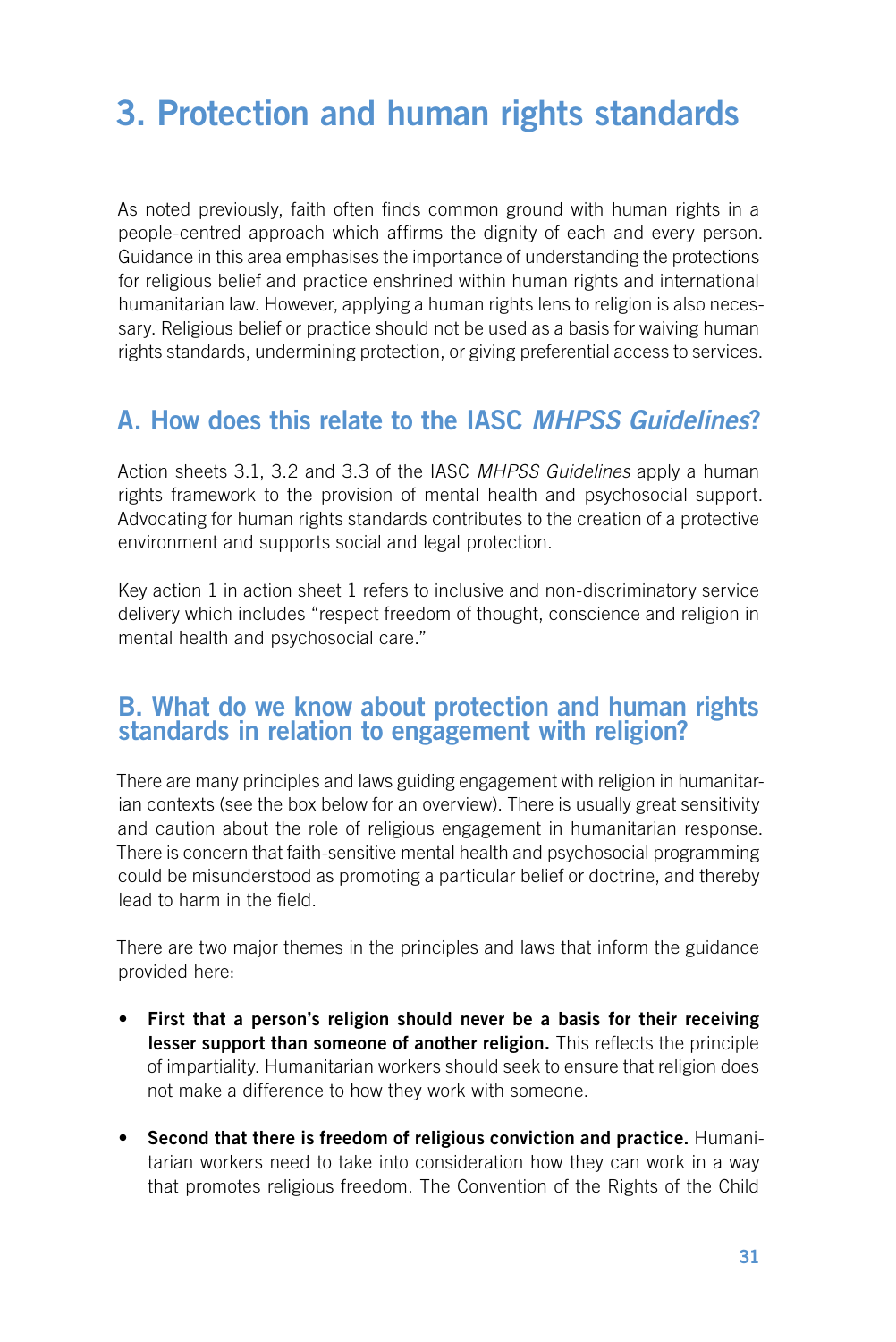#### A faith-sensitive approach in humanitarian response

(CRC), for example, in Article 14, takes account of spiritual nurturance as an element of holistic child development, along with social and moral wellbeing, cultural development and physical and mental health. This article provides for the engagement of children and their parents or legal guardians as members of faith communities, particularly as this relates to the direction of children by their parents or guardians.

## C. What can we do to improve a faith-sensitive response to addressing protection and human rights standards?

## 1. Ensure that humanitarian staff are aware of legal and humanitarian obligations with regard to religion

#### Provide staff with training and orientation on human rights law and humanitarian principles in relation to religion

- Provide basic orientation for staff on key laws and principles regarding engagement with religion in humanitarian contexts
- Include training on faith engagement within staff development programmes for all staff leading MHPSS programming.

#### Ensure both impartiality of assistance and steps taken to facilitate freedom of religious practice are regularly monitored

• Add a review of local faith engagement with respect to both these issues into routine programme monitoring protocols.

### 2. Ensure that local religious actors engaged in providing humanitarian support are aware of legal and humanitarian obligations

Provide training in humanitarian principles for all local religious actors partnering with agencies as part of contracting arrangements

- Explicitly link training to relevant teachings of the faith groups, drawing upon relevant inter-faith documentation (e.g. UNHCR's Partnership Note; PaRD's *Religious Engagement in Humanitarian Crises – Good Practice Collection*)
- Include an orientation to the organisational code of conduct and ethical principles in training.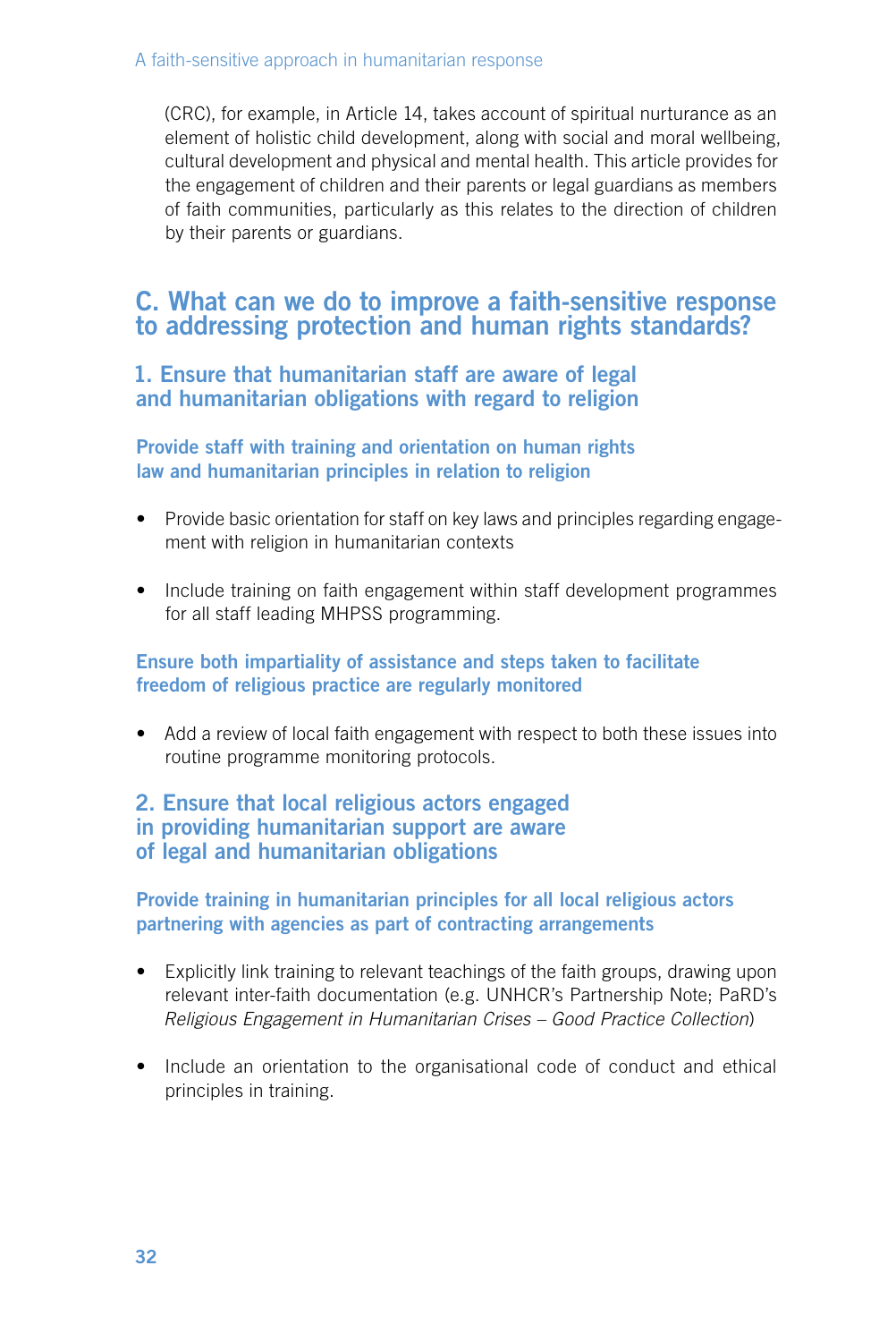### Support capacity development of local faith communities in understanding of humanitarian law and protection

- Use protection concerns (e.g. regarding gender-based violence or trafficking) as a basis for dialogue with faith communities about pre-existing social protection mechanisms and their effectiveness and appropriateness
- Include an explanation of the links with religious traditions in the development of humanitarian laws and principles (see, for example, Joint Learning Initiative, Evidence Brief 2: The role of religion in upholding humanitarian and human rights reforms)
- Seek to identify common ground between human rights precepts and religious traditions, acknowledging that there may be some issues where human rights law contradicts domestic law.

### *The Language of the Qur'an and of CEDAW Regarding the Rights of Women*

Workers with local faith groups in Jordan noted the alternative strategies that they were able to draw upon to reinforce the rights of women. One noted: "When women suffering from gender-based violence come to me, I tell them you have rights in Shari'ah law. Islam clearly says that your men should not abuse you. I do not use CEDAW to convince these women they have rights. I use something incontestable for them: the Qur'an. I tell them a hadith that commands men to take care of their wives and 'do good unto them.' I tell them that in the age of the prophet, women were judges and business people and they had the freedom to ask for divorce. Does that make us an Islamic organisation or a secular one? Neither. All the people I am helping are Muslims who believe in the same thing I do."

*From Joint Learning Initiative (2016), p. 2.*

## D. References and resources

International Partnership on Religion and Sustainable Development (PaRD) (2016) *Religious Engagement in Humanitarian Crises: Good Practice Collection*. Bonn: GIZ.

Joint Learning Initiative (2016) *Evidence Brief 2: The role of religion in upholding humanitarian and human rights reforms*.

OHCHR (2017) *Beirut Declaration on Faith for Rights*. Beirut: OHCHR.

Salek, L. V. (2014) *Working in Conflict: A Faith-based Toolkit for Islamic Relief*. IRW. Available at: www.islamic-relief.org

UNHCR (2013) *Welcoming the Stranger. Affirmations for Faith Leaders*. Geneva: UNHCR.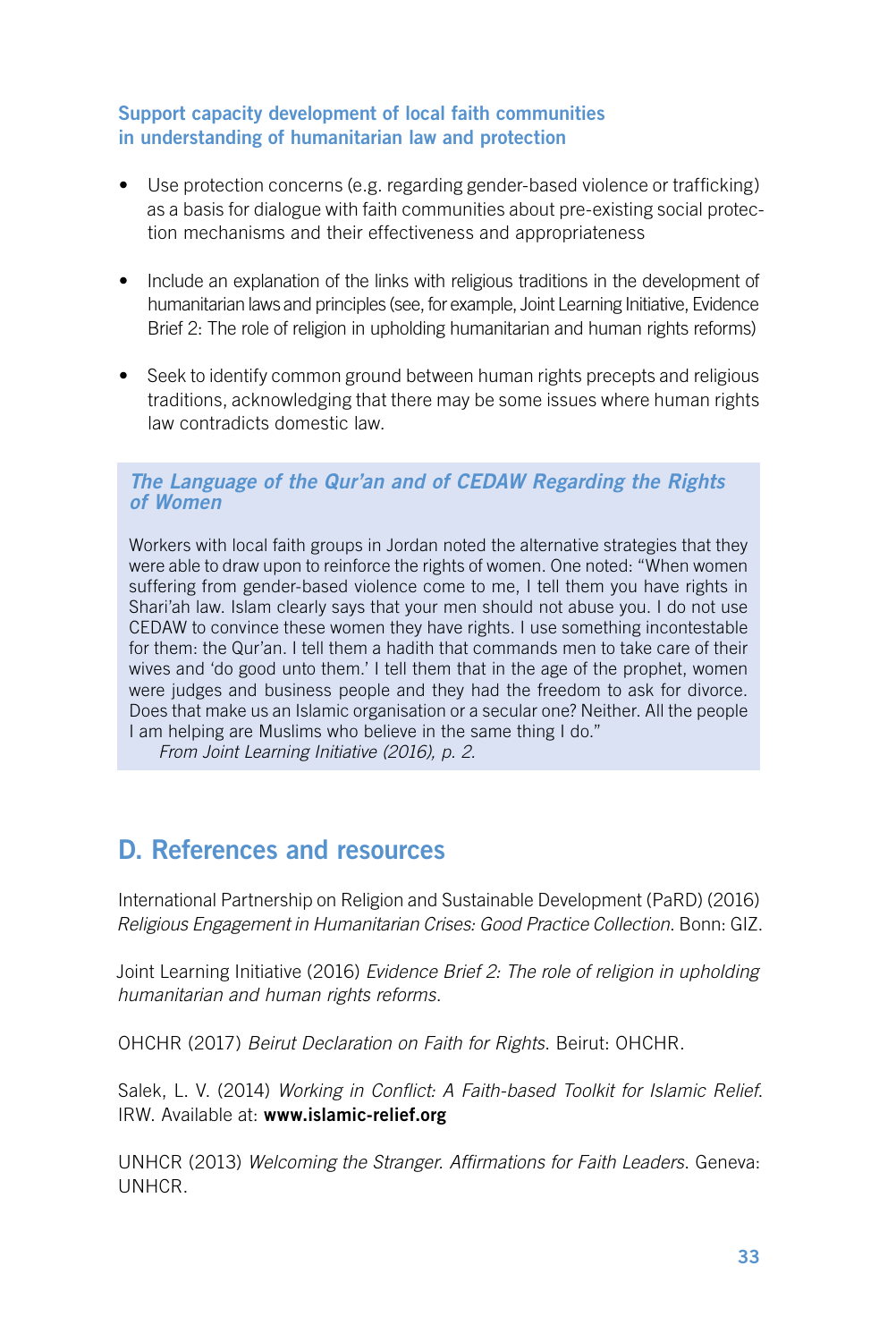UNHCR (2014) *Partnership Note on faith-based organisations, local faith communities and faith leaders*. Geneva: UNHCR.

## **Examples**

Christian Aid Nigeria ensures that capacity of staff, partners and volunteers are built on the humanitarian standards and principles with emphasis on respect of cultural and traditional practices which often are tied to religious beliefs. The organisation also aims to incorporate into their programmes a strategy of working with religious leaders so that they have a uniform message on protection and human rights standards. This will include scriptural references alongside a rights-based approach, with interfaith understanding and acceptance being promoted through trainings and workshops and coordination meetings between humanitarian staff and other stakeholders.

Taken from: *Safe Haven: Sheltering Displaced Persons from Sexual and Gender-Based Violence. Case Study: Colombia,* Human Rights Center, University of California, Berkeley, in conjunction with the UN High Commissioner for Refugees, Geneva (2013).

Case study from Kenya: In 2005, Filadelfia Pentecostal Church in Nakuru, Kenya established a safe shelter for women needing temporary refuge. It is common in Kenyan society for women who are having problems go to the church for assistance, and church leaders saw a need to respond more systematically to the many cases of gender-based violence they were seeing in the community. Initially, the church thought that women would require only counselling and advice, but once they started offering these services they realised that there was also a need for safe accommodation and other services (e.g. vocational training).

The shelter is part of a Women's Crisis Centre project, which is within a larger compound which contains a church and a primary school. They aim to shelter women and girls who have been sexually abused or undergone gender-based violence, and to empower them so they can live independently in the community. The organisation offers psychosocial support and advocacy, as well as opportunities for vocational training, and carries out work on women's human rights.

Mediation and reintegration with the family is the shelter's preferred option, and they will conduct family counselling to this end, and work with the government to re-enter the child or woman to her community. Where reintegration is not possible, the shelter tries to find her a place in a children's home or a foster family if she is under 18 years. For adult women, the shelter staff liaise with other agencies, including the police.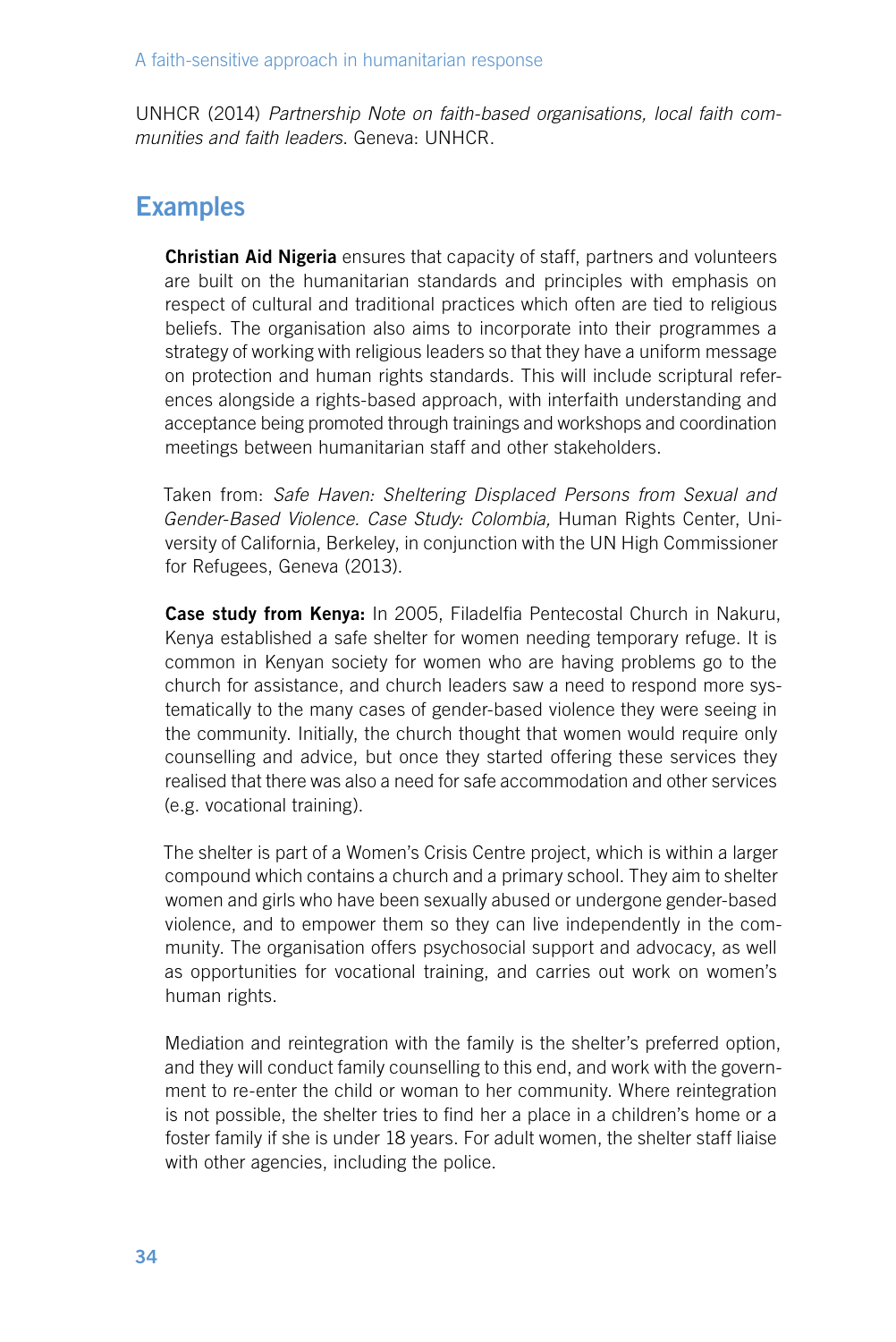# OVERVIEW OF INTERNATIONAL LAW AND PRINCIPLES RELATING TO RELIGION

The Universal Declaration of Human Rights (1948). Article 1 states 'All human beings are born free and equal in dignity and rights.' Article 18 specifically provides for the right to freedom of thought, conscience and religion: 'Everyone has the right to freedom of thought, conscience and religion; this right includes freedom to change his religion or belief, and freedom, either alone or in community with others and in public or private, to manifest his religion or belief in teaching, practice, worship and observance.'

The Geneva Conventions (1949) The Geneva Conventions require respect for religion and religious practices in a series of detailed rules concerning burial rites and cremation of the dead, religious activities of prisoners of war and interned persons, and the education of orphaned children or children separated from their parents. Respect for convictions and religious practices is recognised in Additional Protocols I Article 75 (1) and II Article 4 (1) as a fundamental guarantee for civilians and persons 'hors de combat<sup>'1</sup>

The Geneva Convention Relating to the Status of Refugees (1951) and the Refugee Protocol (1967) provides for the protection of refugees. According to the 1951 Convention relating to the Status of Refugees, a refugee is someone who has a well-founded fear of persecution because of his/her race, religion, nationality, membership in a particular social group, or political opinion; and is outside his/her country of origin; and is unable or unwilling to avail him/herself of the protection of that country, or to return there, for fear of persecution.

#### The Fundamental Principles of the Red Cross Red Crescent Movement (1965)

• humanity; impartiality; neutrality; independence; voluntary service; unity; universality.

#### International Covenant on Civil and Political Rights (1976) Article 18 states:

- 1. Everyone shall have the right to freedom of thought, conscience and religion. This right shall include freedom to have or to adopt a religion or belief of his choice, and freedom, either individually or in community with others and in public or private, to manifest his religion or belief in worship, observance, practice and teaching.
- 2. No one shall be subject to coercion which would impair his freedom to have or to adopt a religion or belief of his choice.

<sup>&</sup>lt;sup>1</sup> For more detail, please see https://ihl-databases.icrc.org/customary-ihl/eng/docs/ v1\_rul\_rule104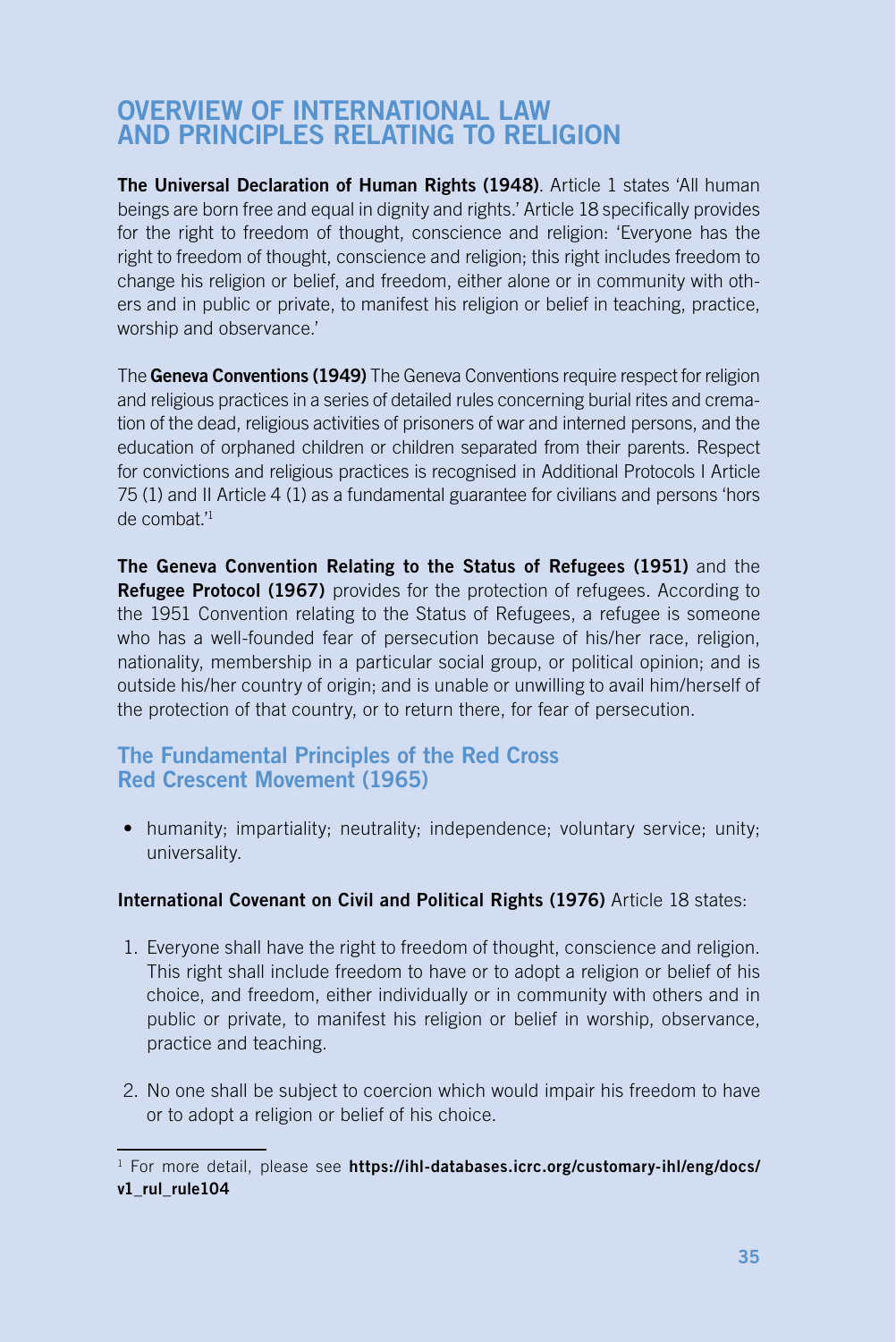- 3. Freedom to manifest one's religion or beliefs may be subject only to such limitations as are prescribed by law and are necessary to protect public safety, order, health, or morals or the fundamental rights and freedoms of others.
- 4. The States Parties to the present Covenant undertake to have respect for the liberty of parents and, when applicable, legal guardians to ensure the religious and moral education of their children in conformity with their own convictions.

The Declaration on the Elimination of All Forms of Intolerance and of Discrimination Based on Religion or Belief (1981) states that every individual has the right to freedom of thought, conscience, and belief, and that no person should be subject to coercion that would impair his or her religious or personal beliefs.

The Convention of the Rights of the Child (1989). Article 14 (freedom of thought, belief and religion) provides for the engagement of children and their parents or legal guardians as members of faith communities, particularly as this relates to the direction of children by their parents or guardians. It has three parts:

- States Parties shall respect the right of the child to freedom of thought, conscience and religion.
- States Parties shall respect the rights and duties of the parents and, when applicable, legal guardians, to provide direction to the child in the exercise of his or her right in a manner consistent with the evolving capacities of the child.
- Freedom to manifest one's religion or beliefs may be subject only to such limitations as are prescribed by law and are necessary to protect public safety, order, health or morals, or the fundamental rights and freedoms of others.

Articles 17, 23(3), 27(1) and 32(1) also explicitly recognise the 'spiritual' as an element of holistic child development, along with social and moral wellbeing, cultural development and physical and mental health.

## The Code of Conduct for International Red Cross and Red Crescent Movement and NGOs in Disaster Relief (1994)

- The humanitarian imperative comes first.
- Aid is given regardless of the race, creed or nationality of the recipients and without adverse distinction of any kind. Aid priorities are calculated on the basis of need alone.
- Aid will not be used to further a particular political or religious standpoint.
- We shall endeavour not to act as instruments of government foreign policy.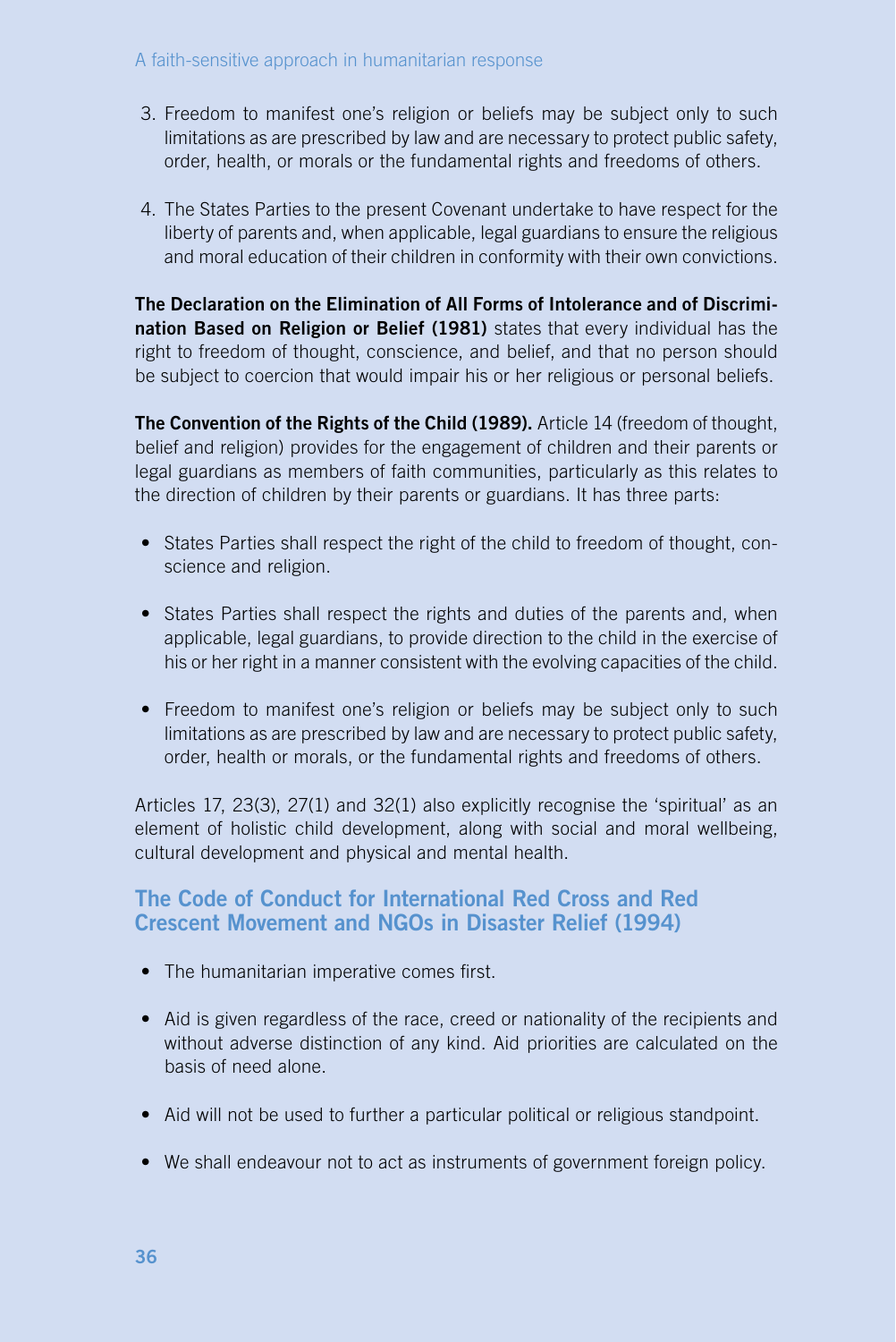- We shall respect culture and custom.
- We shall attempt to build disaster response on local capacities.
- Ways shall be found to involve programme beneficiaries in the management of relief aid.
- Relief aid must strive to reduce future vulnerabilities to disaster as well as meeting basic needs.
- We hold ourselves accountable to both those we seek to assist and those from whom we accept resources.
- In our information, publicity and advertising activities, we shall recognize disaster victims as dignified human beings, not hopeless objects.

The Core Humanitarian Standard on Quality and Accountability (2014) is a set of nine commitments with supporting quality criteria, key actions and organisational responsibilities to fulfil the commitments. The CHS is underpinned by the principles of humanity, impartiality, neutrality and independence. "The primary motivation of any response to crisis is to save lives, alleviate human suffering and to support the right to life with dignity."

The Sphere Handbook (2011) The Humanitarian Charter in the handbook summarises the rights of all people affected by disaster or conflict in terms of their right to life with dignity; their right to receive humanitarian assistance; and their right to protection and security.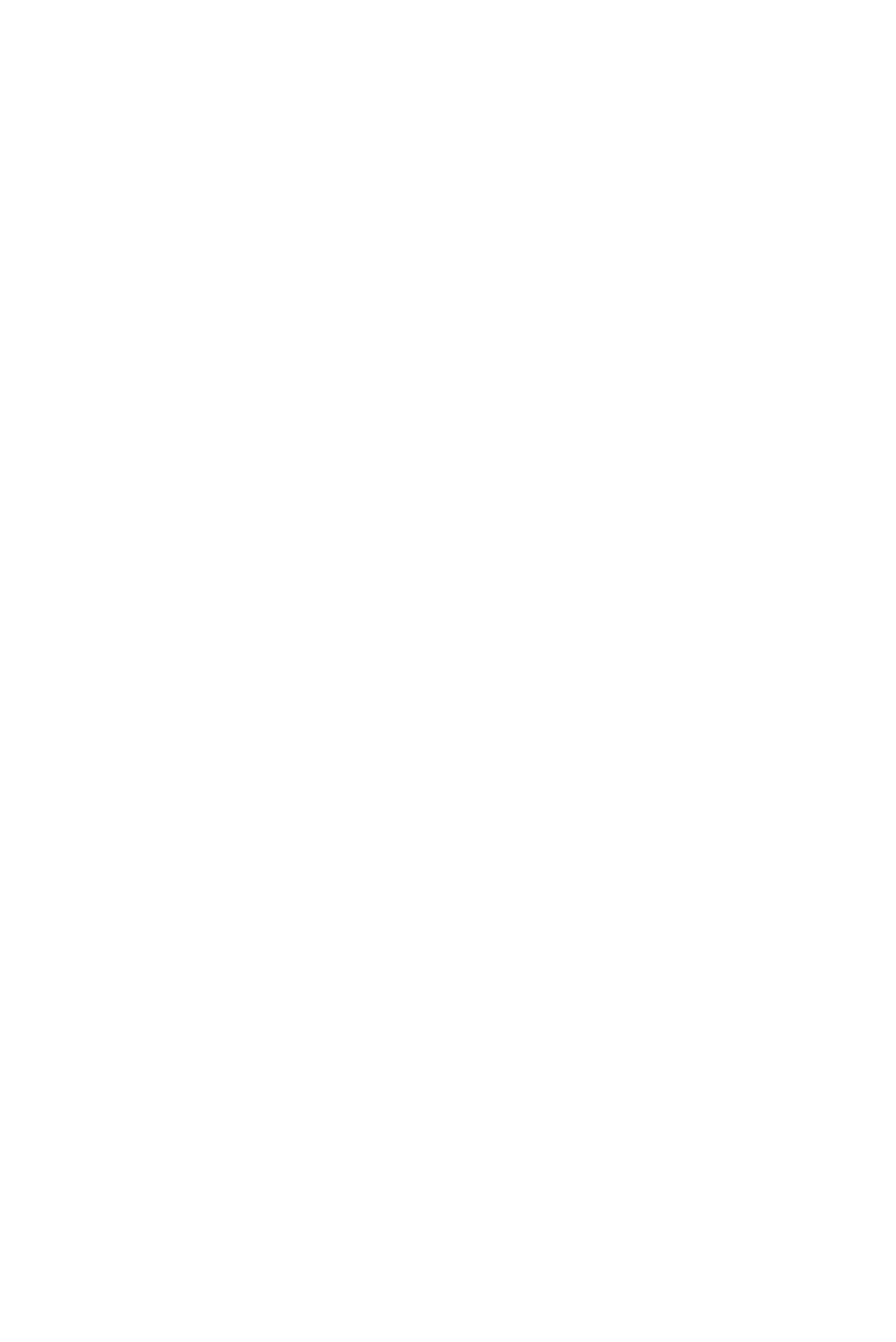# 4. Human resources

All guidance is based on the assumptions that there are people with the skills, insights and motivation to implement faith-sensitive programming. This section considers key issues in ensuring that agency staff are equipped to implement the provided guidance. This includes ensuring that knowledge of the culture, language and beliefs of the population being served are understood, either by recruiting staff with this knowledge and awareness or by giving staff the confidence to engage with a different culture or religion.

# A. How does this relate to the IASC *MHPSS Guidelines*?

Action sheet 4.1 of the IASC *MHPSS Guidelines* focuses on the identification and recruitment of staff and volunteers who understand local culture. The guidelines suggest that, "recruiting representatives from key cultural and ethnic groups facilitates inputs from, and the participation of, those groups."

A faith-sensitive approach complements the IASC *MHPSS Guidelines* by suggesting specific measures to take account of the role of religion and spirituality in shaping the experience of local populations.

Action sheet 4.4 of the IASC *MHPSS Guidelines* highlights the importance of the care of staff and volunteers. Further guidance is provided here in relation to the potential role of religion and spiritual practices in sustaining wellbeing.

## B. What do we know about human resources in relation to religion and local religious actors?

Working with local religious actors can help facilitate development of new relationships with the local community and build upon the relationships already in place. These actors are often the primary interface with the communities. When there are shared identities and priorities, and when the relationships have been positive and based on trust, these relationships can become a conduit for locally shaped programmes that may perhaps be more effective in achieving the desired impact more quickly. While INGOs may also hire local staff, because of the uniqueness of local actors and the potential repository of pre-crisis local teams, they may be uniquely positioned for humanitarian response and recovery. For example, the ACT Alliance (2015) suggests that

> FBOs have particular characteristics that provide both tangible and intangible benefits in specific contexts, particularly where individual recipients of aid and/or local partners are from the same faith community or established ecumenical or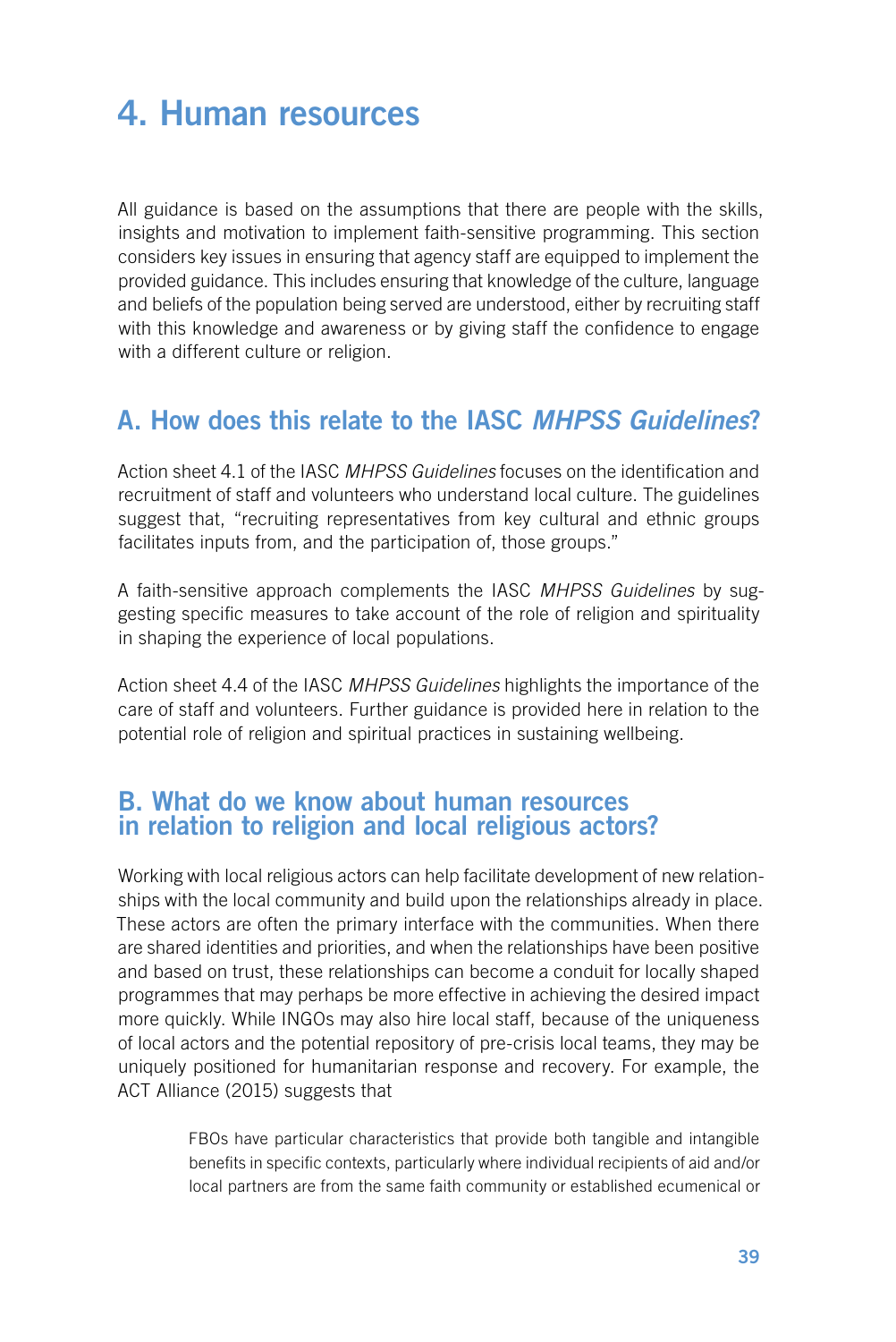interfaith councils. Pre-existing reservoirs of trust provide access to facilities and networks, including community-gathering spaces for humanitarian and development operations, and local, motivated staff and volunteers, reducing duplication of aid and services. A sense of shared identity and priorities provides a shortcut to effective partnerships with local communities (p. 3).

James (2009) identifies ten areas of organisational life where faith can make a significant difference. These areas relate to choices made in the internal functioning of the organisation, such as structural affiliation and governance (of FBOs); in programmes with beneficiaries, such as using spiritual teaching to promote change, and in external relationships, such as inter-faith partnerships.

UNHCR's review, *Culture, Context and Mental Health and Psychosocial Wellbeing of Syrians* (2015), is an indicator of the current importance placed on understanding cultural and religious value systems.

> For practitioners, national and international, involved in mental health and psychosocial support programmes, it is important to understand and explore clients' cultural idioms of distress and explanatory causes which influence their expectations and coping strategies (p. 39).

Agencies can improve their faith sensitivity by ensuring that their staff and volunteers are aware of or oriented to local religious understandings of the affected population.

## C. What can we do to improve human resource capacity for a faith-sensitive response?

## 1. Ensure that staff and volunteers have insight into the religious and spiritual experience of beneficiaries

- Consider religious affiliation alongside ethnicity and gender when ensuring appropriate diversity of recruitment
- Include a component of faith literacy into all orientation training for humanitarian workers, focusing on sensitivity to diversity in addition to key practices and beliefs of religious majorities and minorities in the area
- Include the issue of faith-sensitivity as a cross-cutting theme across all sector programmes in the orientation and training of staff and volunteers.
- Provide guidance on key human resources principles (regarding recruitment, orientation, supervision and support) to local civil society partners, including FBOs and local faith communities.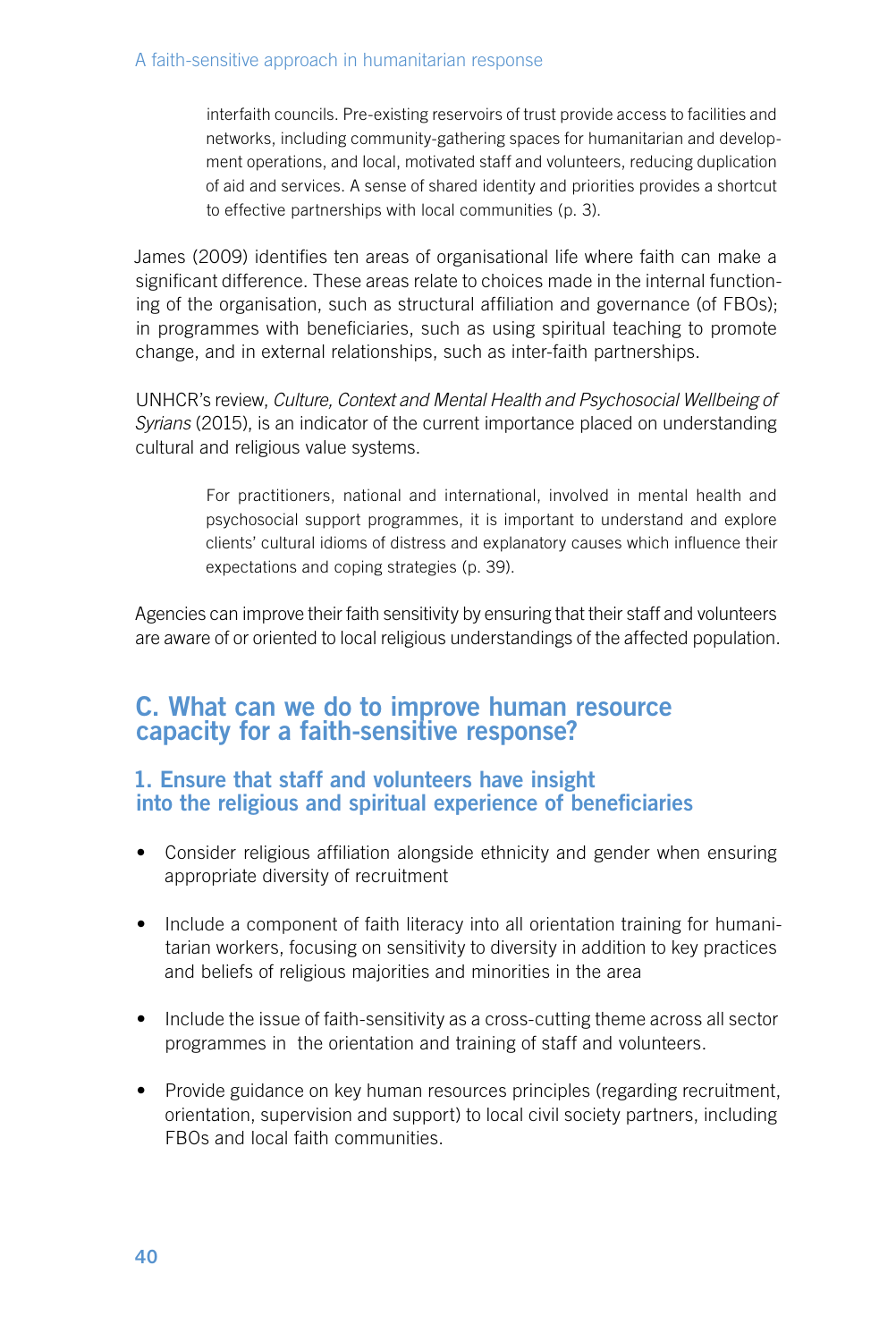## 2. Provide care for humanitarian workers and volunteers that acknowledges the potential role of religious coping

- Provide opportunities for staff and volunteers to reflect on their own faith or non-faith perspectives
- Ensure that staff and volunteer support is in place, which clarifies expectations, resources and processes to support staff in their work, and the extent to which these apply to locally recruited volunteers (including members of local faith communities)
- Ensure that conditions of service reflect sensitivity to diverse religious affiliations with regard to flexibility in work hours and timings of meetings
- Facilitate personal devotions and shared acts of prayer and/or worship in a manner that accommodates the religious diversity of staff
- Provide access to spiritual support options for staff alongside medical or psychological provision put in place.

# D. References and resources

ACT Alliance (2015) *The Role of Faith-based Organizations in Humanitarian Response: A Submission to the World Humanitarian Summit*.

Antares Foundation for resources on staff support: **www.antaresfoundation.org** 

James, R (2009) *What is distinctive about FBOs? How European FBOs define and operationalise their faith*. INTRAC. Praxis Paper 22.

People in Aid (2003) *The Code of Good Practice in the Management and Support of Aid Personnel*. London: People in Aid.

UNHCR (2015) *Culture, Context and Mental Health and Psychosocial Wellbeing of Syrians*. Geneva: UNHCR.

# Example

#### Critical psychological needs among local faith communities:

Frequently, particularly in conflict settings, LFCs are affected by the disaster and the physical, spiritual and psychological toll can be immense. These groups need intentional spiritual and psychosocial care – immediately and over time. This isn't just partnering with them to design and implement psychosocial work. This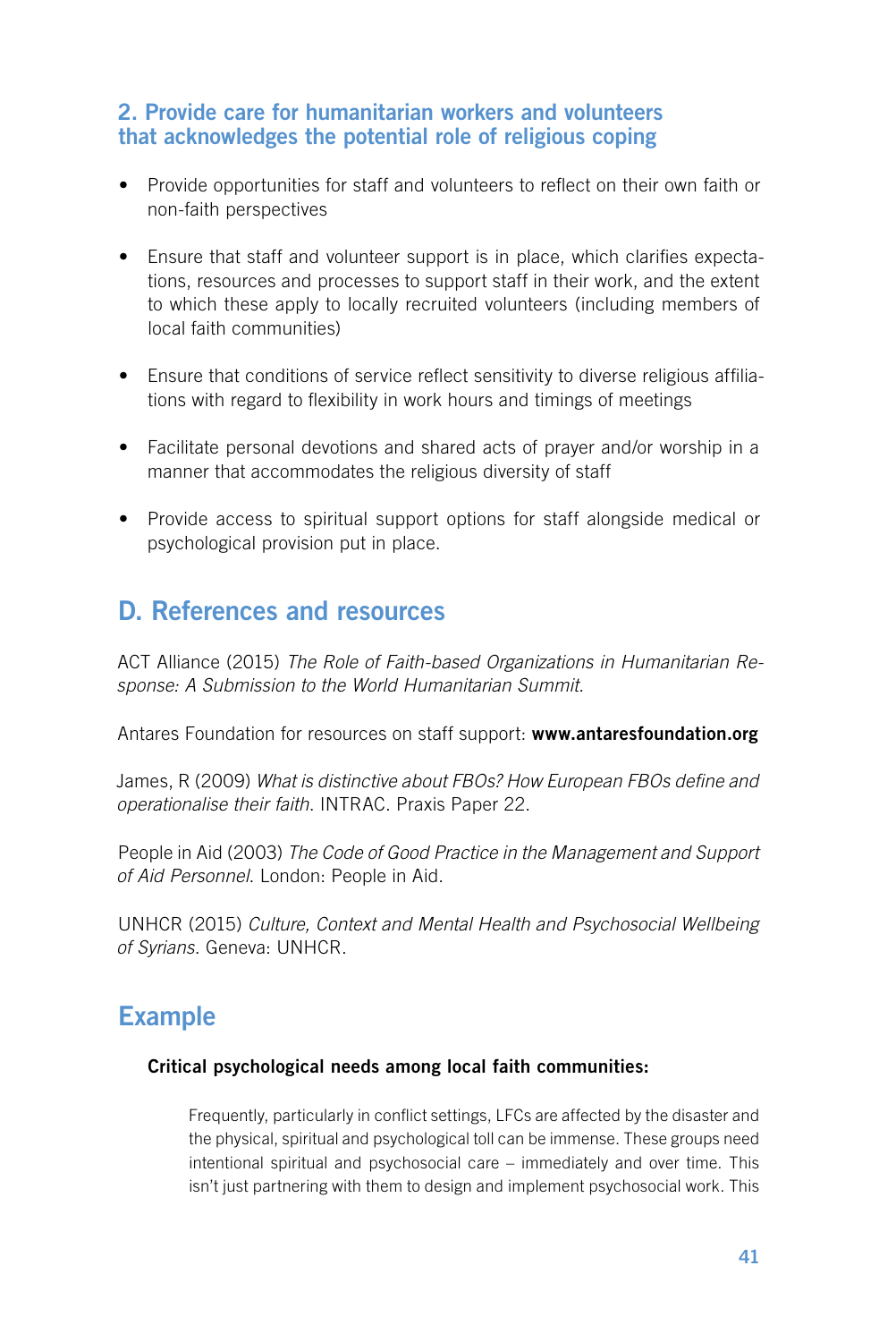#### A faith-sensitive approach in humanitarian response

is care for the local faith communities directly. For example, church partners inside Syria have *for years* now shared exhaustion and demoralization – through displacement, witnessing horrors, having less themselves and working tirelessly. They are volunteers, not paid members of faith-based organisations. Thus we would be remiss in talking about working with and through LFCs to support others who are disaster affected without considering the impact of the crisis on the LFCs as well. If they are partners and also in the disaster – true partnership requires focused psychosocial support and spiritual care for them.

*Reviewer's comments: (Former humanitarian actor)*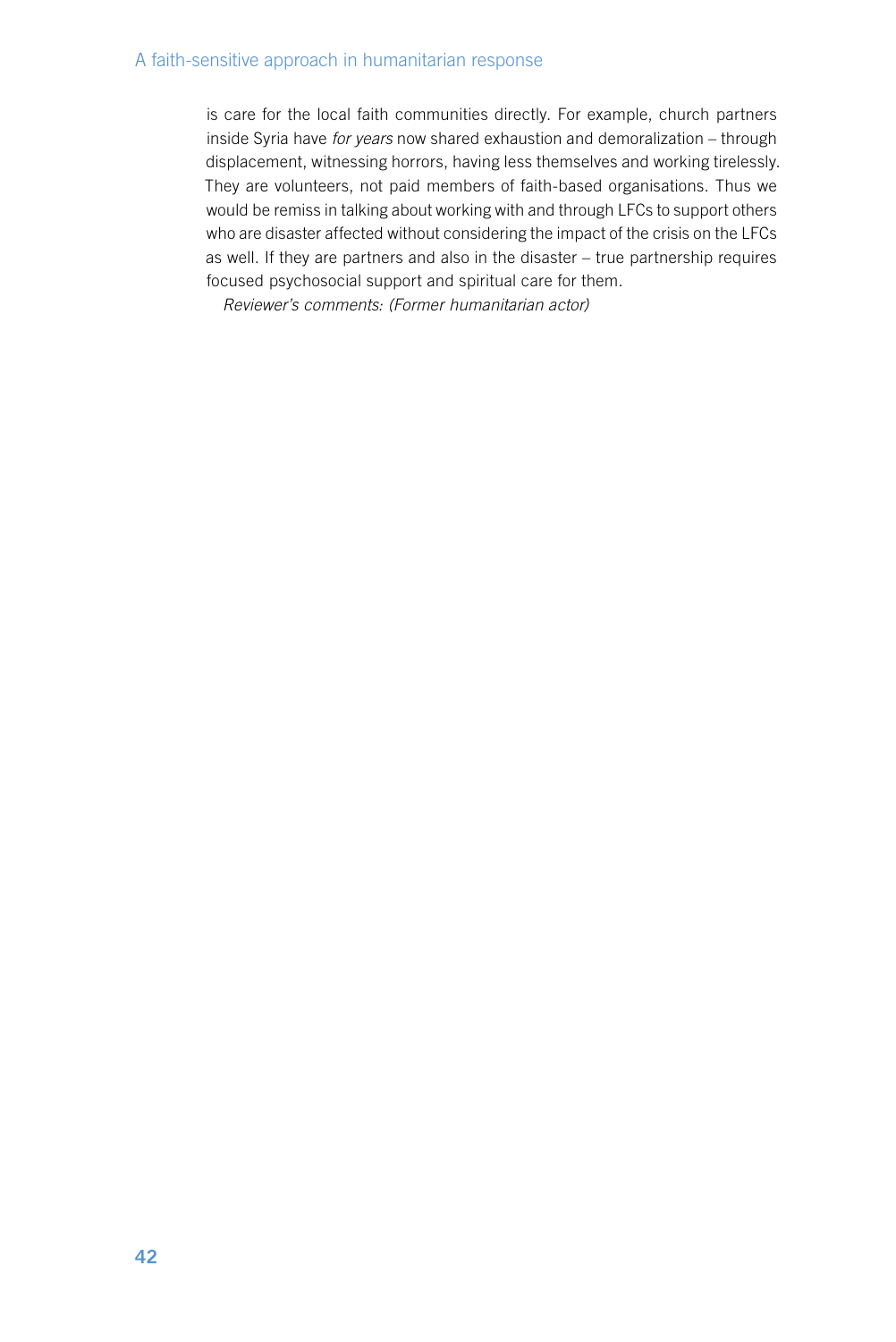# 5. Community mobilisation and support

Community mobilisation and support is at the core of psychosocial response in humanitarian emergencies. The IASC guidelines already provide substantial guidance on this issue. The focus in this guidance is on mechanisms that connect with the role of faith as a focus for shared meaning and action in the face of adversity. It also acknowledges the power of local faith communities and religious actors in challenging harmful practices.

# A. How does this relate to the IASC *MHPSS Guidelines*?

Action sheet 5.3 of the IASC *MHPSS Guidelines* refers to "facilitating conditions for communal cultural, spiritual and religious healing practices." This section of the IASC *MHPSS Guidelines* provides explicit guidance on engaging directly with religious and spiritual leaders about how people have been affected in their communities, together with promoting appropriate religious and spiritual supports and healing practices.

## B. What do we know about engaging with religion in relation to community mobilisation and support?

A scoping study (JLI 2013) suggests two bases of psychosocial support potentially provided by religion in the context of crisis: one reflecting belief and meaning, the other reflecting religious practices often linked to connection with the wider community. For example, the ADAPT model (Silove 2013) looks at how individual and community processes of meaning-making may be disrupted by mass conflict. Conflict and displacement may fundamentally challenge world views and systems of belief.

The second basis of psychosocial support is religious and spiritual practices which are typically embedded within communities. These practices may be seen as a mark of continuity with normality, for example, in conducting weddings and funerals throughout the course of the humanitarian crisis. In their study of Tibetan refugees, Hussain and Bhushan (2011) highlight the devotion towards Buddhism which has exerted a strong influence in almost every aspect of their life and culture. They describe this in terms of the protective hand of Dalai Lama and other Lamas, Buddhist philosophy and practices, community bonding and support, and historical examples of strength and resiliency.

In their report about the role of faith leaders in the Ebola crisis, Christian Aid, CAFOD, Tearfund, and Islamic Relief Worldwide (2015) found that faith leaders were highly motivated to support their communities and did so out of a spirit of compassion. The access that faith leaders had to communities, even in the most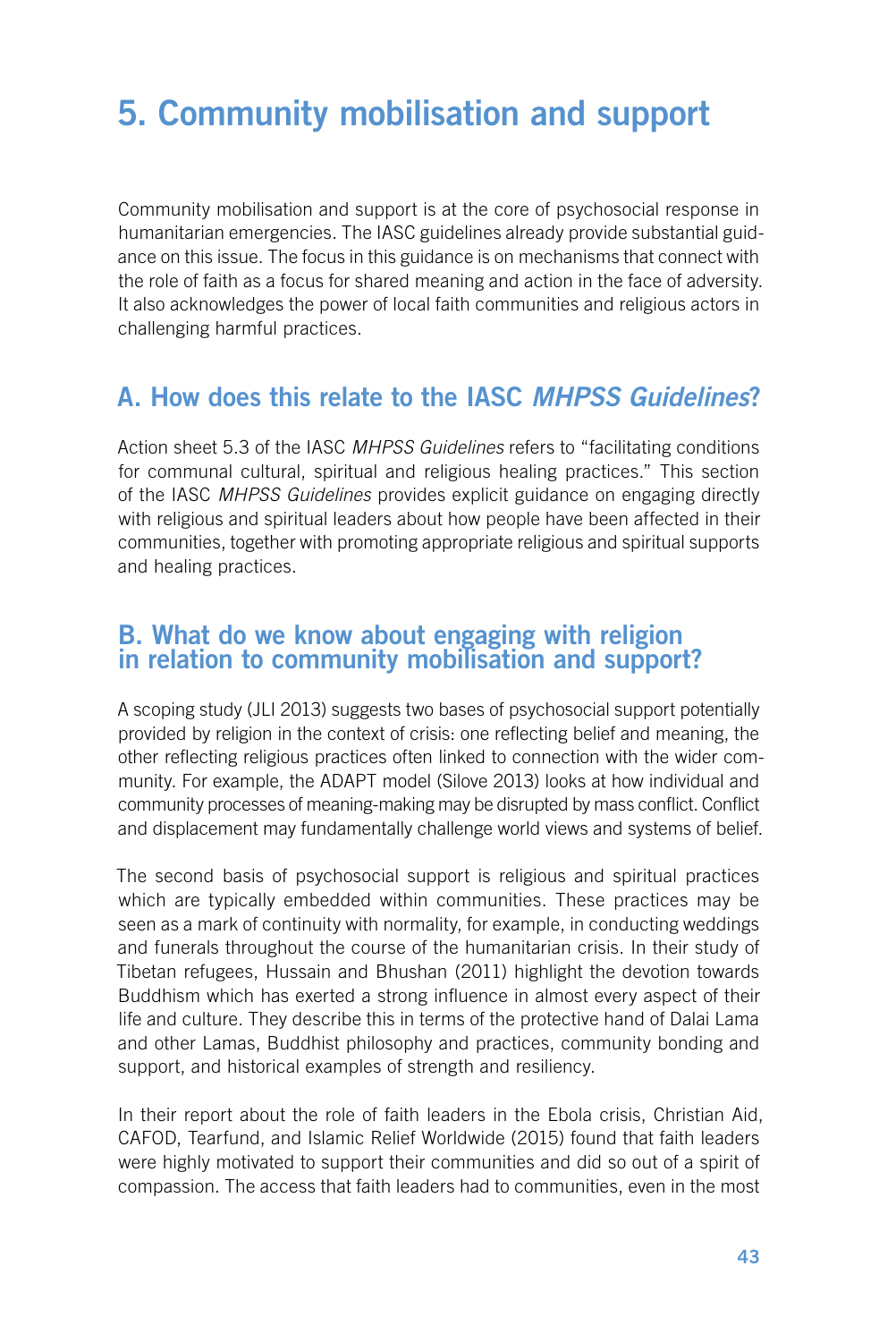remote parts of the countries, was unparalleled. Their effectiveness in responding to Ebola relied in large part on the trust that community members had in them, which stemmed from their shared beliefs. Faith leaders had a deep knowledge and love for the communities in which they lived. They spoke passionately about those who had been lost to the disease and played a key role in modelling acceptance back into the communities for those who had recovered.

World Vision and Islamic Relief have been working together to develop a series of Channels of Hope interventions (World Vision 2016) which sensitize faith leaders and spouses to key humanitarian issues and assist them in mobilizing their faith communities to address them. Initial trainings link technical understandings of issues (such as gender or child protection) to religious understandings of them from their specific faith traditions. Most recently, a version of Channels of Hope was implemented in Sierra Leone and Liberia in the wake of the Ebola epidemic to explore safe burial practices consistent with religious principles of honouring the dead.

# C. What can we do to improve faith-sensitive response to community mobilisation and support?

### 1. Ensure that psychosocial programming builds upon relevant and appropriate mechanisms of religious coping

#### Use a faith-sensitive approach in engaging with individuals and families to promote their wellbeing

- Encourage individuals and families in distress to engage with their faith in order to promote recovery
- Rather than establishing new structures or activities, identify pre-existing practices that – with some support or encouragement – can provide a valuable basis for support of community members through their shared religious beliefs or affiliation

#### Incorporate elements of local practices into planned programming activities

- Invite an appropriately diverse range of local faith leaders including women and youth – to advise on shaping the curriculum of activities
- Provide opportunities for local faith leaders (of a suitable range to demonstrate diversity and impartiality) to contribute with community-based psychosocial programming activities.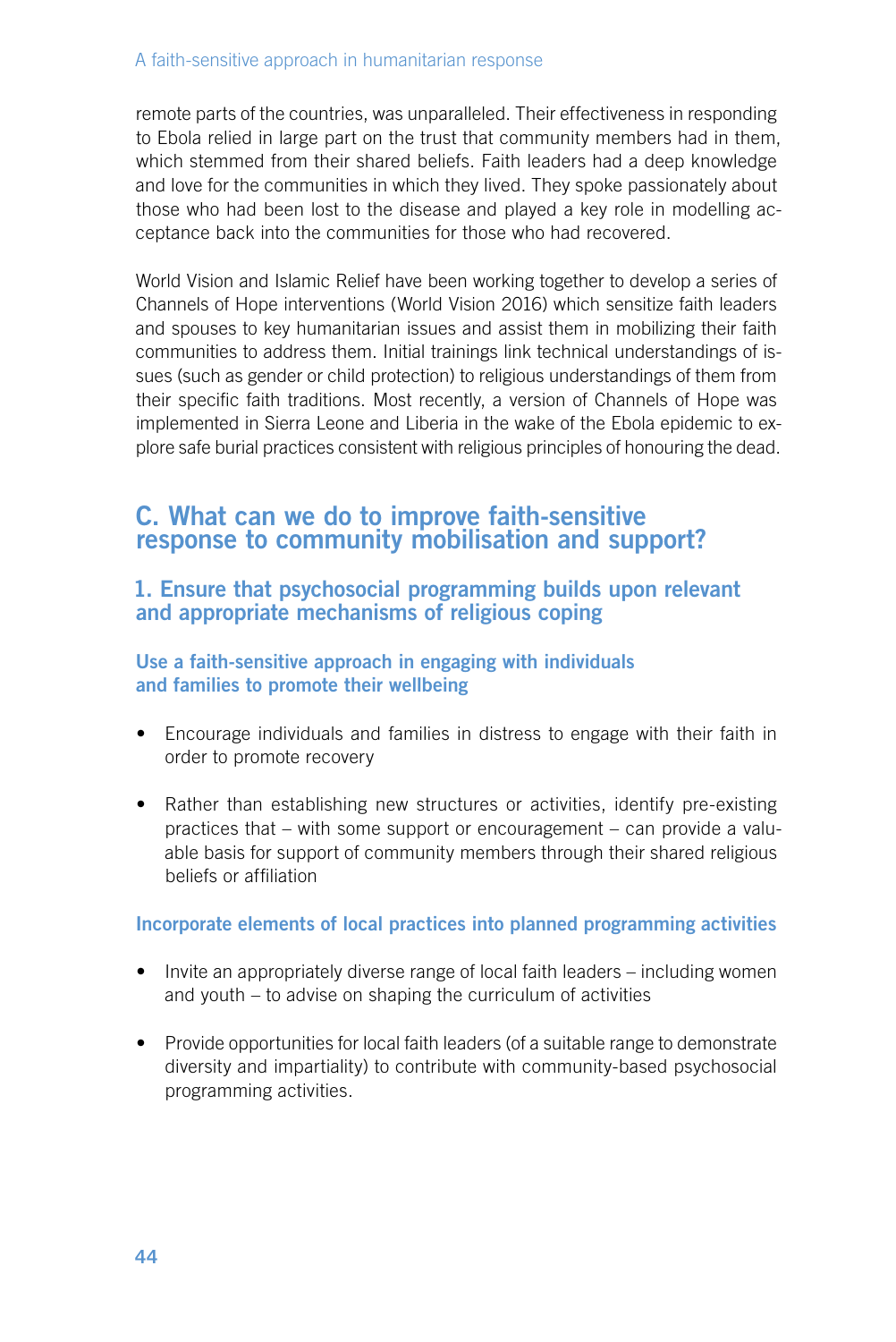Religious communities and faith-based organisations are uniquely positioned to provide spiritual assistance to people affected by conflict and disaster... We request all actors to recognise the right of communities in need to access the best of spiritual service and seek to collaborate with faith leaders and faith based organisations to provide for the same. In addition to material assistance and other services, we therefore **commit** to **facilitating spiritual assistance** which can significantly contribute to the population's sense of hope during and after a disaster, while prohibiting pressuring people into any religious practice. We commit to continuing to work with national governments to recognize and affirm the role of faith and faith-based organisations to provide faith-based assistance to communities in need.

— From World Humanitarian Summit (2016)

## 2. Mobilise community resources in addressing specific needs

#### Facilitate dialogue with local religious actors to explore solutions to specific challenges

- Work with faith leaders to develop joint action plans to address challenges and respond to specific needs (e.g. risks of contamination though bodily fluids vs. need for respectful preparation of corpse; importance of tackling impunity regarding gender-based violence versus religious teachings on sexuality and strategies of addressing sexual violence)
- Provide training for local faith leaders, where this is needed (e.g. safe burials during Ebola outbreak; vulnerability of women to gender-based violence in contexts of displacement).

#### Mobilise effective local faith community response

• Provide necessary resources to support local reach of these strategies.

# D. References and resources

Ager, A., B. Abebe and J. Ager (2014) "Mental Health and Psychosocial Support in Humanitarian Emergencies in Africa: Challenges and Opportunities for engaging with the Faith Sector." *Review of Faith and International Affairs*. 12(1) 72-83.

Christian Aid Nigeria (2017) *Improving the Choices and Opportunities for Adolescent Girls: A toolkit for faith leaders*. Available at: http://programme.christianaid.org.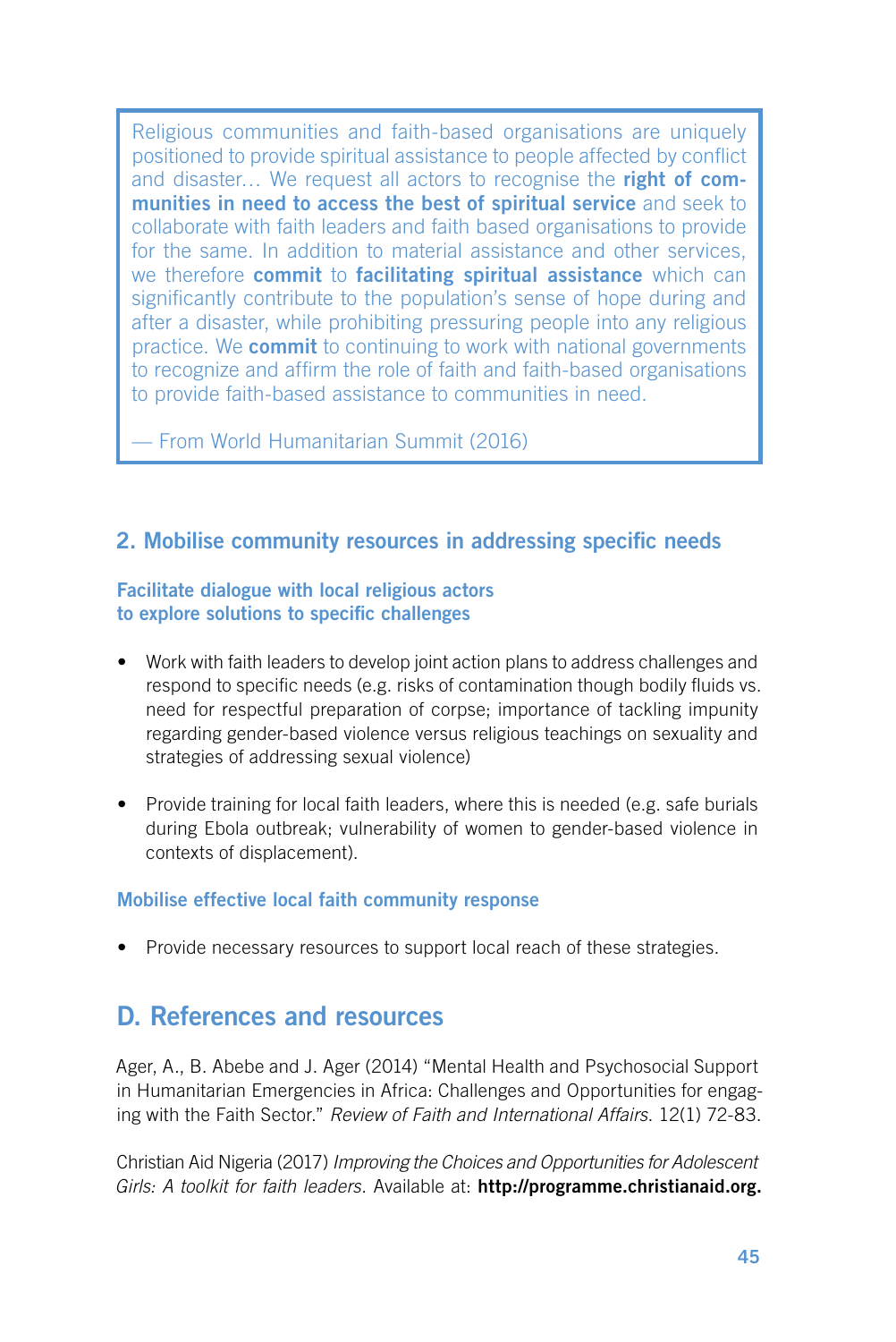#### uk/programme-policy-practice/sites/default/files/2017-02/ImprovingtheChoices-FaithLeadersToolkit.pdf

Christian Aid, CAFOD, Tearfund, and Islamic Relief Worldwide (2015) *Keeping the faith: the role of faith leaders in the Ebola Response.*

Hussain, D. and B. Bhushan (2011) "Posttraumatic stress and growth among Tibetan refugees: the mediating role of cognitive-emotional regulation strategies." *Journal of Clinical Psychology*, 67, (7): 720–735.

Joint Learning Initiative (2013) *Joint Learning Initiative on Faith and Local Communities Scoping Report: Local faith communities and the promotion of resilience in humanitarian situations: a scoping study*. Oxford: Refugee Studies Centre, University of Oxford.

Silove, D. (2013) "The ADAPT model: a conceptual framework for mental health and psychosocial programming in post conflict settings." *Intervention* 11 (3): 237-248.

World Humanitarian Summit (2016) *A Charter for Faith-Based Humanitarian Action: Special Session on Religious in Engagement*. Istanbul: WHS.

World Vision (2016) *What is Channels of Hope?* www.wvi.org/church-and-interfaithengagement/what-channels-hope

# Examples

#### Ethiopia:

In Ethiopia, traditional religious associations such as *mähebar* (and the related practice of *sewä sanbat'*) provide a mechanism for groups to come together for mutual self-help and encouragement. Rather than agencies seeking to establish psychosocial support groups which face challenges of sustainability, these religious associations represent a culturally grounded structure where mutual obligation on the basis of shared religious belief is fundamental to their operation. *From Ager, A., B. Abebe and J. Ager (2014).*

**Christian Aid Nigeria:** Christian Aid Nigeria work with faith leaders as a strategy for social mobilisation, and have found this to be a critical entry point for community engagement in changing harmful social norms, values and harmful traditional practices that reinforce inequality and exclusion.

For example, CA Nigeria conducted a mapping of faith leaders to identify those who are active in the community, and then worked with them on a project to strengthen the psychosocial wellbeing of adolescent girls. This project,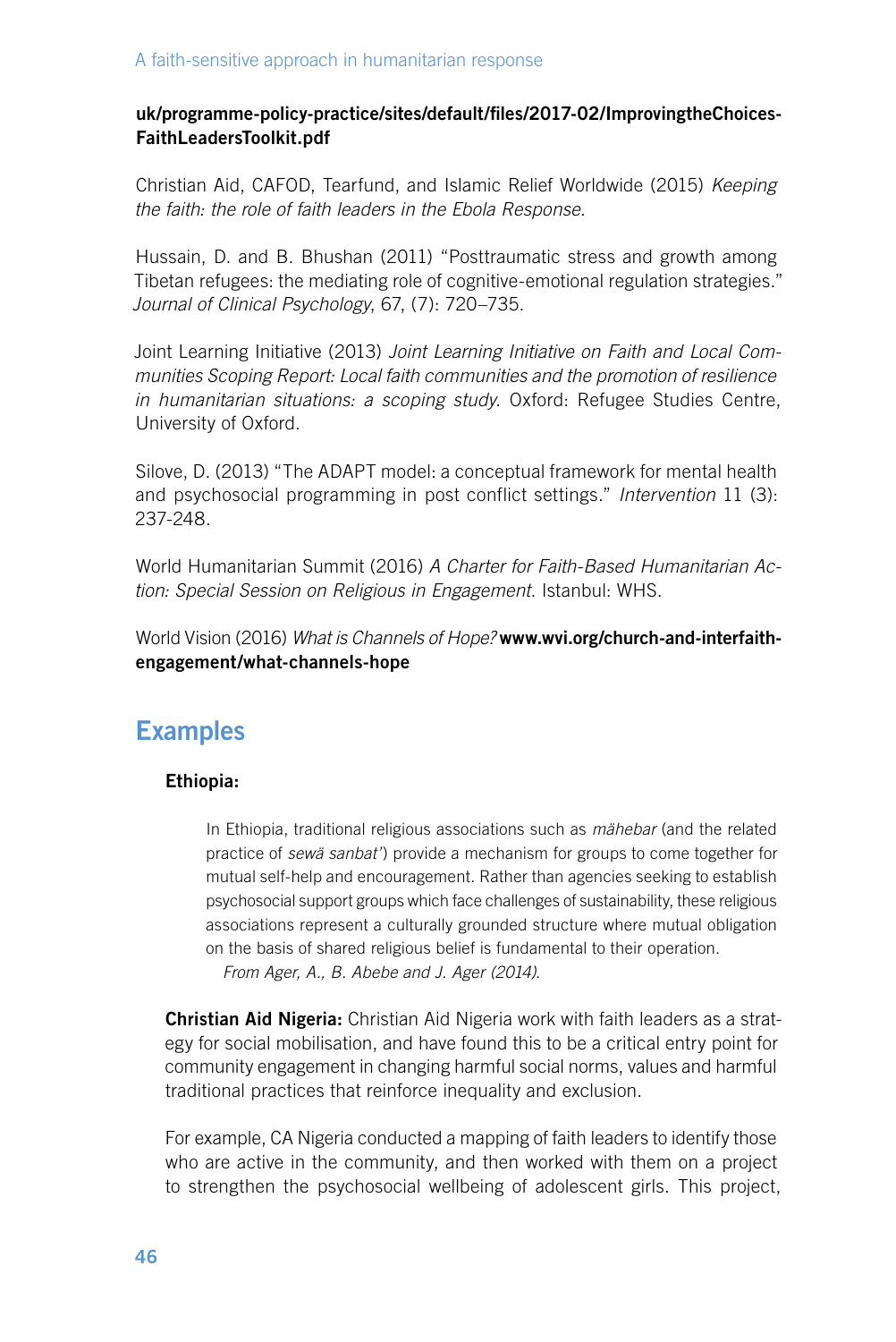Collective Action for Adolescent Girls' Initiative (CAAGI), aims to significantly improve the choices and opportunities for adolescent girls to live productive and meaningful lives, focusing on education, early marriage and economic empowerment. It does so by supporting faith actors and faith-based institutions at community and state levels to take action around these issues.

Christian and Muslim leaders worked together with Christian Aid to develop a faith leaders' tool kit, using scriptures to argue salient points, and to develop messages around adolescent girls' issues of education, time of marriage, access to reproductive health services and economic empowerment. This toolkit has since been widely used in religious gatherings (churches, mosques, and conferences across the state) as a messaging and educational tool on adolescent girls' issues at community and state levels. Faith leaders are now beginning to lead advocacy on issues that concern adolescent girls.

**HIAS Chad:** HIAS Chad offers psychosocial support services to refugees from Darfur, and although they have used a community-based approach for many years, they only recently began to engage in the promotion of religious and spiritual support and healing practices. This is very appropriate for the Darfur refugee community, since the Islamic faith is a fundamental part of their identity and culture.

In order to begin the process, HIAS staff organised meetings with faith leader committees. Initially, the focus of these meetings was to build relationships, for HIAS staff to understand the structures of the faith leadership system in the camps, and to explore ways that HIAS and the faith leaders could work together to provide psychosocial support.

Work plans were developed with faith leaders, including activities such as training from HIAS staff to faith leaders on SGBV and psychosocial issues; training from faith leaders to HIAS staff to increase their understanding of the Islamic faith; HIAS to support small-scale income-generating projects to be initiated by faith leaders; faith leaders to sensitise community members on traditional harmful practices including forced and early marriage, FGM and exorbitant dowry. The faith leaders greatly appreciated being engaged in this way, and were very motivated to do what they could to strengthen the psychosocial wellbeing of their fellow-refugees.

A number of challenges were experienced during the initial discussions. For example, some faith leaders were not ready to separate religious issues and cultural norms, which made discussion of certain sensitive issues, such as early marriage, difficult. All of the faith leaders acknowledged the fact that early marriage was not prescribed by Qur'an and yet not forbidden, but according to some of them, early marriage was a way to save the face of families and communities who, trying to avoid to be dishonoured by teenagers who get involved into sexual affairs and get pregnant, opted to marry their children early.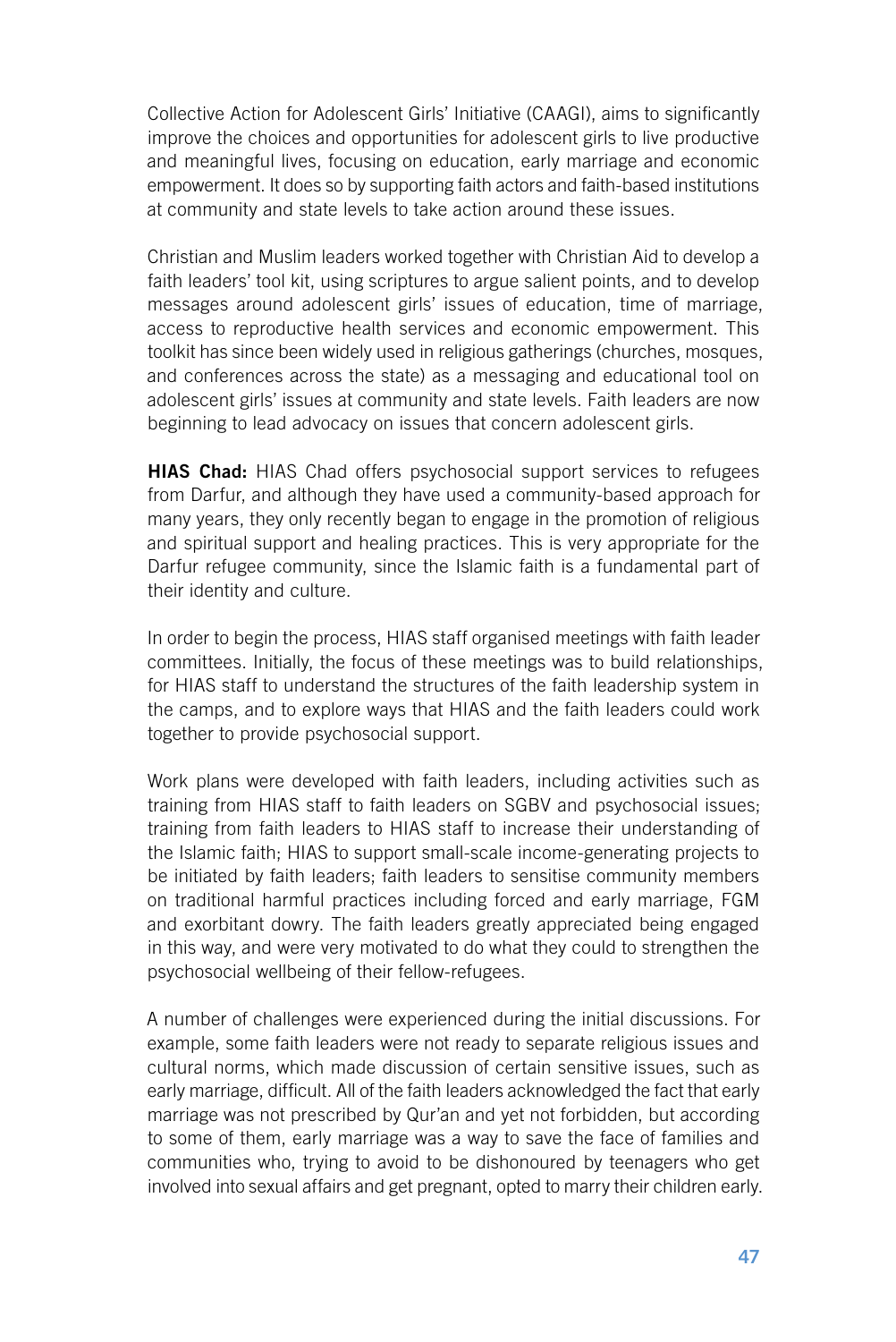#### A faith-sensitive approach in humanitarian response

Once we know the importance of honour in the cultural concept of the Sudanese refugees, we easily understand why early marriage was commonly accepted and even supported by faith leaders, who play influential roles and shape opinion within their communities. But through continued discussion, especially of cases in the community of teenagers who had married early and died during childbirth, and the many cases of divorce due to the psychological effect of marriage on an underage girl, HIAS staff in charge of this training managed to address the misconception of the faith leaders who supported early marriage. Following the discussion, one of the faith leaders concluded that, "One who wants to save his honour must bring up his daughter well instead of putting her at risk by engaging her in early marriage*."*

In order to get faith leaders to better understand the topics of SGBV and early marriage, HIAS made use of trustworthy Muslim staff during the training, as well as Imams who have studied Islamic theology and who were willing to educate both humanitarian and fellow faith leaders on the fundamental principles of marriage in Islam.

There were other significant achievements. For example, before the discussions began, faith leaders held some misconceptions about sexual and gender-based violence (SGBV), seeing it as a concept used by NGOs to impose Western ways of life and behaviours that are contrary to Islamic religion. Through discussion of the issues with HIAS staff, faith leaders concluded that SGBV teachings were not different from what their Qur'an taught as ways for people to live harmoniously in the community. One faith leader offered to come up with Qur'anic verses that related to each form of SGBV, which could be used to demonstrate that SGBV is contrary to Islamic teaching. For them, what HIAS does to address SGBV issues in the camps contributes to helping people become better believers, with one faith leader adding that HIAS SGBV staff were doing Imams' work without knowing.

Faith leaders are now conducting awareness sessions on SGBV causes and consequences, and are willing to protect and support SGBV survivors in their communities. Most awareness-raising sessions take place in the mosques, but some are conducted in the villages surrounding the camps. HIAS staff are joined by faith leaders on these visits, and they can explain the issues to other faith leaders and traditional healers from the local communities. The message has been well received due to the involvement of faith leaders.

It takes time to build the kind of relationships necessary for a true partnership, but HIAS Chad has found that the engagement of faith leaders in their community mobilisation and support activities has already significantly increased their effectiveness.

**HIAS Kenya:** When we hear about potentially harmful practices that faith leaders are involved with, such as trying to exorcise evil spirits from people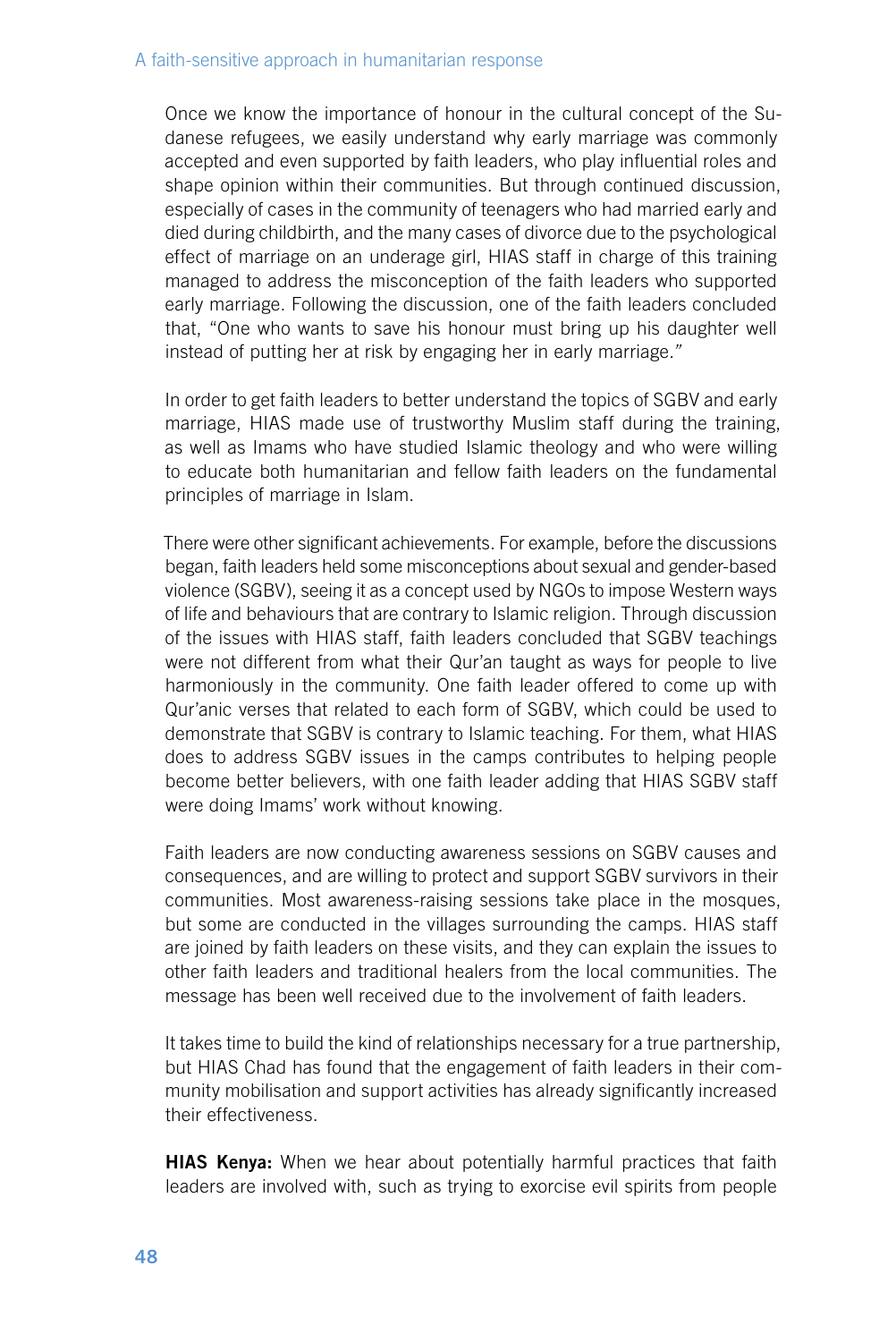who have mental illnesses without referring them for medical help, we can first of all have a discussion and try to understand where they are coming from. Then we can see how to support them. We know that prayer can help the person with the mental illness, and also their family, so we ask the faith leaders to continue doing this, but we also ask them to refer the person to a mental health institution where they can be assessed. They know they lack knowledge on mental health, and they want to learn more, so we have found it easy to work with them on this. What was important was that we did not tell them that what they had been doing was wrong, we were just telling them that we also need to play our part. They agreed that if someone has malaria, they need to get treatment, but there is also a need for prayer because it gives support to the patient, the family members who are feeling a bit at a loss because of this, and that made it easy for them to see that the two things can go together.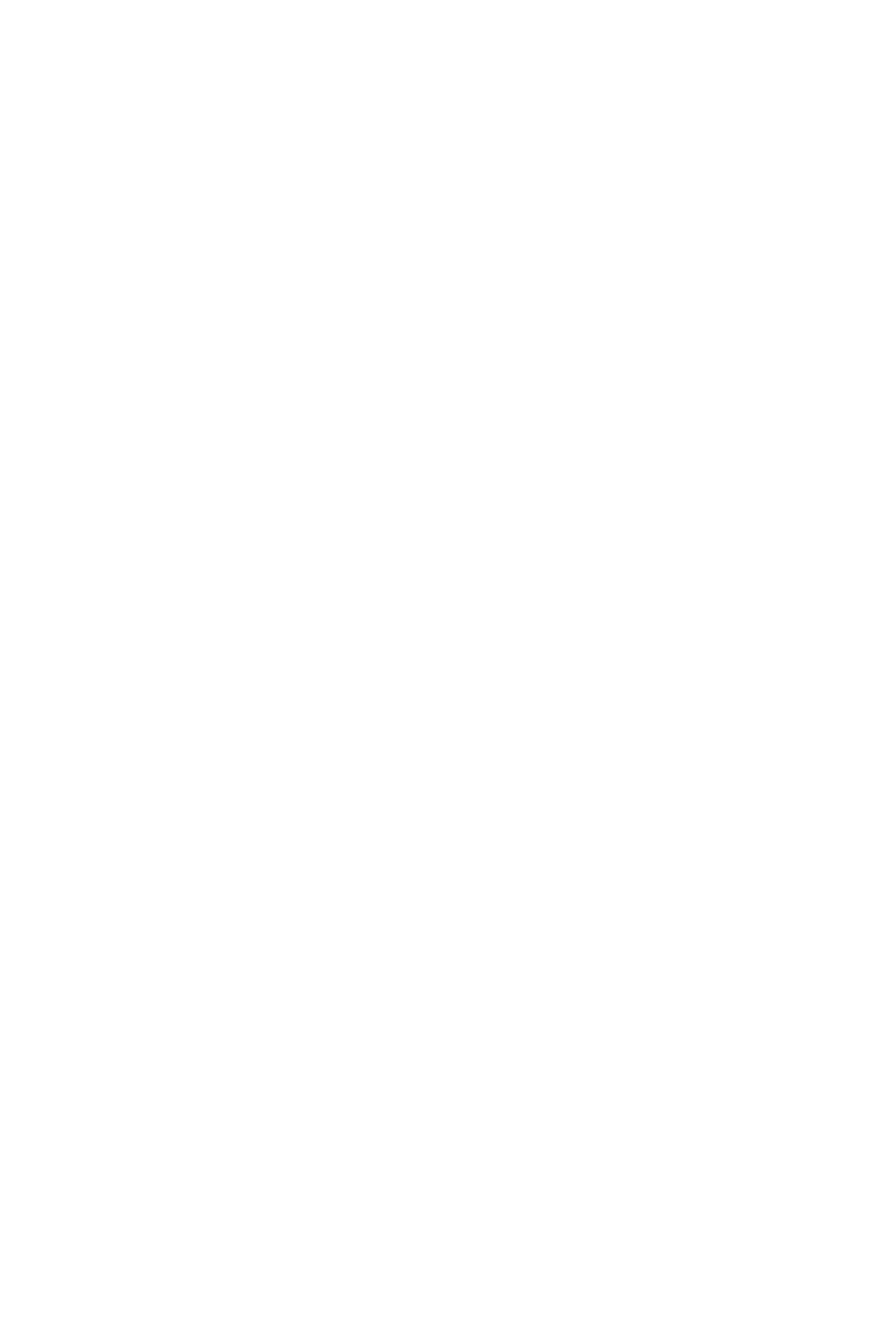# 6. Health

Saving lives, relieving suffering and respecting human dignity are at the core of the humanitarian mandate. Guidance here focuses on the link between faith and health – mental, psychosocial, physical – and on the potential role of religious actors to facilitate access to healthcare and support those facing suffering, stigma and loss.

# A. How does this relate to the IASC *MHPSS Guidelines*?

Action sheet 6.4 of the IASC *MHPSS Guidelines* directly refers to the importance of learning about and, where appropriate, collaborating with local, indigenous and traditional healing systems, while recognising that some traditional healing practices may be harmful. However, a number of other action sheets indicate the relevance of faith-sensitivity including with respect to general health care (Action Sheet 6.1), access to care for people with severe mental disorders (Action Sheet 6.2) and care of persons living in institutions (Action Sheet 6.3)

## B. What do we know about engaging with religion in relation to health needs?

There is a lot of research documenting the positive impact of religion and the capacity to cope with the extreme physical and psychological demands in relation to medical conditions. Studies with cardiac patients (Ai 2005), colorectal cancer survivors (Bulkley et al 2012), and breast cancer survivors (Choumanova et al 2006), for example, have all shown improved mental wellbeing and recovery associated with religiosity. There is also evidence that religion may be used as a basis for ineffective and inappropriate coping with crisis. For example, a number of studies have shown a relationship between different forms of religious practice and mental health outcomes. Braam, Sonnenberg, Beekman, Deeg and Van Tilburg (2000) found that religious practice and denomination influenced the presentation and severity of symptoms for depression amongst older persons in Europe. Orthodox Jews who followed more conservative spiritual practices experienced higher levels of anxiety and depression in a study by Rosmarin, Pirutinsky and Pargament (2009). There is also concern in the field regarding risks associated with the treatment of mental illness, where mental illness is seen as a spiritual problem. Complex mental health needs may remain untreated and individuals stigmatised and abused within their communities (for example, by being chained, or by not receiving medication).

Practice-based guidelines – dealing with the implementation of faith-sensitive psychosocial programming in humanitarian contexts – are not readily available. However other guidelines from related disciplines may be of relevance, such as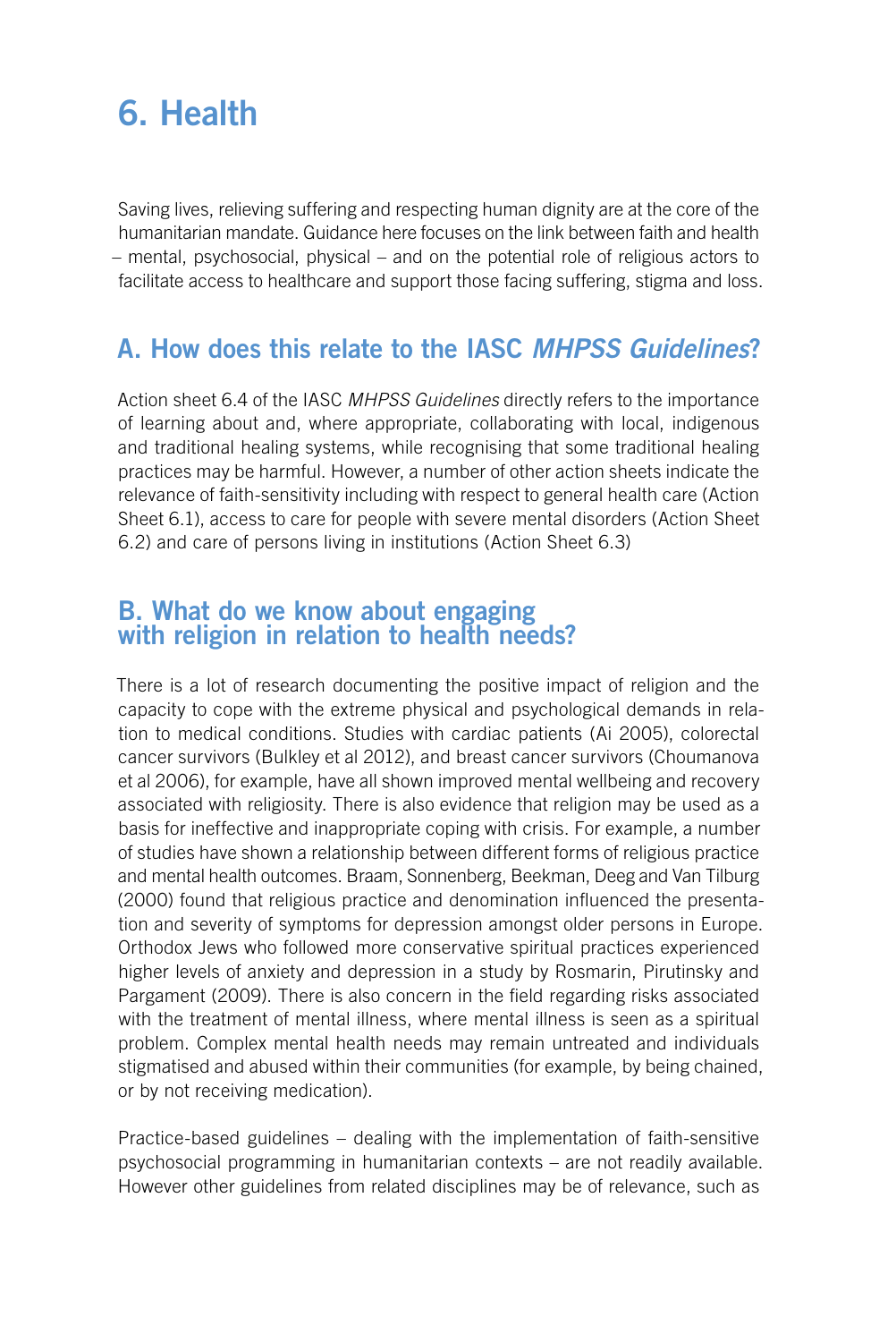#### A faith-sensitive approach in humanitarian response

those relating to the palliative care in low and middle-income countries (Grant et al 2010) and guidelines on spirituality in mental health services (Mental Health Foundation 2007). The ADAPT model (Silove 2013), mentioned in section 5, looks at how individual and community processes of meaning-making may be disrupted by mass conflict. For communities this may lead to fragmentation and a loss of coherent narrative and guiding principles. For individuals this may lead to alienation and in extreme cases to depression and suicidality. Silove proposes psychosocial and clinical responses explicitly acknowledging and responding to existential issues and the need to respect values and beliefs.

Calls to provide 'compassionate care' require a sensitivity to both the religious perspectives and resources relevant to a patient's dealing with physical and mental illness, and also a sensitivity to their spiritual care needs. For example, the disaster spiritual care programme of the American Red Cross (American Red Cross 2012) is made up of local endorsed disaster spiritual care providers and professional chaplains who are Red Cross responders and who support the full disaster cycle of preparedness, response and recovery. All disaster spiritual care responders are trained to provide appropriate and respectful disaster spiritual care aligned with the Red Cross fundamental principles of impartiality and neutrality.

## C. What can we do to improve a faith-sensitive response to health needs?

#### 1. Promote key community health messaging through local faith communities

#### Promote preventive health messages through local faith leaders and groups

- Encourage messaging regarding utilization of community health services through local faith communities (including through women's groups and youth groups)
- Jointly develop messaging around alcohol and substance misuse.

#### Enrol local religious actors in initiatives combatting stigma regard mental ill health

- Hold community dialogue sessions facilitated jointly by a faith leader and a humanitarian worker to identify harmful practices and beliefs related to mental health
- Support faith leaders to identify extracts from sacred texts that can be used to combat stigma (e.g. extracts which emphasise the value of every human life). Faith leaders can use these extracts to teach their congregations and to encourage family members of people with mental illness to treat them with respect and kindness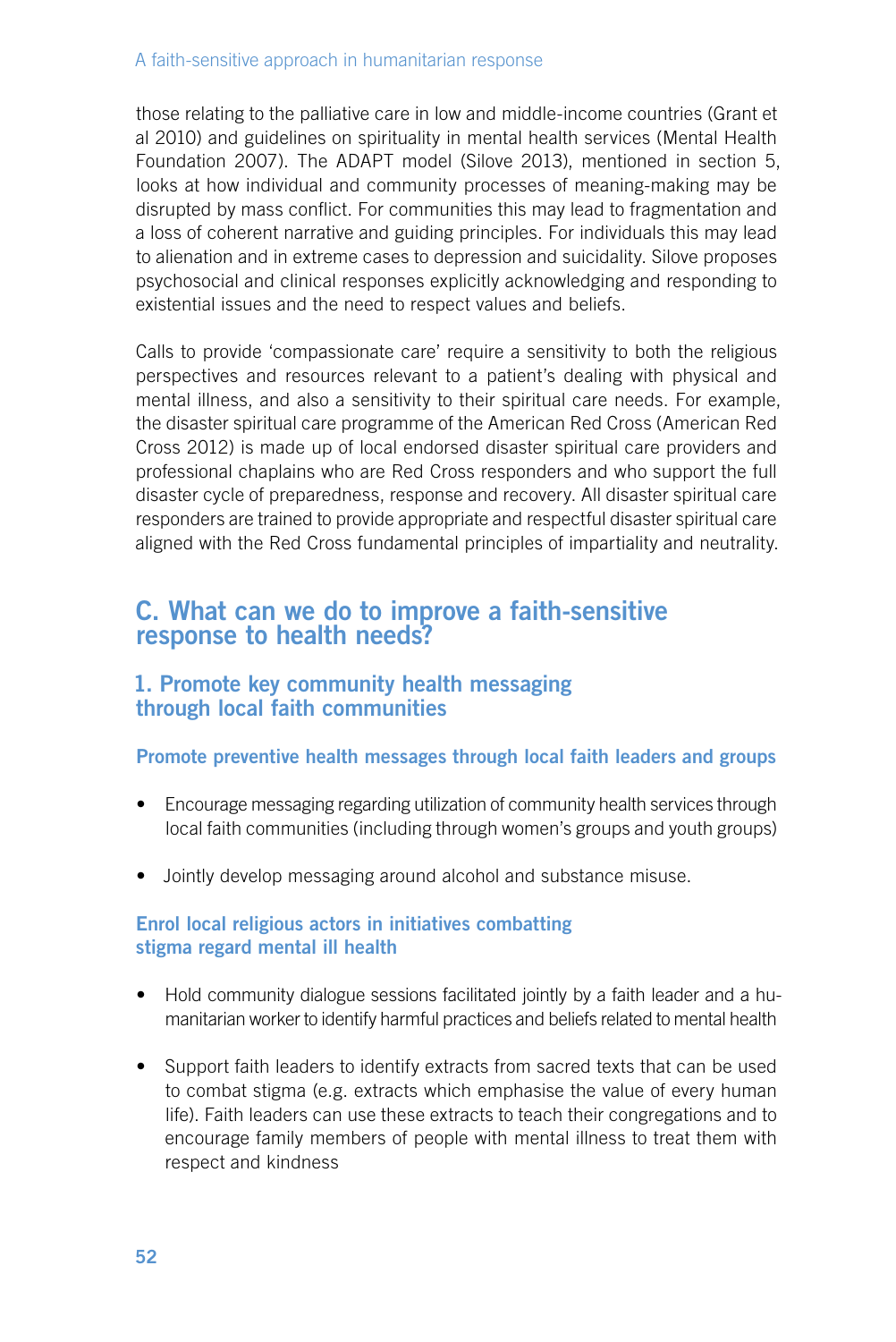• Work with faith leaders to identify ways in which they can ensure that people with mental health problems are included in community and religious activities.

### 2. Establish mechanisms for referral to local religious actors for provision of psychosocial support and spiritual care

Identify sources of spiritual support from an appropriate range of traditions

- Use contacts within faith groups and associations to identify relevant local actors (including pastoral ministries)
- Establish protocols for identifying the faith tradition of patients and matching with local actors.

## *The ADAPT Model*

Pillar 5: Existential meaning

| Informing<br>principles        | World views and belief systems fundamentally challenged<br>by conflict and displacement.                                                                                                                                                                                                    |
|--------------------------------|---------------------------------------------------------------------------------------------------------------------------------------------------------------------------------------------------------------------------------------------------------------------------------------------|
| Adaptive normative<br>response | Collective: Re-establishing institutions and practices<br>that confer meaning (religious, spiritual, social, cultural,<br>political).                                                                                                                                                       |
|                                | Individual: Revising/renewing/confirming beliefs and values<br>and/or finding new avenues for expression.                                                                                                                                                                                   |
| Maladaptive<br>response        | Community: Fragmentation, loss of coherent narrative and<br>guiding principles.                                                                                                                                                                                                             |
|                                | Individual: Alienation, in extreme cases leading to<br>depression, suicidality.                                                                                                                                                                                                             |
| Psychosocial<br>response       | Policy explicitly acknowledges and responds to broader<br>existential issues and need to respect values/beliefs among<br>populations exposed to conflict. Overcoming discrimination<br>and promoting rights to exercise and practice belief<br>systems. Sensitive acculturation programmes. |
| Clinical principles            | Explicit recognition and incorporation of existential issues<br>in all therapy, recognising the primacy of the individual in<br>forging new or adapted systems of meaning                                                                                                                   |

*From Silove (2013), p. 240.*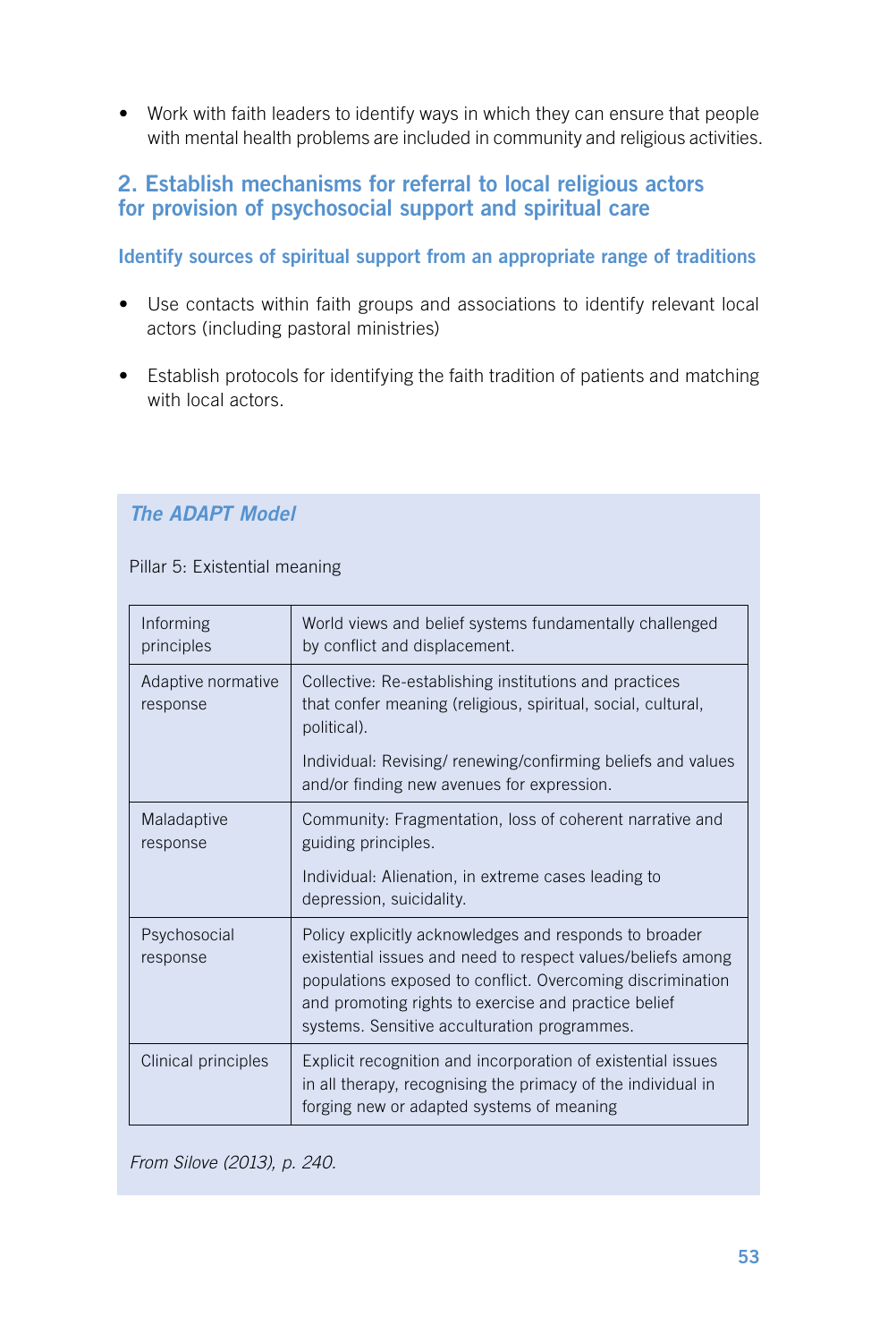#### Orient local faith leaders to key principles of psychosocial support for patients facing major health issues

- Provide training on key psychosocial principles and psychological first aid (PFA),
- Discuss strategies of drawing on faith as a source of healing etc., using information collated on local beliefs and practices.

#### Facilitate provision of spiritual care alongside physical, psychological and social care

- Offer spiritual support to people experiencing life-threatening illness; people receiving end-of-life care; and family members facing bereavement
- Ensure provision of a prayer room or similar facility in all hospitals.

#### 3. Ensure faith-sensitivity in mental health service provision

#### Be mindful of local healing practices in developing protocols for intervention

- Ensure that information collated on local idioms of distress, health-seeking behaviour and religious belief (obtained from Culture and Context Desk Reviews or otherwise) is used by all partners developing intervention protocols
- Establish mechanisms for discussion of mental health issues with representatives of religious traditions to deepen awareness of role of faith and theological understanding in shaping experience of mental ill health.

#### Document and share ways of incorporating religious understandings into mental health provision

• Share good practice in faith-sensitive approaches in providing mental health provision.

#### 4. Engage with faith leaders to shift social norms that maintain harmful practices

#### Identify key risks to protection and wellbeing that are influenced by local religious understandings

- In discussion with faith leaders (including women and youth) identify potential risks (e.g. FGM, GBV, child marriage etc.) on which local religious understandings may have an influence
- Map diversity of views amongst faith leaders and identify or create appropriate opportunities for discussion of these issues in relation to religious teachings.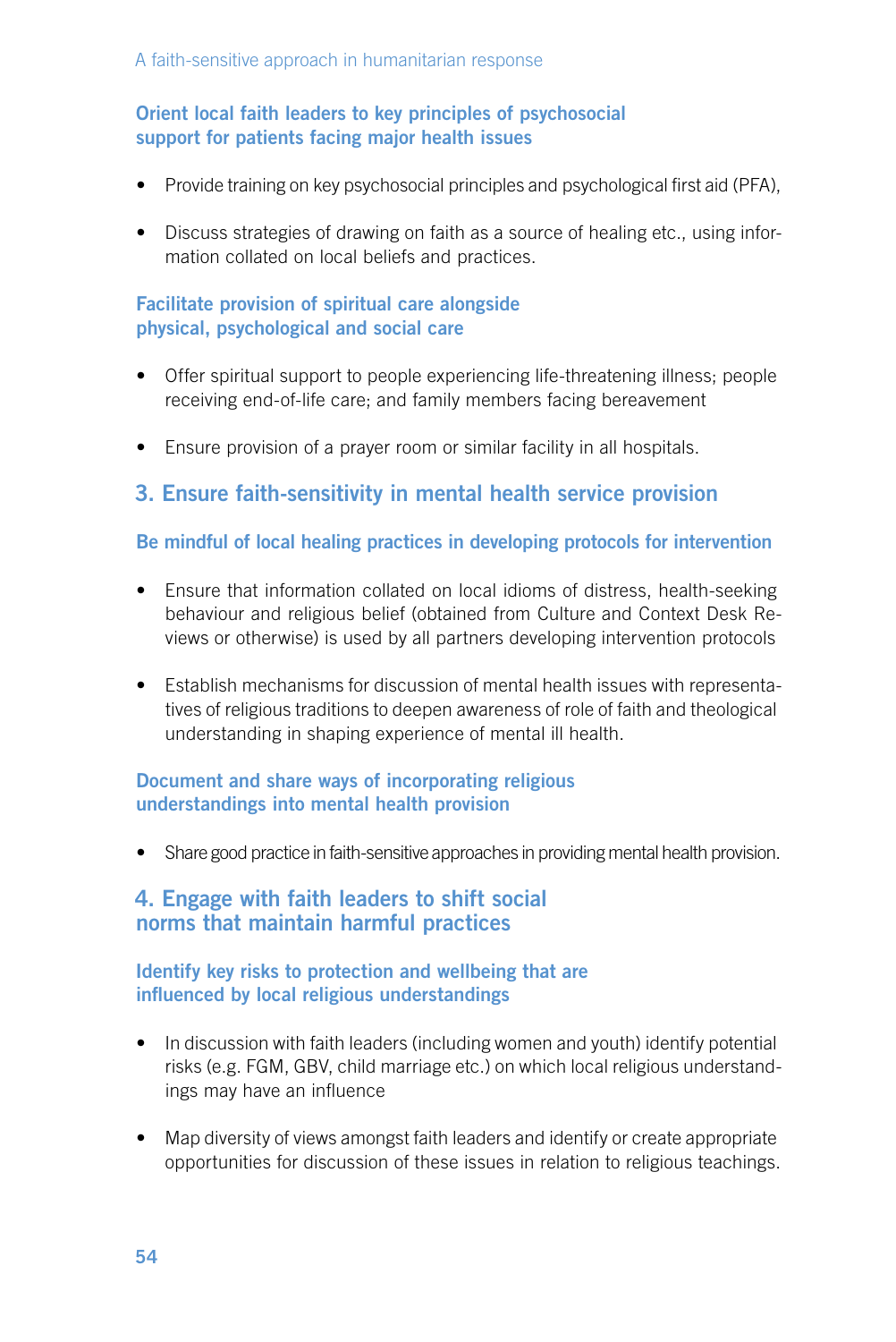#### Identify mechanisms to promote dialogue regarding harmful practices amongst faith communities

- Identify leaders within faith communities able to champion shifts in prevailing social norms in relation to priority issues
- Equip these people through training and resources to support implementation – for initiatives to address harmful practices.

We identify harmful practices as those which are not in accordance with human rights principles; which undermine the healing of individuals, and those which have negative effects on wellbeing.

— IRK humanitarian in Kenya

# D. References and resources

Ai, A. L., C. Peterson, W. Rodgers and T.N. Nice (2005) "Effects of faith and secular factors on locus of control in middle-aged and older cardiac patients*." Aging and Mental Health*. 9(5): 470-481.

American Red Cross (2012) *Disaster Spiritual Care Handbook*. Disaster Services, American Red Cross.

Braam, A.W., C.M. Sonnenberg, A.T.F. Beekman, D.J.H. Deeg, and W. Van Tilburg. (2000). "Religious denomination as a symptom-formation factor of depression on older Dutch Citizens." *International Journal of Geriatric Psychiatry*, 15: 458-466.

Bulkley, J., C.K. McMullen, M.C. Hornbrook, M. Grant, A. Altschuler, C.S. Wendel, R.S. Krouse. (2013) "Spiritual wellbeing in longterm colorectal patients with ostomies." *Psych-Oncology*, 22(11) 2513-252.

Choumanova, I., S. Wanat, R. Barrett, and C. Koopman. (2006) "Religion and Spirituality in Coping with Breast Cancer: Perspectives of Chilean Women." *Breast Journal*, 12, 4 (2006): 349–352.

Coalition for Compassionate Care in California. *Faith Leader Toolkit*. http://coalitionccc.org/tools-resources/faith-leaders-toolkit/

Grant L, S.M. Murray and A. Sheikh (2010) "Spiritual dimensions of dying in pluralist societies." *British Medical Journal*, 341:659-662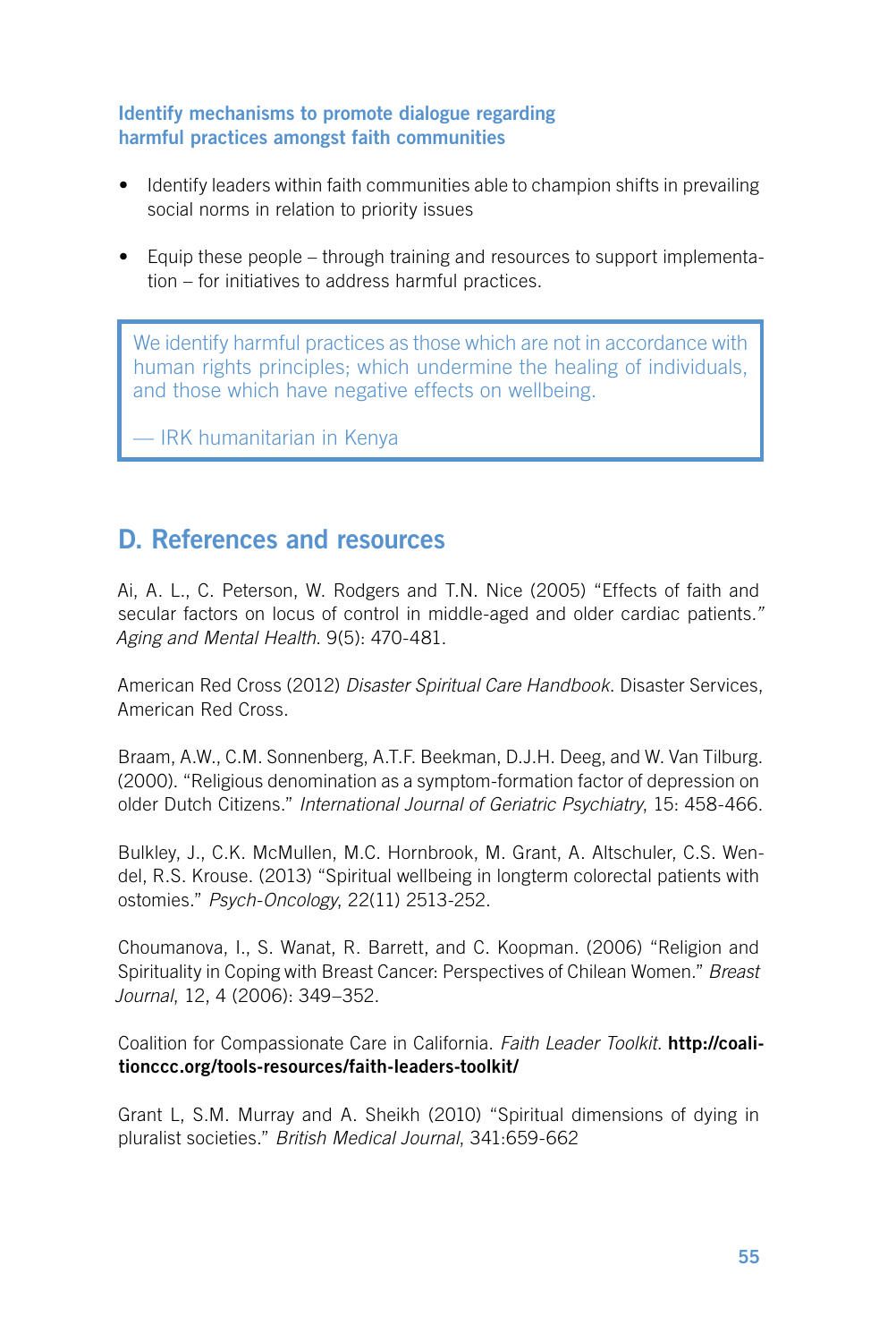Mental Health Foundation (2007) *Keeping the Faith: Spirituality and recovery from mental health services*.

Rosmarin, D.H., S. Pirutinsky and K.I. Pargament. (2009). "Are religious beliefs relevant to mental health among Jews?" *Psychology of Religion and Spirituality*, 1(3): 180-190.

Silove, D. (2013) "The ADAPT model: a conceptual framework for mental health and psychosocial programming in post conflict settings." *Intervention*, 11 (3): 237-248.

# **Examples**

**Christian Aid Nigeria:** During the outbreak on Lassa fever virus in Nigeria (2016), Christian Aid trained faith leaders as health education champions to include Lassa fever prevention in their sermons. Communities were saturated with information/education on Lassa fever prevention because of the extensive networks of faith leaders, their large following as well as their communications channels. Their involvement in mobilization and disseminating information contributed to curbing further spread of the virus in the affected states.

In collaboration with Christian Aid, faith leaders across Nigeria have promoted the reduction of stigma and discrimination as well as prevention of HIV using an innovative approach to HIV prevention known as Safer practices, Available medications, Voluntary counselling and testing and Empowerment (SAVE model). Christian Aid have also worked with Nigeria Network of Religious Leaders with HIV/AIDS (NiNERELA+), a faith based organisation, health workers, faith leaders and other HIV implementing partners to develop a simplified version of the HIV anti-discrimination Act 2014, with supporting verses from the Bible and Quran. One of the achievements of this piece of work is the commitment to include SAVE model as part of their school curriculum in ten theological schools (eight Christian, two Muslim) across three states in Nigeria.

Islamic Relief Kenya: Islamic Relief Kenya implements health programmes in Ifo 1 camp in Dadaab, with mental health as an important element of their services. IRK aimed to engage faith leaders in their community health work, making use of their skills and experience in supporting people with psychosocial problems in the camp.

They first of all wanted to identify local faith leaders who were trusted by the community, and who were already being approached for help with mental health issues. To do this, they asked the caregivers of clients who attended the mental health clinic whether they had sought support for their relatives from any religious leaders or faith healers, and if so, who they had approached. Through this process, six religious leaders were identified who frequently supported those affected by mental health and psychosocial problems.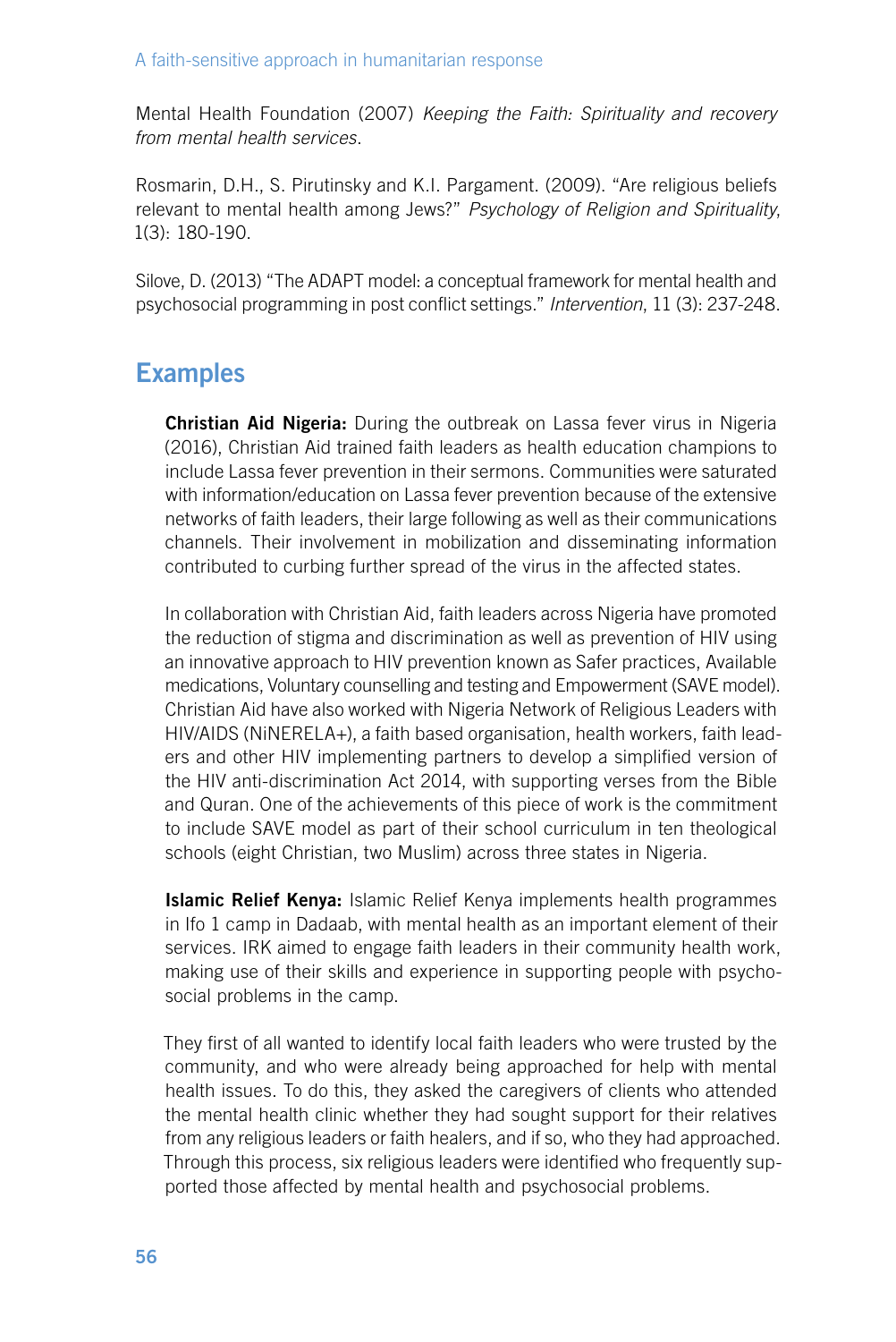These religious leaders were invited by Islamic Relief to participate in a series of community dialogue sessions. The aim of these sessions was to identify potentially harmful practices in responding to mental health and psychosocial issues, and to identify more helpful responses which can be implemented both by community members and religious leaders. The sessions were chaired jointly by a focal person from Islamic Relief and a religious leader.

Harmful practices and beliefs related to mental health were discussed and identified. Harmful practices included people with mental health issues being neglected by the community and family members, including chaining the person under a tree or in unclean places; being beaten or stoned; and not being taken for either religious or medical help. The reasons for these practices were also discussed. Family members do not take people with mental health problems to medical facilities because they believe that they are possessed by evil spirits and only the Qur'an can cure them, but they also do not take them to religious leaders because they believe it is costly. Therefore, the solution most commonly found is to tie them to a tree to prevent them from running away or hurting others. They are neglected due to the belief that they have no value and may even be harmful.

The faith leaders emphasised to community members that Islam supports the use of medication together with Qur'an recitation, and encouraged them to take anybody with mental health problems to hospital as well as to a religious healer. They made a commitment to ensure referral for all those who seek Qur'an recitation from them. The community members and faith leaders discussed how they could share information with others to raise awareness of the services available for people with mental health issues, to help people move away from harmful practices and to enable affected individuals and families to get the help they need. Both community members and religious leaders recognised their role in addressing harmful practices. Faith leaders will continue to advocate for behaviour change both amongst their fellow religious leaders and within the community as a whole.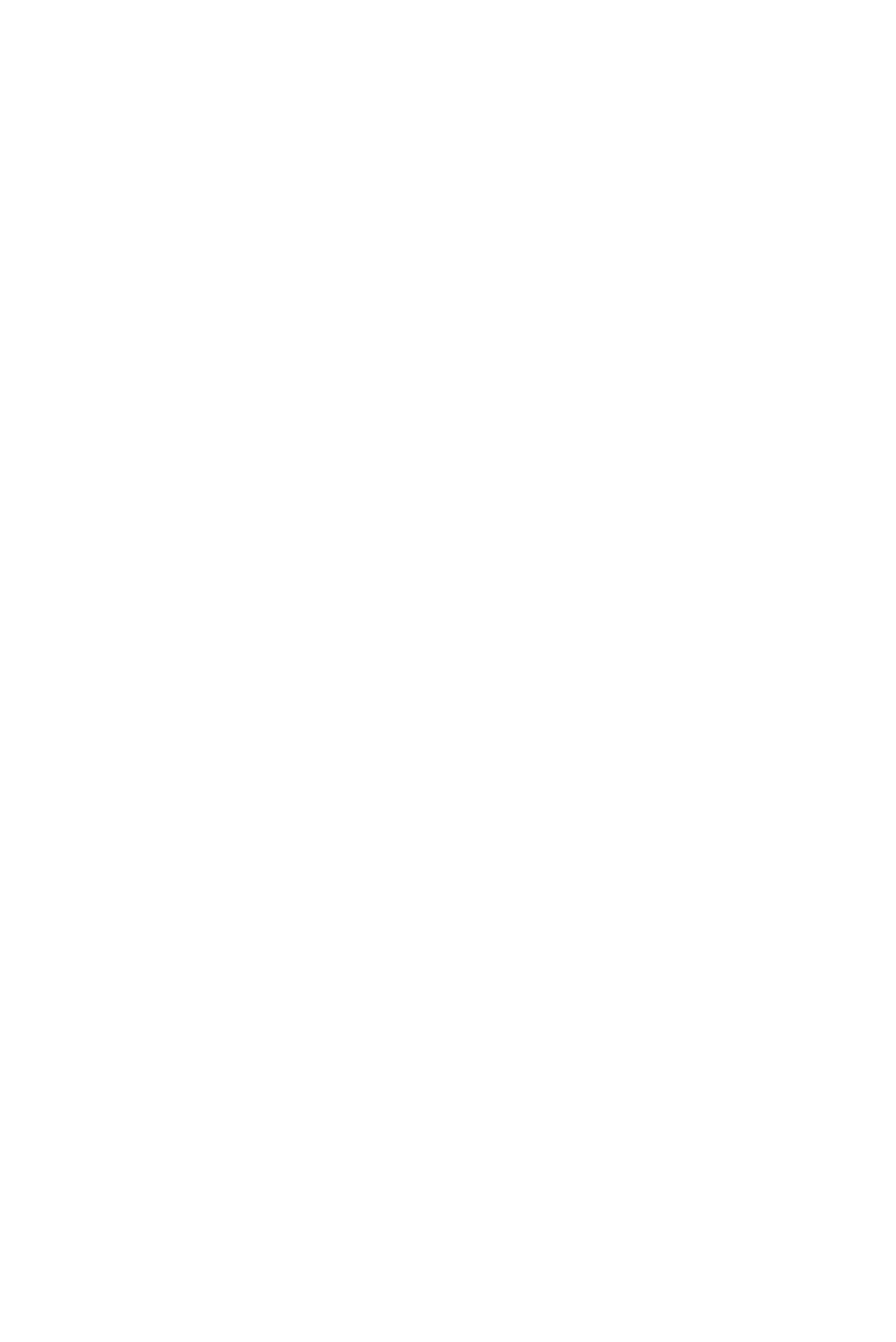# 7. Education

Education is a key mechanism for establishing skills, knowledge and values. As such, it touches on areas closely linked to faith and therefore cannot take a detached approach to faith identity, but must at least be informed by and sensitive to it. In addition, religious bodies and faith-based communities often play an important role in the provision of both formal and non-formal education. The guidance in this section suggests how faith-sensitive programming may be advanced in both these settings.

# A. How does this relate to the IASC *MHPSS Guidelines*?

Action Sheet 7.1 of the IASC *MHPSS Guidelines* is concerned with "strengthening access to safe and supportive education."

There are no action points that relate specifically to faith-sensitive approaches regarding education. There are a few references to using cultural activities, for example: 'culturally appropriate structured activities such as songs, games, dance and drama (page 150). There is also reference to using education as a mechanism for community mobilisation (page 151). These points could potentially include the participation of local faith communities and religious leaders.

## B. What do we know about engaging with religion in relation to education?

The Inter-Agency Network for Education in Emergencies (INEE) Minimum Standards does not explicitly refer to faith, religion or spirituality. However they do state: "Learning environments are secure and safe and promote the protection and the psychosocial wellbeing of learners, teachers and other education personnel" (Access and Learning Environment Standard 2). Standard 1 in the Teaching and Learning domain says about curricula: "Culturally, socially and linguistically relevant curricula are used to provide formal and non-formal education, appropriate to the particular context and needs of learners." This means that when the official curriculum includes religious education, it should be taught. Relevant changes in the curriculum should also take religious and faith aspects into consideration. For example the situation might call for including religious and faith-based aspects of forgiveness and reconciliation and how to cope with sorrow and loss. In displacement settings it is also important that both the displaced population and host community understand each other regarding faith. There is also guidance about the ways that education can promote peace, for example in curricula that include peace education teaching skills and values associated with peaceful behaviours, and in providing conflict-sensitive education. These approaches may include an analysis of the role of religion in conflict escalation and resolution.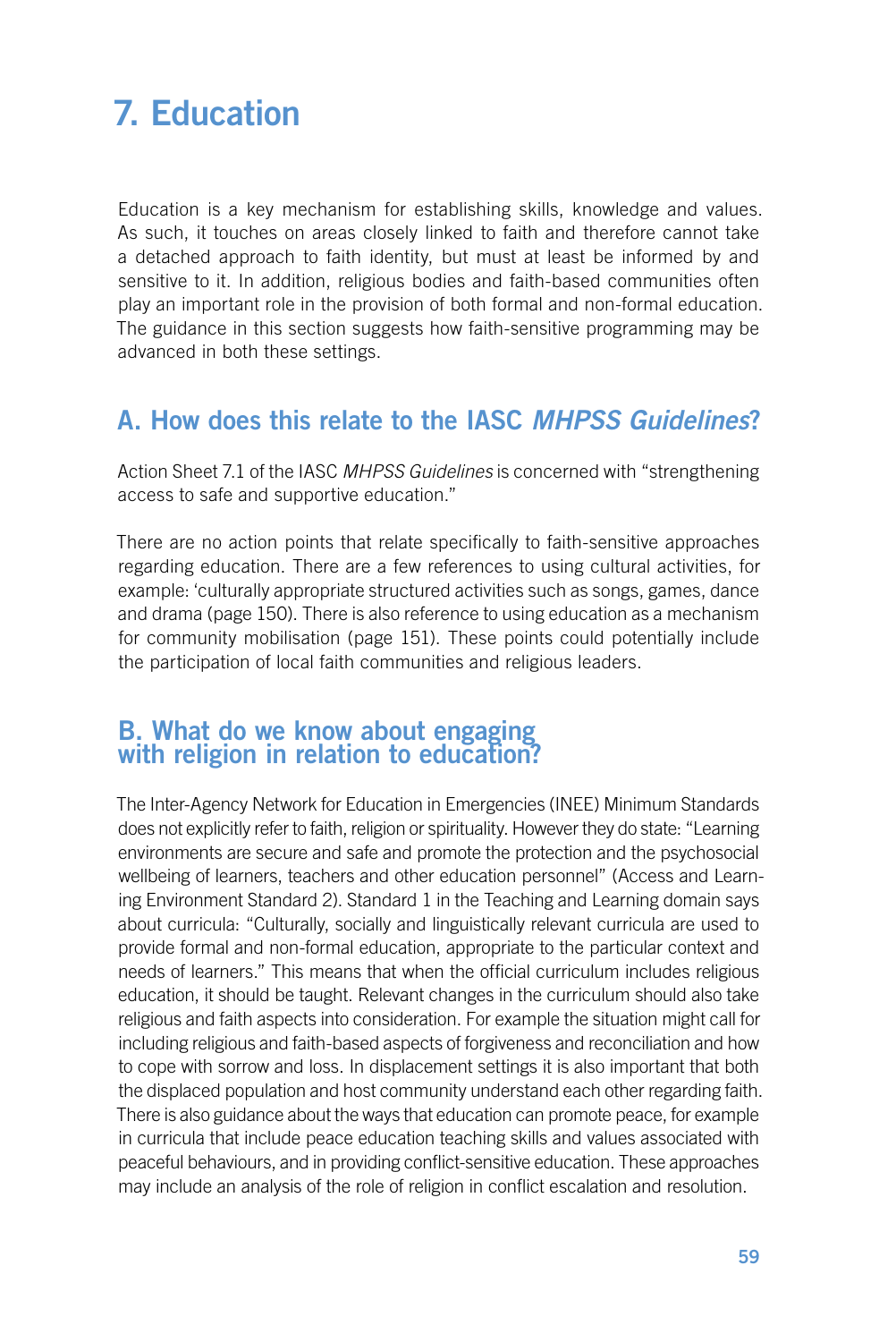## C. What can we do to improve a faith-sensitive response to education in emergencies?

#### 1. Identify and support provision of non-formal education by local religious actors, where appropriate

Identify the provision of non-formal education by local religious actors

- Use contacts within faith groups and associations to identify non-formal education
- Work with religious actors offering non-formal education to build psychosocial support into their programme and ensure that it is in line with humanitarian principles
- Establish mechanisms for on-going visitation of locations.

#### Where appropriate, support provision of non-formal education by religious groups

• Identify ways to strengthen or scale-up provision for non-formal education that promotes psychosocial wellbeing and respects humanitarian principles.

2. Document and support effective community-based educational activities provided by local religious actors for specific population groups (i.e. children's and young people's groups, parenting groups, older persons' groups, groups for persons with disabilities etc.)

#### Map community-based educational activities provided by local religious actors

- Use established contacts within faith leaders and groups to document ongoing activities with children and young people, parents, older persons, and persons with disabilities, etc.
- Review activities with local organisers, with respect to their potential contribution to psychosocial support and respect for humanitarian principles.

#### Support effective and appropriate faith-sensitive activities

- Identify ways to strengthen or scale-up provision for activities that promote psychosocial wellbeing and respect humanitarian principles
- Identify mechanisms to document quality and impact of activities for accountability purposes.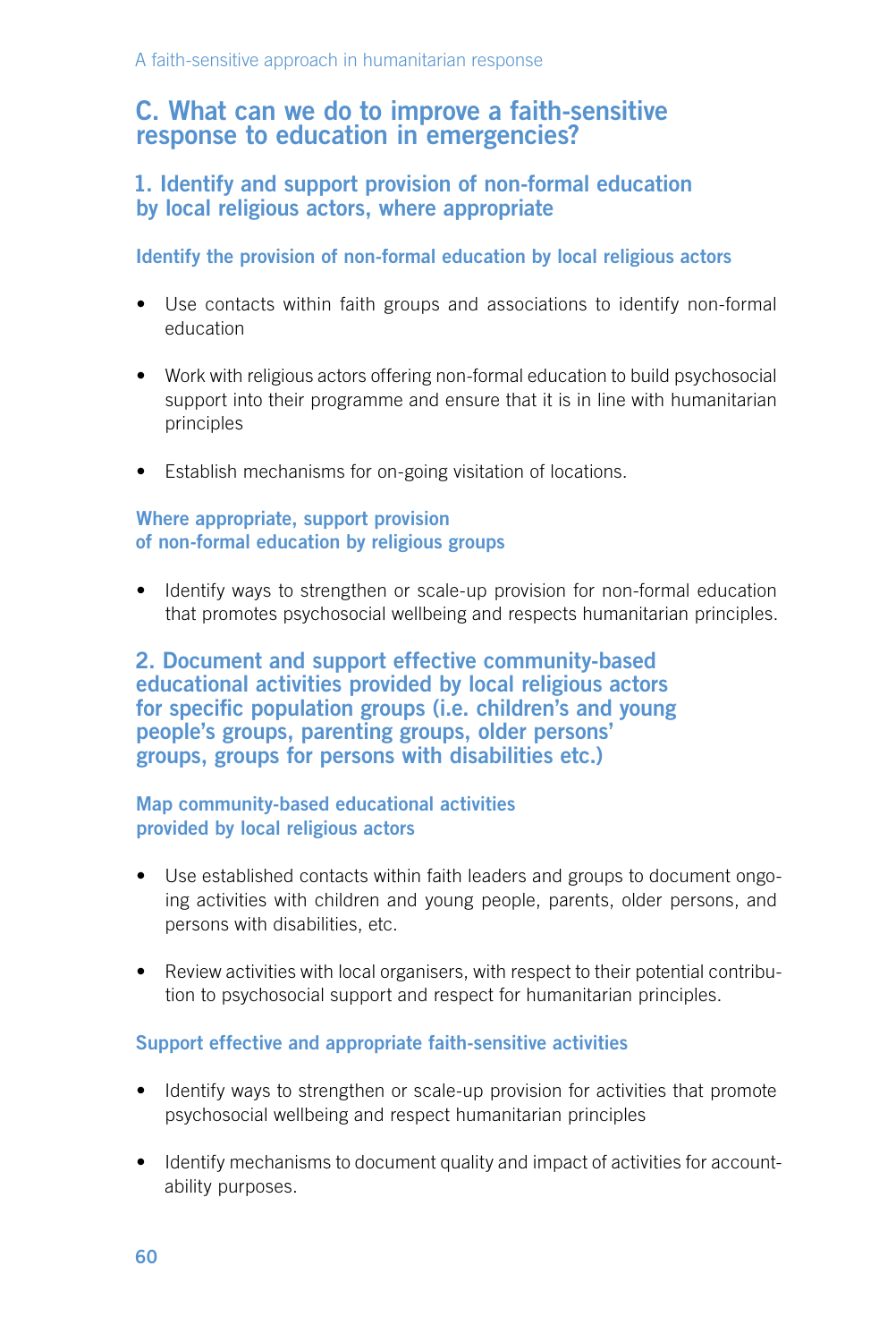## 3. Strengthen faith-sensitivity in activities in relation to formal education and non-formal education, such as child-friendly spaces

#### Take religious laws and practices into account in the provision of formal and non-formal education

- Observe local customs regarding expectations about single-gender groups
- Select suitable food for distribution at school or at child-friendly spaces, and respect fasting times and days
- If choosing religious spaces for communal non-formal education, be sure not to exclude anybody
- Be sensitive around routine activities, such as morning parades in schools, if for example national anthems have references to "God" and how/if all learners are able to join in the prayers.
- Consider how to include in the curriculum faith-based understandings of forgiveness and reconciliation and how to cope with sorrow and loss.

# D. References and resources

Arigatou Foundation (2008) *Learning to Live Together. An Intercultural and Interfaith Programme for Ethics Education*. Geneva: In cooperation with and endorsed by UNESCO and UNICEF.

Christian Aid Nigeria (2017) *Raising male champions for adolescent girls*. A case study available at: https://jliflc.com/wp/wp-content/uploads/2017/07/malechampions\_v2.pdf

The Inter-Agency Network for Education in Emergencies. *Minimum Standards for Education. Preparedness, Response, Recovery*. New York: INEE. See: www.ineesite.org/en/

And other documents including:

- INEE Guidance Note on Psychosocial Support (forthcoming).
- INEE Guiding Principles on Integrating Conflict Sensitivity in Education Policy and Programming in Conflict-Affected and Fragile Contexts
- INEE CSE Pack, including Guidance Note, Guiding Principles and Reflection Tool (available in various languages in the INEE Toolkit)
- The Inter-Agency Peace Education Programme.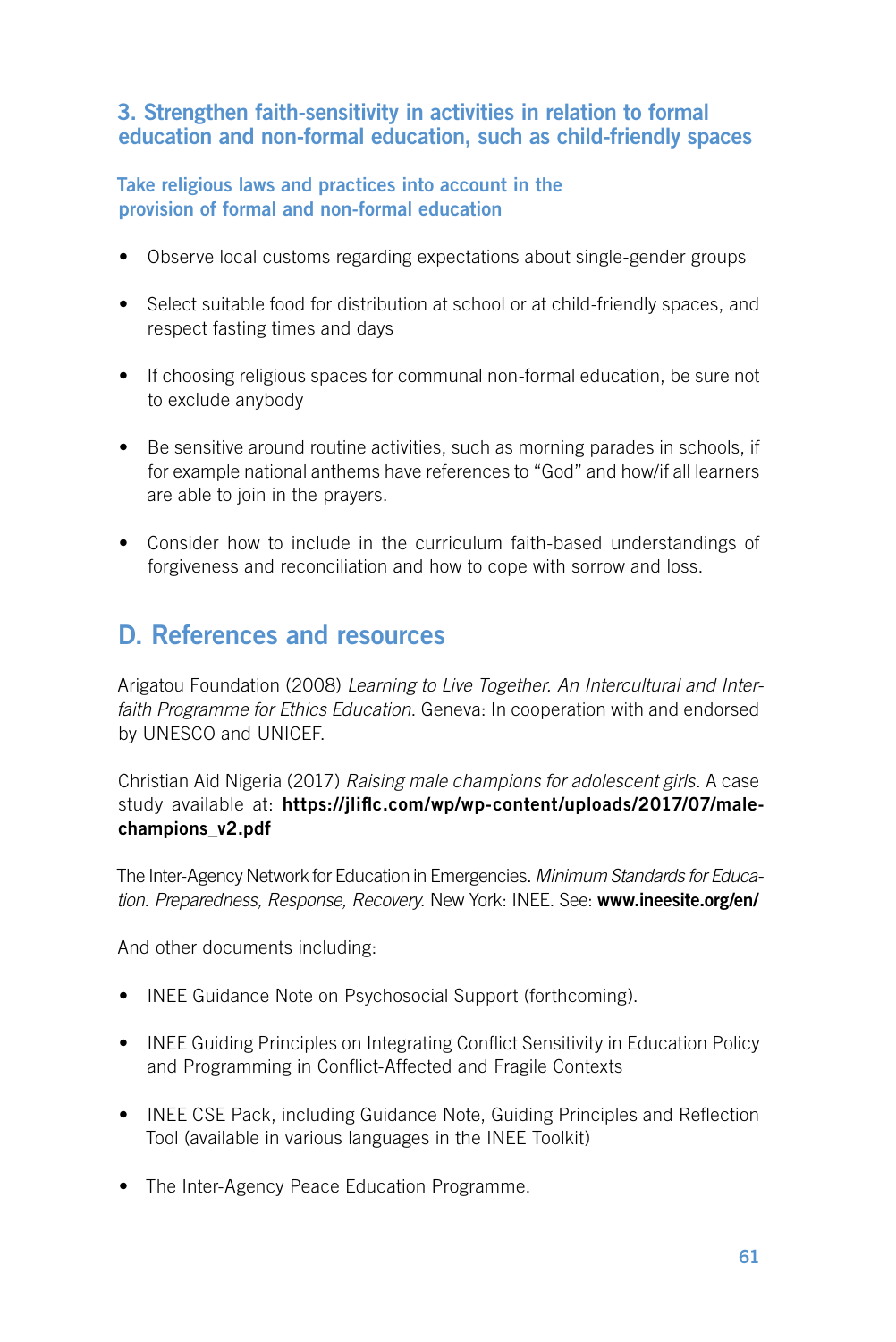# Examples

LWF and IR Kenya: In Dadaab, Kenya, an initiative by Lutheran World Federation and Islamic Relief has set up an integrated approach in providing education. Formal education is taught alongside religious studies either in the same setting by the same teacher, or in ECD centres just next to the Duksi centre (Qur'anic school). In this case, they are taught at intervals by different teachers on an agreed timetable. Learners are first taught by the Duksi teacher and then they go to the ECD centre for formal education. The Duksi teachers receive training in basic literacy in English and Arabic and pedagogy (teaching) skills.

LWF Kenya: In order to find out what role religious leaders played in the educational system in Kakuma, a meeting was called with Quality Assurance and Standards officers, head teachers from Early Child Development and Primary Schools, Education Officers and the LWF Education Coordinator as the convener. It emerged that the main ways in which religious leaders contributed to education provision were:

- *• The management of indiscipline cases in schools.* Religious leaders emphasised the use of guidance and counselling for children who had discipline issues, rather than physical punishment. This was helpful to discover, since it is the same message that LWF has been delivering through the 'safe school approach' and the use of positive discipline as opposed to corporal punishment.
- *• The spiritual nourishment of learners during assembly sessions.* Religious leaders commonly shared words of encouragement and inspiration from scriptures, mainly the Bible and the Qur'an, and led corporate prayers in the schools.
- *• Spiritual nourishment during parents' meetings*. During meetings, religious leaders gave inspirational talks to parents and school leaders. This gave the parents courage to face the future in the midst of uncertainty and distress.

In addition to these activities, it was found that most religious leaders are members of the Boards of Management in schools so are actively involved in decision-making. Following this information-gathering exercise, a meeting was convened with religious leaders, and discussions were held on how they can be more involved in schools' activities, whilst ensuring minimal interference in the school programmes.

A challenge identified in terms of enhancing religious leaders' involvement in the educational system in Kakuma related to the fact that there are students with different religious affiliations in schools. Some Christian religious leaders did not feel competent to support Muslim learners, and vice versa.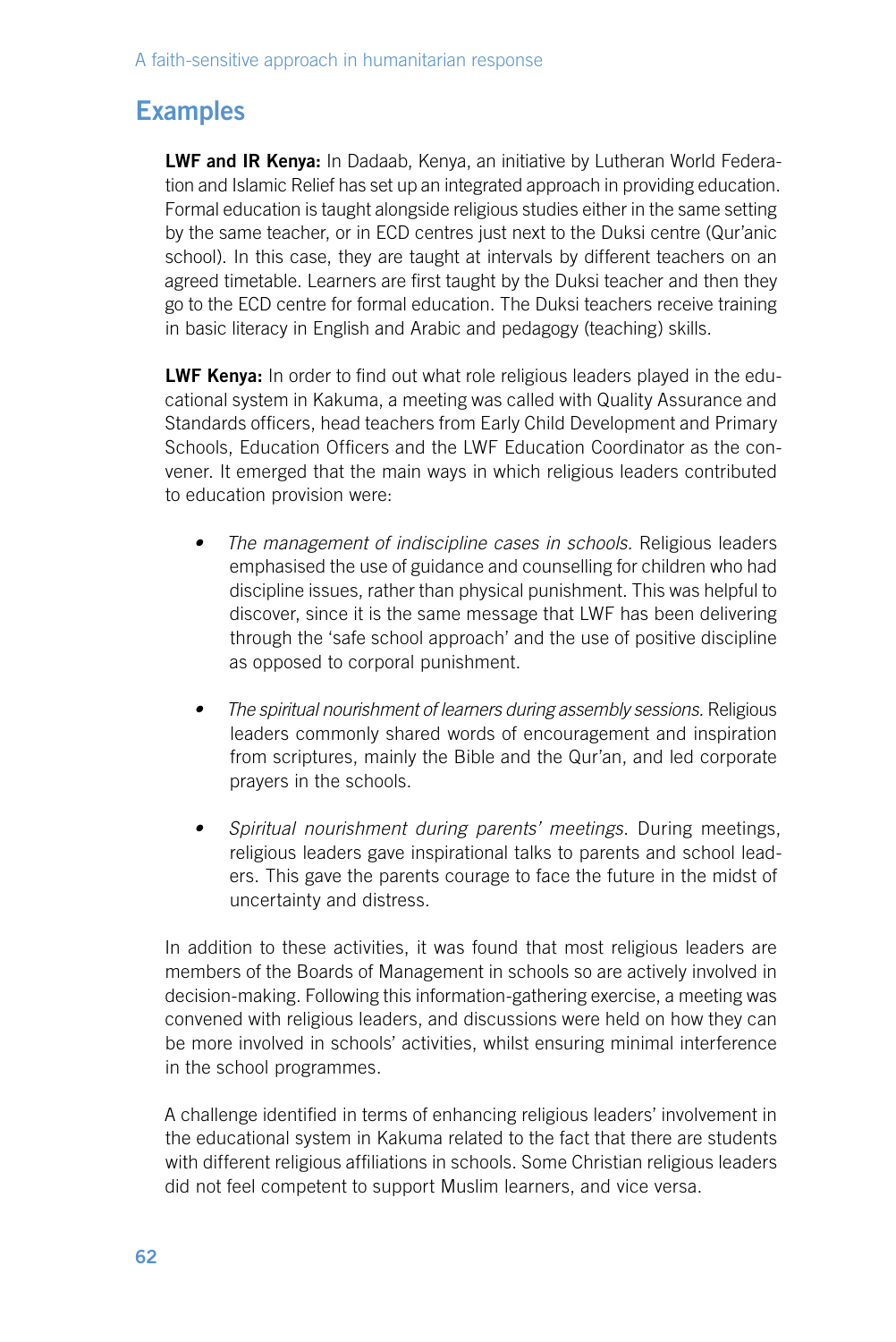In addition, some parents had concerns that religious leaders may not be independent and impartial, and that some may have an evangelisation agenda. They feared that their children would be converted into other faiths. Their main concerns centred around prayers and scripture readings, rather than more general activities such as motivational talks and guidance and counselling. LWF staff have found that consistently explaining to parents the agenda of faith leaders has enabled them to overcome some of these challenges, along with engaging with faith leaders to encourage them to develop and deliver content that is universal in appeal and does not threaten any faith.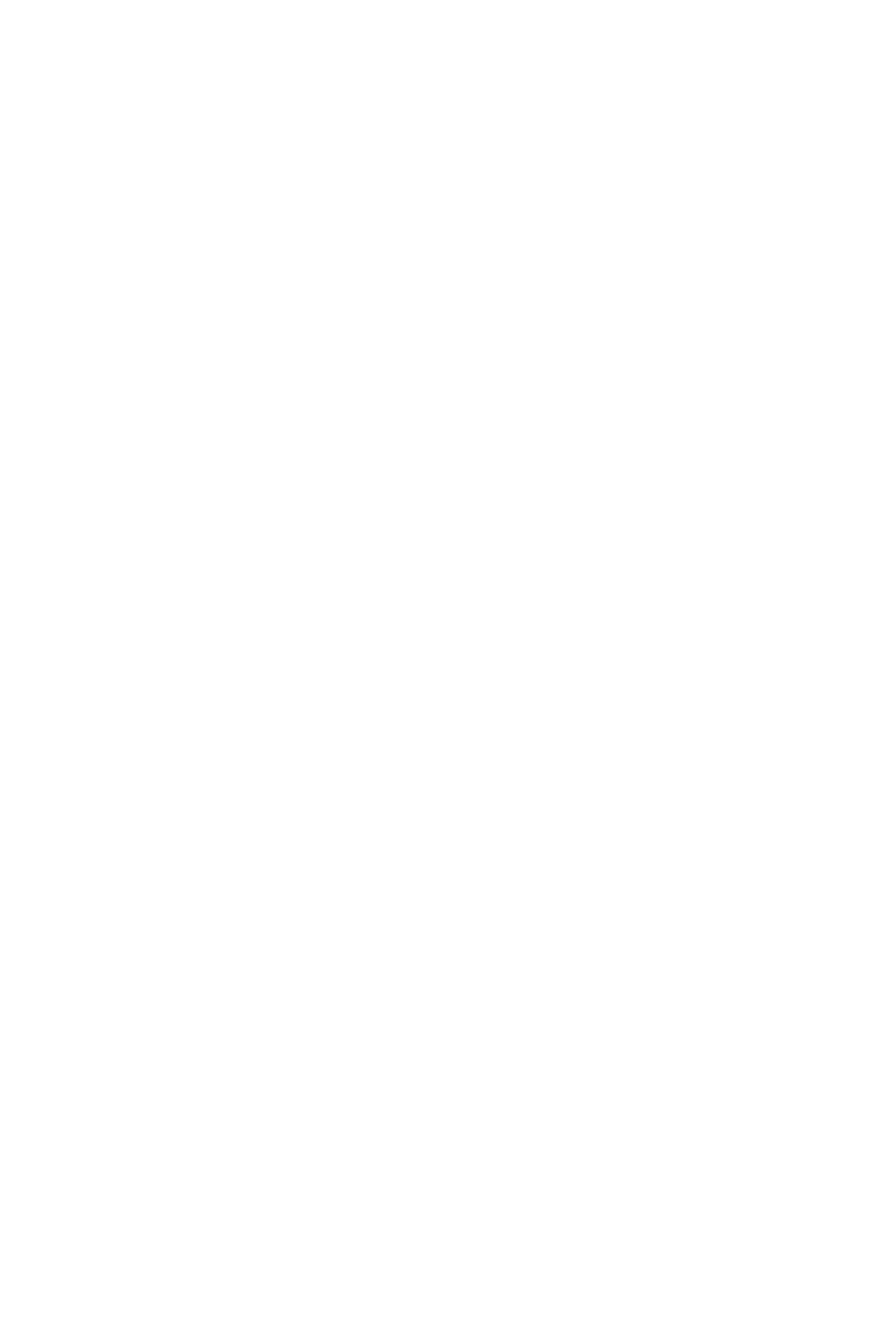# 8. Dissemination of information

Involving local religious actors in the dissemination of information is important because they generally have significant influence within communities and are thus in a position to reinforce – or block – information flows. However, reflecting the principles adopted throughout – and of the IASC *MHPSS Guidelines* themselves – we should not only be concerned with the flow of information from humanitarian agencies to communities. Local religious actors – in all their diversity – can be channels of information from communities, providing agencies with fresh insights and challenge to their initial plans and agendas.

# A. How does this relate to the IASC *MHPSS Guidelines*?

Action sheet 8.1 of the IASC *MHPSS Guidelines* relates to providing information to the affected population on the emergency, relief efforts and their legal rights. Action sheet 8.2 of the IASC *MHPSS Guidelines* relates to providing access to information about positive coping methods.

## B. What do we know about engaging with religion in relation to dissemination of information?

FBOs are uniquely placed in the international humanitarian community in that they are rooted in their local communities and yet have global reach. Their large constituencies give them the potential to play a powerful role in advocacy and public awareness. With their presence on the ground, in the most remote parts of every country, they are well-positioned to take action when emergencies arise (Ferris 2005). These networks constitute remarkable channels of communication as well as human and financial resources. Such large national constituencies hold great potential to complement efforts by other actors (UNDP 2014).

UNICEF found in a global mapping of their engagement with local faith communities in 2015 that that they most commonly linked with local faith communities by conducting sensitisation activities, primarily with religious leaders. (Sensitisation is defined as a process of awareness raising or information dissemination.) Broader review of reports suggests that this is a common pattern. Sensitisation is an important element of dissemination of information, but sharing information can be more fully expressed in mutual activities, where information flows in both directions, such as in learning networks.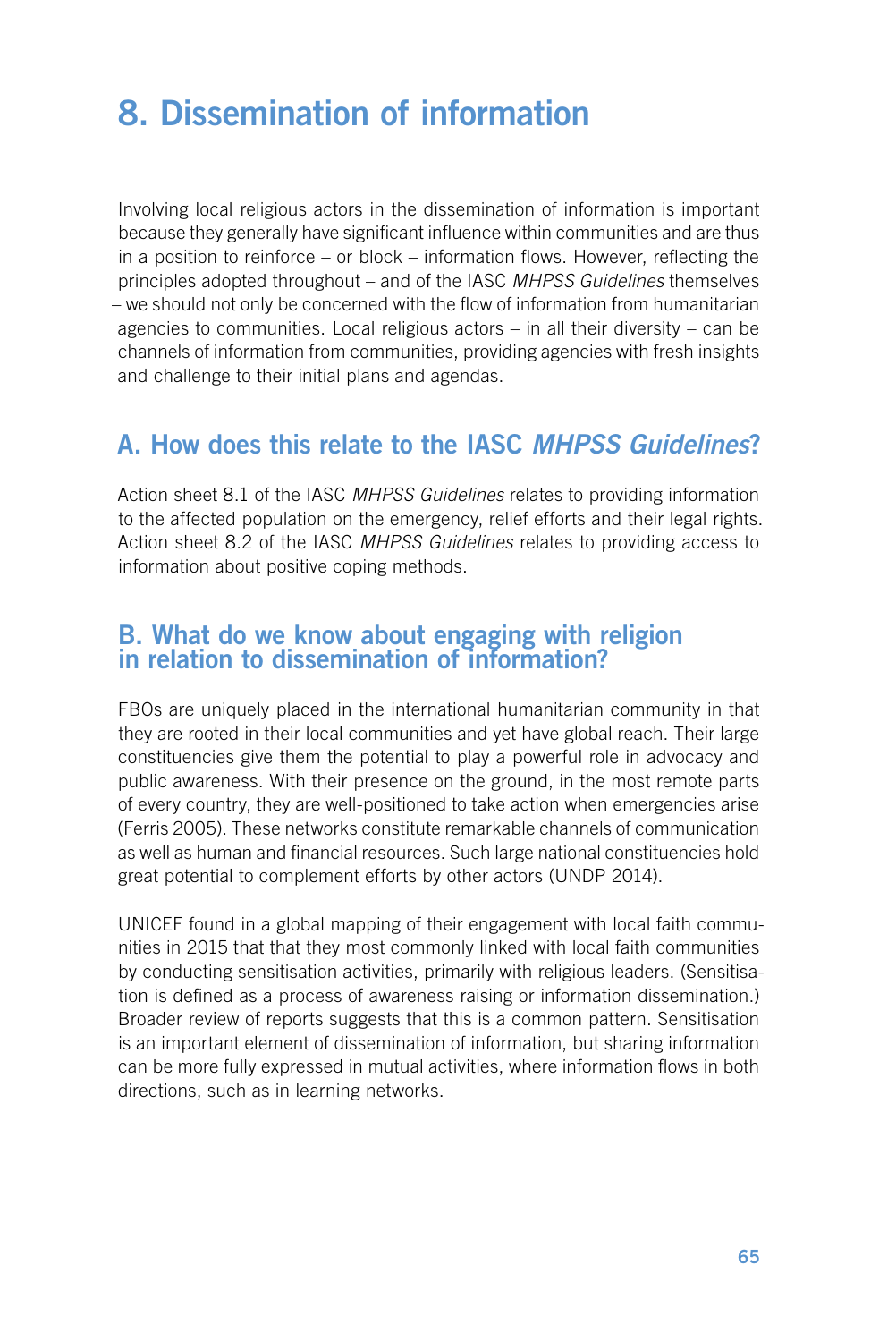## C. What can we do to strengthen the part that religious leaders, local faith communities and FBOs play in disseminating information?

## 1. Build on sensitisation activities with local faith communities to establish two-way dialogue that shapes programme design

- Review existing forums or develop relationships with local religious actors to identify ways of strengthening the role of religious leaders and local faith communities in psychosocial programming
- Identify existing forums or develop forums for local partners to share information with agencies and collaborate in programme design and evaluation
- Involve local religious actors in the compilation of key messages and points for sensitisation.

## 2. Share information on experiences of, and lessons from, local faith engagement

- Establish a means to regularly document the experience of partnership with local faith communities, using language that reflects the value of this engagement (that is, not hiding it with technical terms)
- Link with media to present faith engagement in a positive way
- Facilitate learning networks locally, nationally and globally to draw lessons from accumulated experience and strengthen engagement and response.

# D. References and resources

Ferris, E. (2005) "Faith-based and secular humanitarian organizations." *International Review of the Red Cross*, 87 (858): 311-325.

Network for Empowered Aid Response (NEAR) at www.near.org

UNDP (2014) *Guidelines on Engaging with FBOs and Faith Leaders*. New York: United Nations.

UNICEF (2015) *A Global Mapping of UNICEF engagement with religious communities*. New York: Civil Society Partnerships Division of Data, Research and Policy, UNICEF.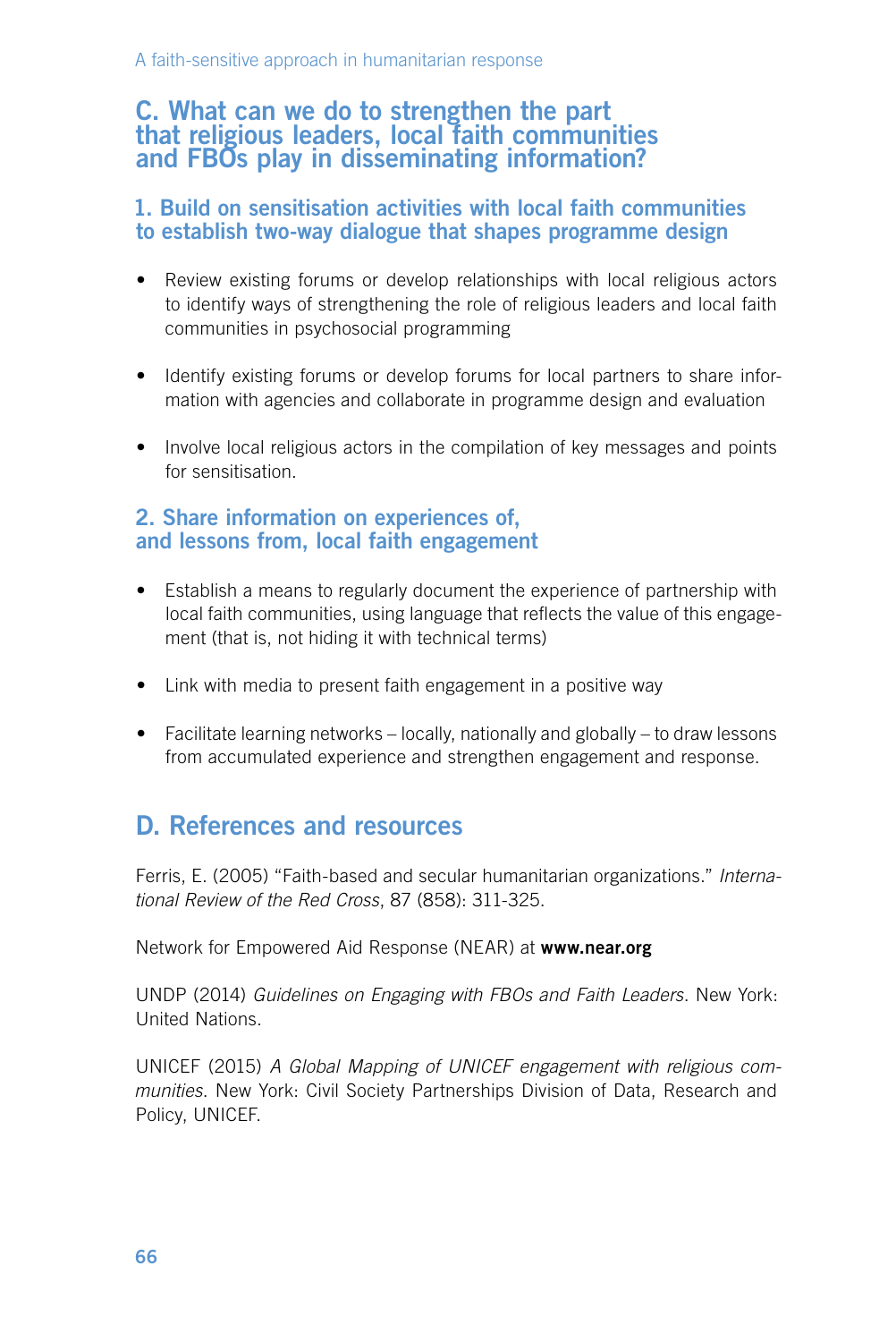# Examples

In 2013 and 2014, UNICEF in Cameroon partnered with the Ministries of Communication, Public Health, Women and Family Welfare, Basic Education, Youth, and Social Affairs to raise awareness and mobilise networks of religious groups, associations, and traditional and religious chiefs. These partnerships helped support initiatives in the areas of health, nutrition, WASH, infant and maternal care, child protection, birth registration and basic education. Activities to this end included community dialogues and meetings, health caravans, and advocacy sessions. For example, in 2014, a caravan of over one hundred vehicles carrying traditional and religious leaders and local authorities was organised in four of the most vulnerable regions of the country; more than two hundred traditional and religious leaders gave their commitments to sustain local initiatives to promote best practices with high impact on child and maternal health.

*From: UNICEF (2015)* A Global Mapping of UNICEF engagement with religious communities*. New York: Civil Society Partnerships Division of Data, Research and Policy, UNICEF.*

See also examples about LWF in Kakuma in section 1 on coordination and IRK in Dadaab in section 6 on health which both feature two-way information dissemination.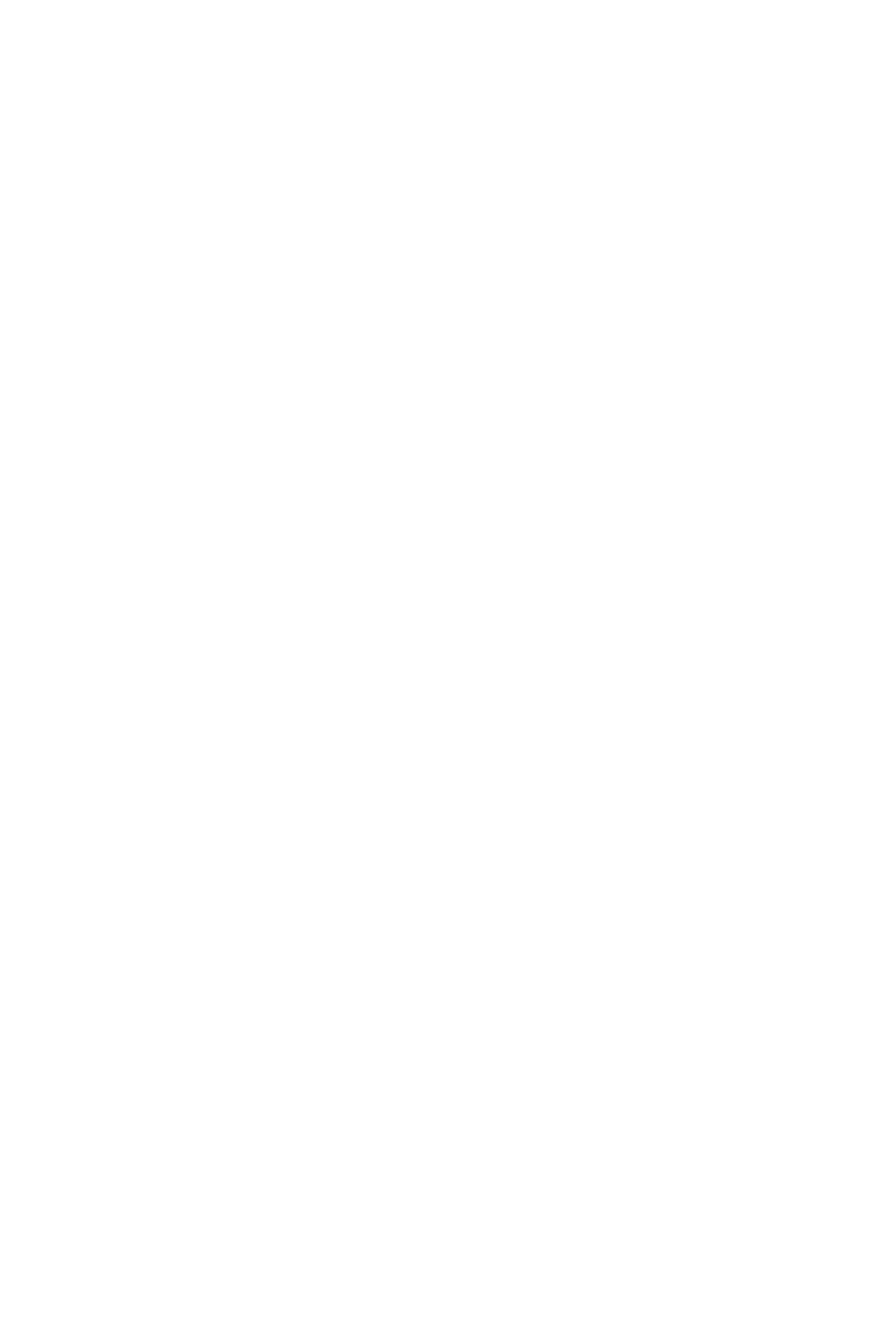# 9. Food security and nutrition

Food is an important aspect of faith identity, and respect for religious sensibilities in this regard is a key part of respecting people's dignity and human rights. Faith sensitivity in the form of knowledge of religious requirements around food is essential for humanitarians. This is vital whether or not those responding are faith actors. Local faith communities can provide guidance on local religious requirements. These communities are also significant "first responders" in feeding people where crises bring widespread hunger, and they may also be a source of food security in chronic crises where continuing insecurity restricts access by international NGOs. The guidance provided here suggests how greater faith sensitivity in food and nutrition provision can capitalise upon this capability and reach.

# A. How does this relate to the IASC *MHPSS Guidelines*?

Action sheet 9.1 of the IASC *MHPSS Guidelines* relates to the inclusion of social and cultural considerations in the provision of food and nutritional support. This includes safe aid for all, considering cultural practices and household roles. The six key actions in this section outline recommendations to assess psychosocial factors related to food security, nutrition and food aid; to maximise participation in the planning, distribution and follow-up of food aid; to maximize security and protection in the implementation of food aid; to implement food aid in a culturally appropriate manner that protects identity, integrity and dignity of primary stakeholders; to collaborate with health facilities and other support structures for referral; and to stimulate community discussion for long-term food security planning.

Key action 4 is particularly relevant to a faith-sensitive approach. The IASC *MHPSS Guidelines* here indicate the need for "respect for religious and cultural practices related to food items and food preparation, provided that these practices respect human rights and help to restore human identity, integrity and dignity."

## B. What do we know about engaging with religion in relation to food security and nutrition?

Food is an important part of faith identity for many people, and maintaining the dietary rules associated with their faith can be a crucial part of individual and community wellbeing. Food is often part of group rituals that are central to some organised religions, and so can contribute to a sense of normality and belonging. As well as references to the relationship between food and faith identity in the IASC *MHPSS Guidelines*, the *Sphere Minimum Standards In Food Security*  And Nutrition (2011) and guidance from the World Food Programme (2009) also include cultural considerations in food security and nutrition. Recently the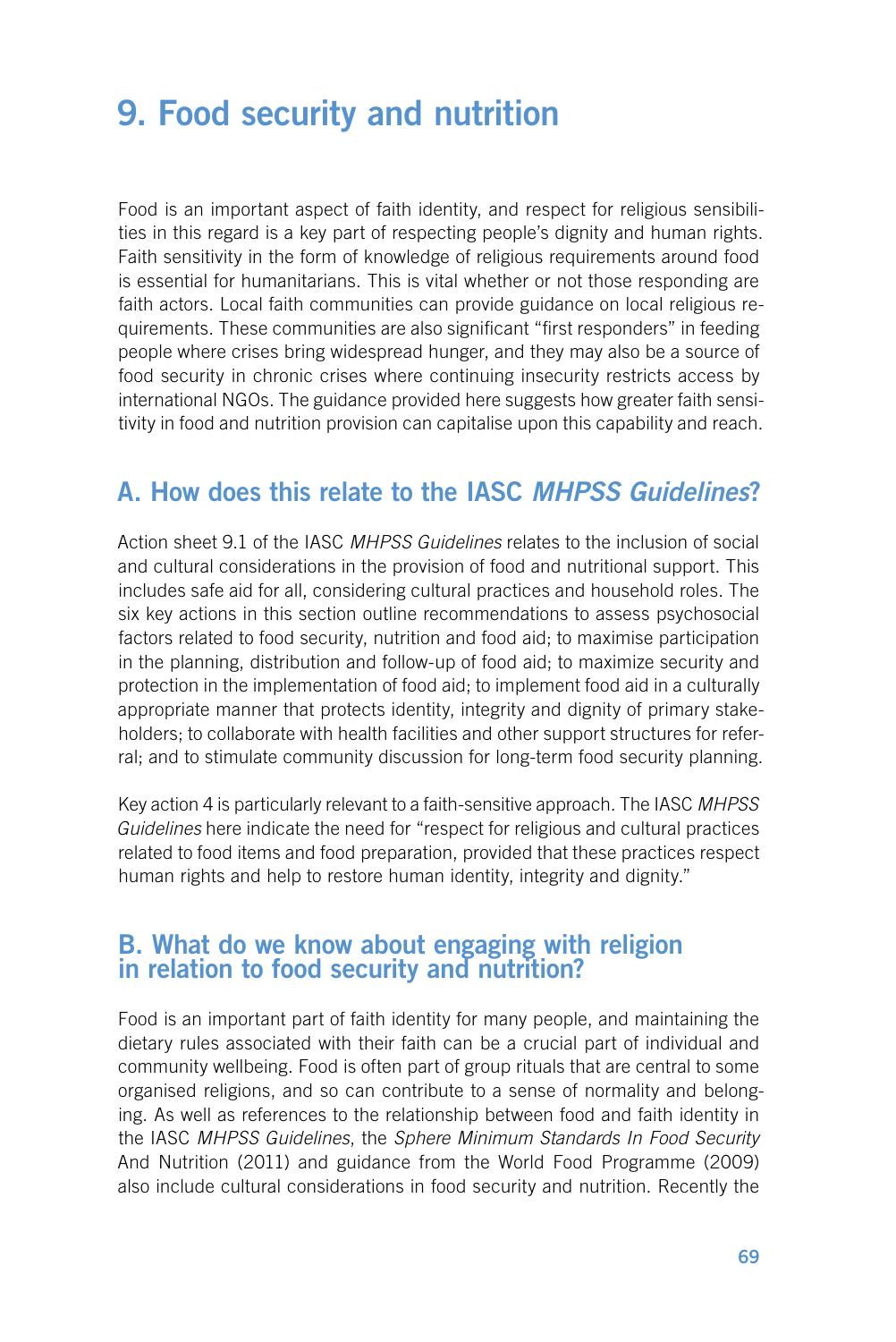World Food Programme has identified strengthening strategic partnerships with religious institutions as a priority in the effort to achieve Zero Hunger (WFP 2016).

Religious institutions and leaders are actively involved addressing the root causes of food insecurity, as well as directly responding to situations in which communities have insufficient food. All religions have a requirement to "help the hungry", and this common purpose facilitates a collaborative approach in the affected areas. Religious institutions and ecumenical and inter-faith bodies build on core teachings about feeding the hungry (WFP 2016; Ecumenical Advocacy Alliance, World Council of Churches 2016; G20 Interfaith Summit 2016).

Organisations like Caritas Internationalis, World Vision, Islamic Relief Worldwide, the Adventist Development and Relief Agency, The Lutheran World Federation and Tzu Chi provide food relief and support food security policies including nutrition and smallholder farmer programmes. Bread for the World is a powerful advocate for action against hunger. The Ecumenical Advocacy Alliance and the World Council of Churches give priority to food and nutrition issues in their global action programmes; for example they organised an emergency meeting in Nairobi in June

Marshall et al (2018) in their discussion paper propose the following actions to support global efforts to advance progress towards SDG2: Zero Hunger by 2030:

- Full engagement of religious leaders at senior levels in highlighting the ethical issues at stake in the famine emergency, building on the teachings of religious traditions, individually and collectively
- Specific engagement of religious leaders in efforts to negotiate access to areas acutely affected by famine and
- Cooperative peace-making efforts with religious communities in famine affected areas.

## C. What can we do to improve faith-sensitive responses to food security and nutrition?1

#### 1. Use local faith communities to identify vulnerable individuals and households

• Identify faith-based community networks that have reach into communities and capacity to identify vulnerable individuals and households

<sup>&</sup>lt;sup>1</sup> Please use the IASC *MHPSS Guidelines* key action 4 in action sheet 9.1 for recommendations concerning faith and food.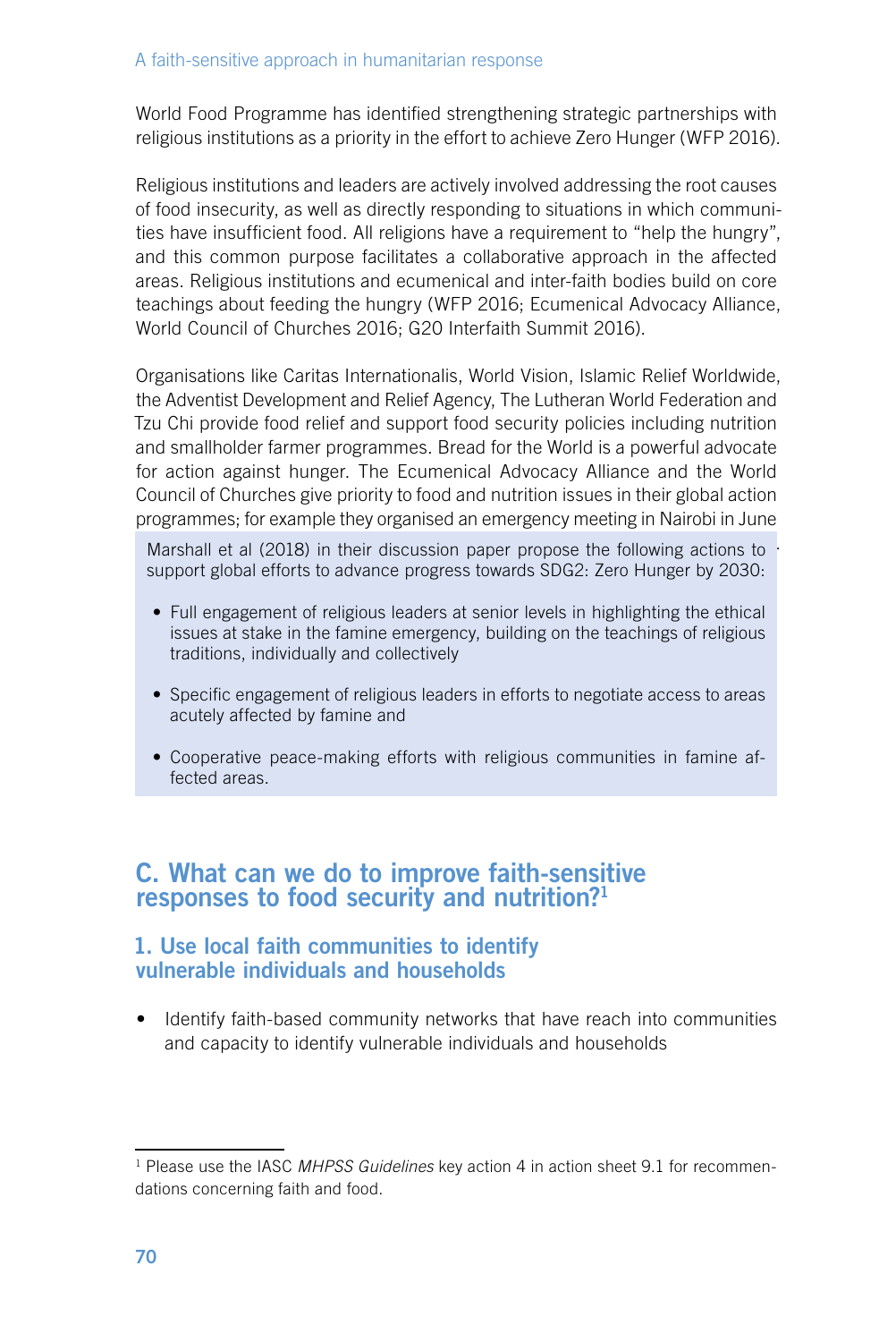- Establish appropriate protocols for respectful, culturally appropriate identification of vulnerable individuals and households and securing of their support (either through referral or through local channelling of targeted food support)
- Train appropriate people within local networks (e.g. representatives of women's associations) in the operation of this protocol.

### 2. Improve nutritional issues and caloric needs

- Assist local faith communities who are providing food aid to ensure food packs have the highest benefit possible for those receiving them:
	- For example, the World Food Programme has guidelines that help agencies to benchmark the caloric intake needed for different ages.
	- High nutrition items can also be prioritised to increase nutritional value of the food packs.
	- There are also guidelines that can help determine how much is needed for the size of the household (i.e. how much should be provided per person and how long that may last).

# D. References and resources

Ecumenical Advocacy Alliance, World Council of Churches (2016) *Ten Commandments of Food.* September 30. Developed by Rev. Dr Olav Fykse Tveit and the WCC – Ecumenical Advocacy Alliance's Food for Life Campaign Strategy Group. www.oikoumene.org

G20 Interfaith Summit (2016) *Religion, Sustainable Development, and the Refugee Crisis*. Report of June 2017 Meeting at the University of Potsdam. www.g20interfaith.org/sites/default/files/G20%202017%20Potsdam%20Interfaith%20 Summit%20Full%20Report.pdf

Kraft, K. (2015) "Faith and impartiality in humanitarian response: Lessons from Lebanese evangelical churches providing food aid." *International Review of the Red Cross*, 97, (897/898): 395–421.

Marshall, K. M. Abu-Nimer, C. Durham, M. Kurian, U. Nitschke, A. Spence, and Rabbi A. Soetendorp (2018) "Engaging religious actors in addressing famine emergencies." *Economics Discussion Papers*, No 2018-10, Kiel Institute for the World Economy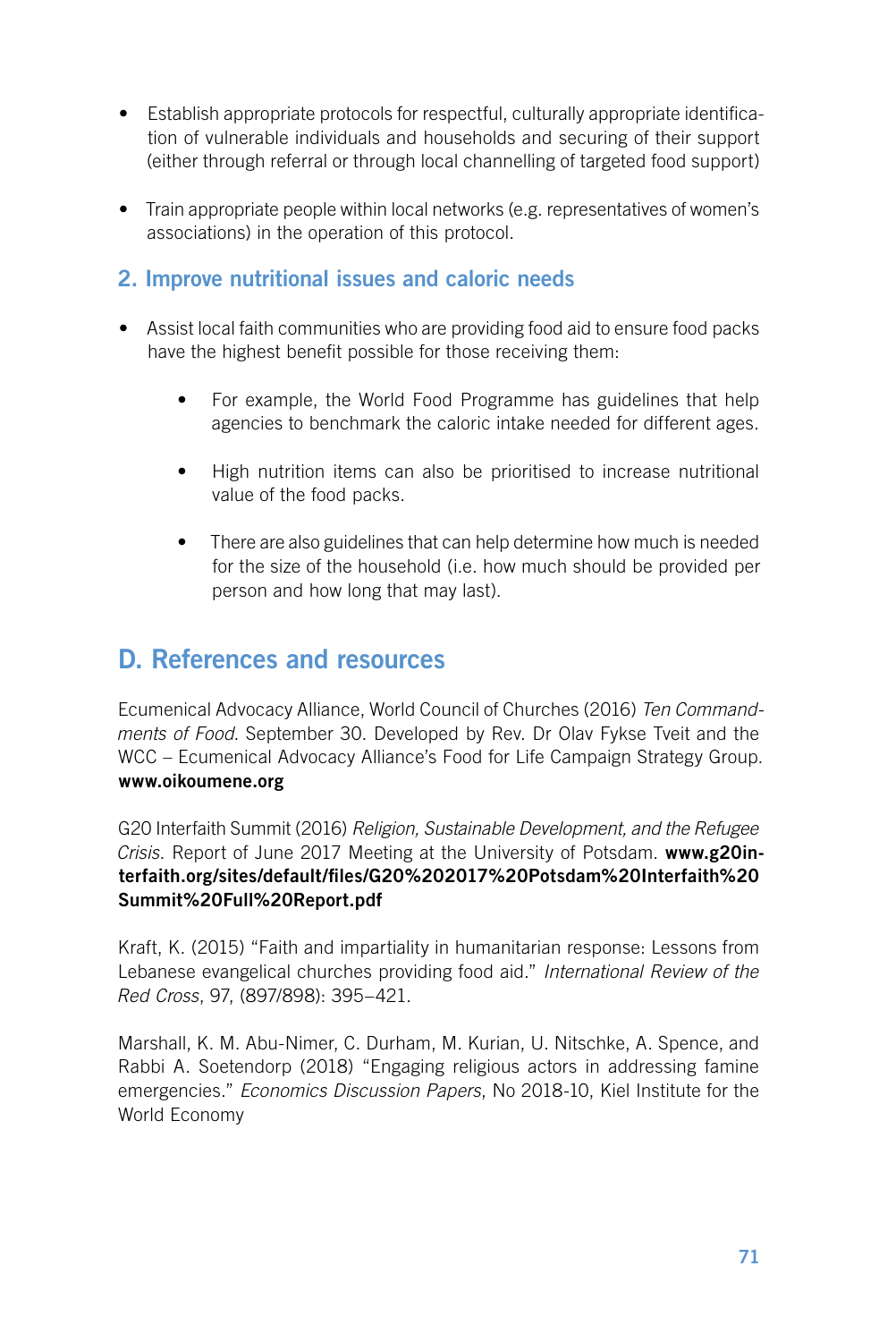Sphere Project (2011) *Sphere Handbook: Humanitarian Charter and Minimum Standards in Disaster Response.* Sphere Project. www.sphereproject.org (See minimum standards in food security and nutrition)

World Faiths Development Dialogue (2016) *Zero Hunger. Faith Partnerships for Action*. A report for the World Programme.

World Food Programme (2009) *Emergency Food Security Assessment Handbook*. Rome: WFP.

World Food Programme (2016) *Voices of Faith: Statements from Religious Leaders and Actors: Inter-religious Engagement for Zero Hunger*. 13 June 2016 at WFP HQ, Rome. http://documents.wfp.org/stellent/groups/public/documents/ reports/wfp284536.pdf

## Examples

The Tzu Chi Foundation, a Buddhist organisation active throughout the world, has provided aid to victims of the Sichuan earthquakes in both 2008 and 2013, bringing food, blankets and other necessities. The work of Tzu Chi in China has earned it recognition by the Chinese government as an NGO, the first foreignbased organizations so recognized. It is now active in 28 Chinese provinces, municipalities, and autonomous regions. It continues to respond to natural disasters through its local groups, providing aid and counselling to survivors. Days after the 2010 Haitian earthquake a disaster assessment team from Tzu Chi USA flew to the Dominican Republic and drove into Port-Au-Prince. Within three months, Tzu Chi managed 84 supply distributions, including 6,000 tents and 40,000 plastic tarps. It helped almost 50,000 families and 196,000 people in total with food and other essentials.

*From* World Faiths Development Dialogue *(2016), p. 11.*

**Islamic Relief Kenya:** In 2017, Wajir County in Kenya experienced a severe drought. Islamic Relief Kenya involved faith leaders in the drought response, in order to ensure that vulnerable people had access to food and were able to continue with their livelihood activities.

The Supreme Council of Kenya Muslims (SUPKEM) in Wajir County selected religious leaders to participate in the National Drought Management Authority (NDMA). The NDMA provided religious leaders with the criteria to be followed in order to identify the needy and most vulnerable in their communities, and the religious leaders then developed a list of names of those in need of relief food. They identified the appropriate people through extensive consultations with county government offices and chiefs, together with other community elders and representatives of women and the youth, as well as the health centre and school head teachers in the schools within the communities to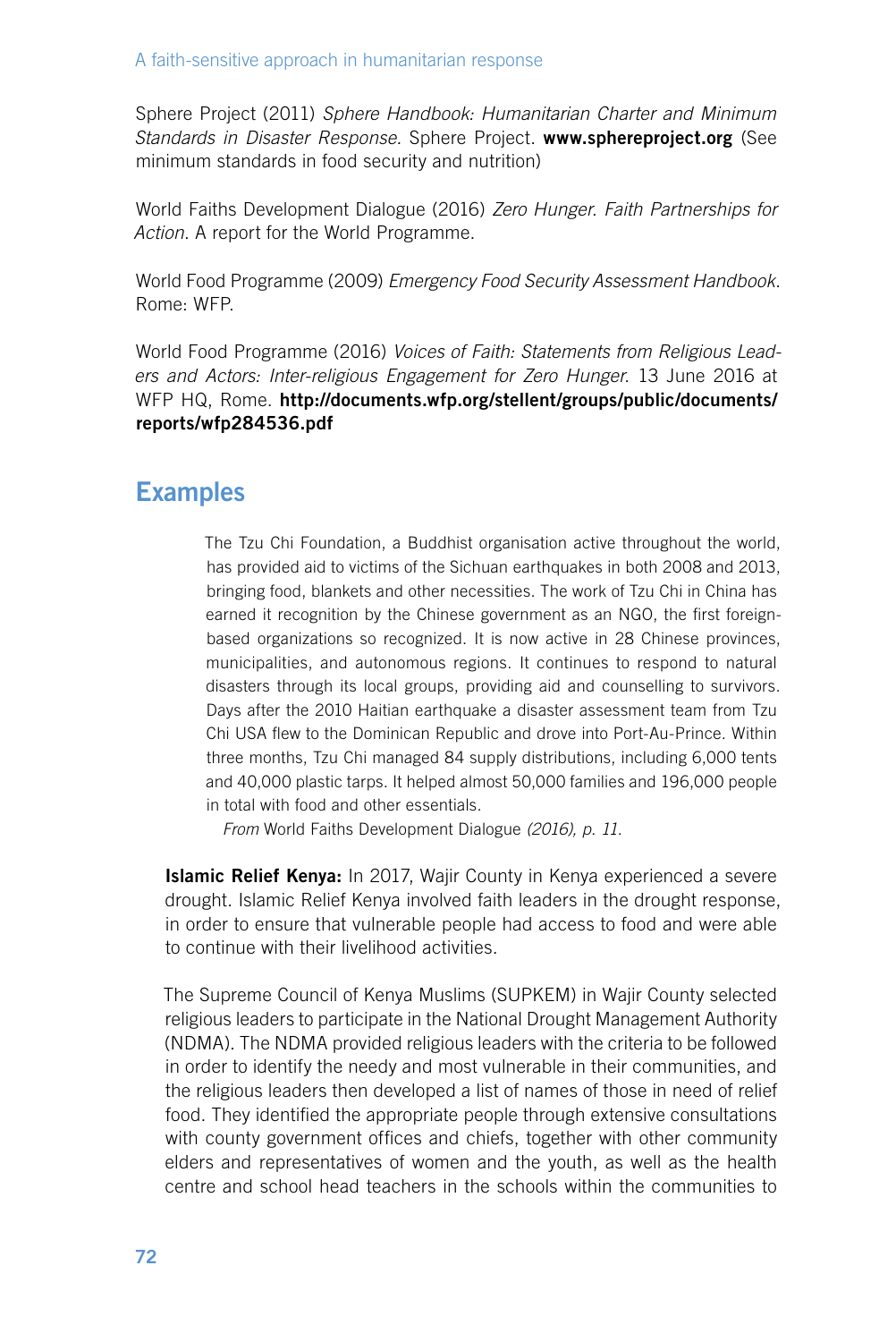be assisted. The religious leaders allowed the identified individuals to collect their relief food supplies from the mosques.

Community members appreciated the involvement of the faith leaders, because they were perceived to be fair and just, according to their teachings. Therefore, the community members trusted that the food distribution process had been carried out fairly for everyone. Islamic Relief staff involved in the drought response found that community members were more receptive of the help they were being given, and did not mistrust the intentions of NGO staff in assisting them. The process was carried out on time, and the appropriate people received the relief food, rather than it being distributed to other community members who might sell the food for financial gain. One challenge was experienced, which was that all the faith leaders were men. This made it difficult to clearly convey how different the needs of women and girls are from the needs of men and boys in the community during the drought and food crisis.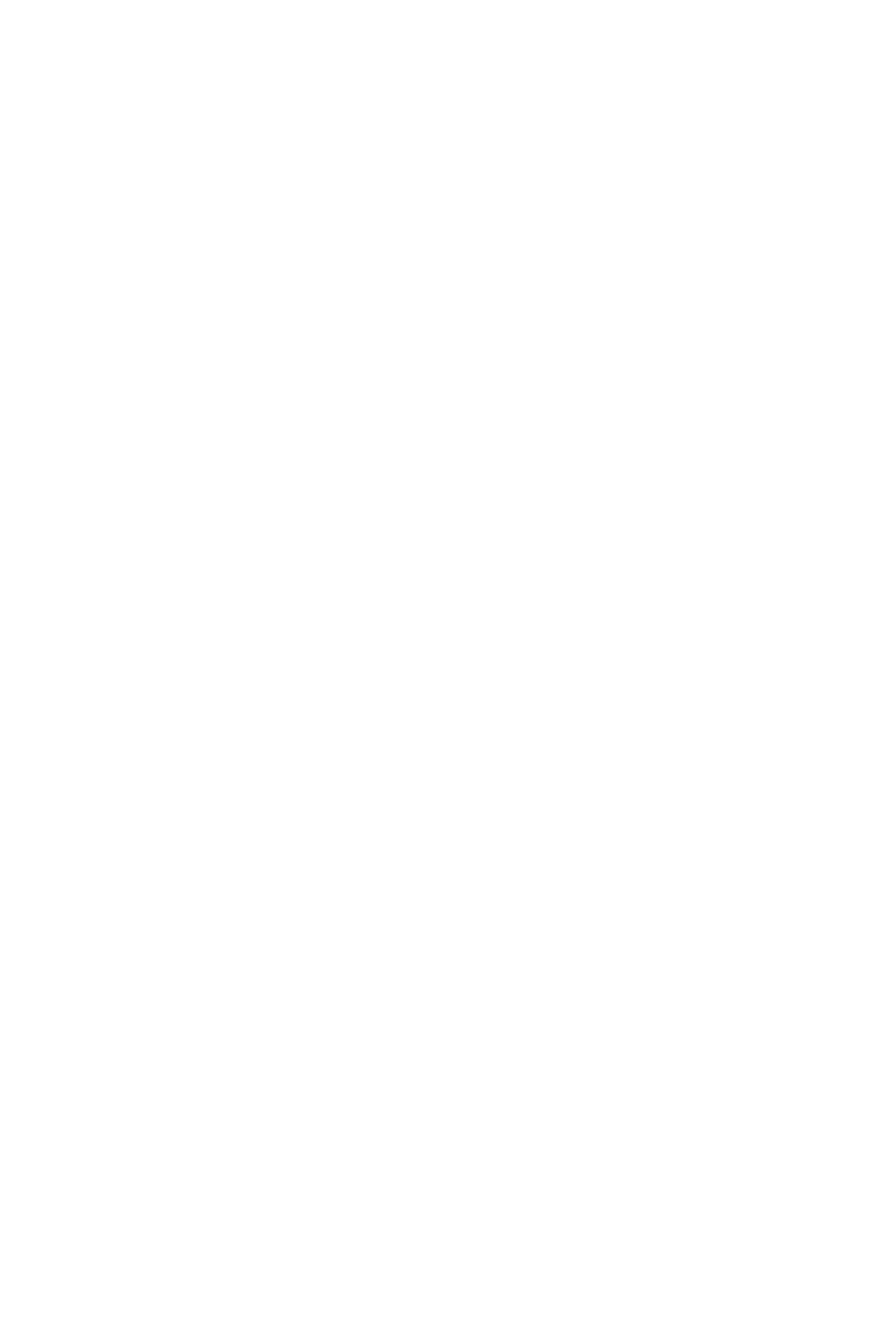# 10. Shelter and site planning

This section addresses the ways in which faith-sensitivity can prompt actions that will ensure that spaces are identified and utilized to promote mental health and psychosocial well-being within affected communities. Attention is paid both to the provision of spaces for religious worship and other forms of spiritual practice, and the effective utilization of religious spaces for wider humanitarian efforts. Provision of non-food items relevant to rights of religious practice and expression is also considered.

# A. How does this relate to the IASC *MHPSS Guidelines*?

Action Sheet 10.1 of the IASC *MHPSS Guidelines* relates to the inclusion of specific social considerations in site planning and shelter provision in a coordinated manner. This includes safe, dignified, culturally and socially appropriate assistance. Key action 3 of the IASC *MHPSS Guidelines* highlights the importance of identifying or developing 'communal safe spaces that offer psychological assurance and enable social, cultural, religious and educational activities' (page 176).

### B. What do we know about securing psychosocial support through faith-sensitive shelter and site planning?

A number of studies have shown how communal religious spaces can serve as a key focal point for activities relevant to psychosocial recovery (Fiddian-Qasmiyeh, E. and A. Ager, 2013). This includes enabling prayer and worship, but also social activities, pastoral support and practical assistance. In camp settings explicit attention needs to be given to allocating land for these spaces, and enabling their development. In urban settings – or contexts affected by natural disaster – the focus may be more on reconstruction of existing facilities so that they can function effectively.

The re/construction of religious spaces is one of the issues where informed application of humanitarian principles is required. Sometimes agencies can see this sort of assistance as a challenge to neutrality and the requirement not to "engage in controversies of a political, racial, religious or ideological nature." For example, McGregor (2010) describes the slow rebuilding of sacred spaces (particularly mosques and meunasahs) after the 2004 Tsunami, despite the strong community demand. However, with open engagement with all religious groups and an explicit commitment to supporting religious observance for all groups on an equal basis controversy can be avoided and the fundamental human right respected for people "to manifest his [or her] religion or belief in teaching, practice, worship and observance… alone or in community with others and in public or private."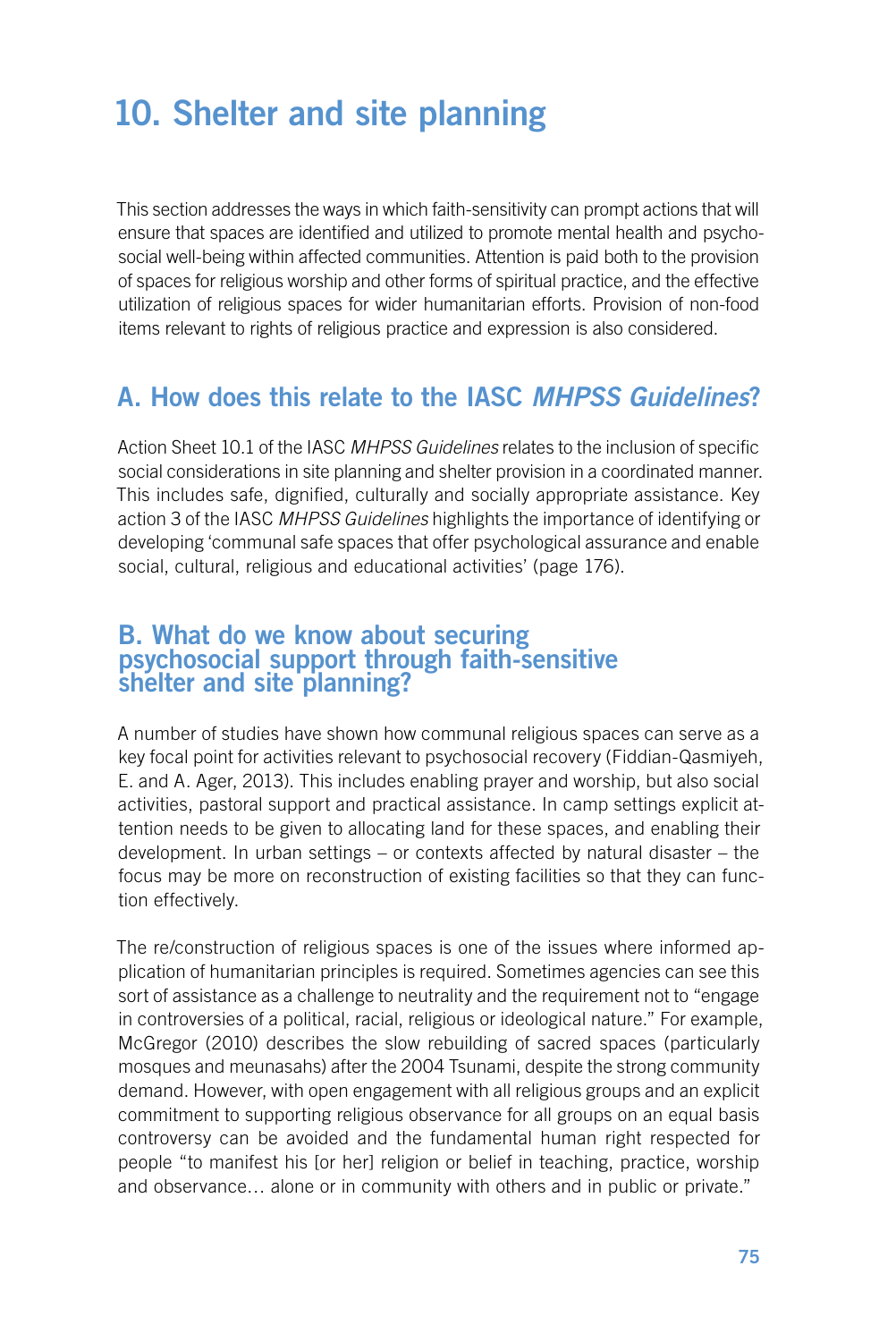### C. What can we do to ensure more faithsensitive shelter and site planning?

### 1. Ensure availability of communal places for worship and prayer

Document needs for religious communal space as part of broader needs assessment

- Map faith groupings in the affected population and their existing access to communal spaces
- Identify faith leaders in the various faith groups and involve them in planning and decision-making
- Identify sensitivities or barriers restricting access to the broader population (e.g. expected religious observance on entry to the space, anticipation of coercion or proselytism or resistance to sharing space with other groups)
- Bring analysis and proposals for support to relevant site planning and programme coordination meeting.

#### Equip, construct and/or rehabilitate spaces to enable exercise of communal rights

- Explore with faith leaders in host communities (where this is the case) the potential for shared use of space through allocation of specific times for specific groups
- Identify resources to set up spaces
- Establish or link with existing inter-faith network (where appropriate) to monitor equity of access to facilities
- Use communal activities to promote understanding of other programming activities and resources.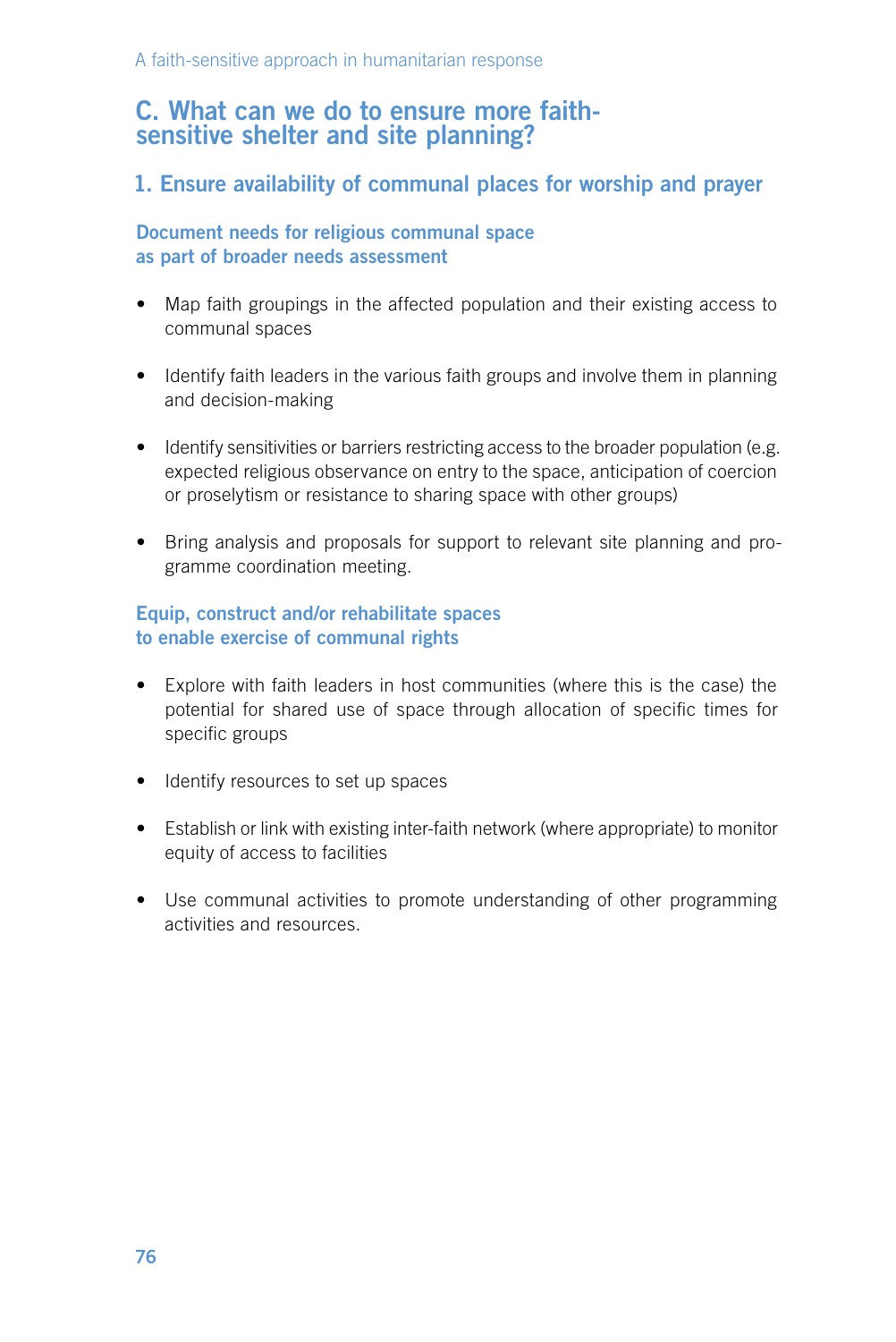In Hindu communities, people may believe that the lower caste is impure and therefore the higher caste is fiercely resistant to share water points with them. When developing water points, it is important to discuss with local leaders and groups (all of whom will have a religious worldview) that water and sanitation access is the right of everybody. However, the caste issue runs deep and has been in place for centuries so discussion on access alone is unlikely to solve the issue. Thus, when considering number of water points and location it was important to understand these religious beliefs. For example:

- Assessing and awareness of caste beliefs: In Nepal, during the baseline survey, we discussed and agreed the number of families per water point and the location, and we sought to ensure that water provision was equally provided, even if the sources needed to be separate per caste.
- Separate water points: If one source is given, it does not mean that all members of the community will share; in some cases families from a higher caste will fetch water from another water point further away, which may be a contaminated source. If the majority of a community is high caste, then we may consider providing a water point for lower caste community members to ensure that neither group is pushed toward unsafe sources.
- Joint water committees: We appointed a water committee which consisted of both castes, and they worked together to ensure the water points were properly used and maintained.

*From a reviewer (humanitarian)*

### 2. Use places of worship and other religious spaces for psychosocial and other humanitarian programming

#### Map existing structures and their current use for psychosocial and broader humanitarian activities

- Build on prior community mapping to identify spaces used for communal activities
- Identify sensitivities or barriers restricting access to the broader population (e.g. expected religious observance on entry to the space, anticipation of coercion or proselytism)
- Assess the desires of the community regarding use of faith spaces for activities beyond spiritual activities.

#### Support and promote appropriate activities in communal religious spaces

• Attend and contribute to activities held in communal religious spaces to demonstrate the valuing of these locations and the potential for their integration within community-based psychosocial response activities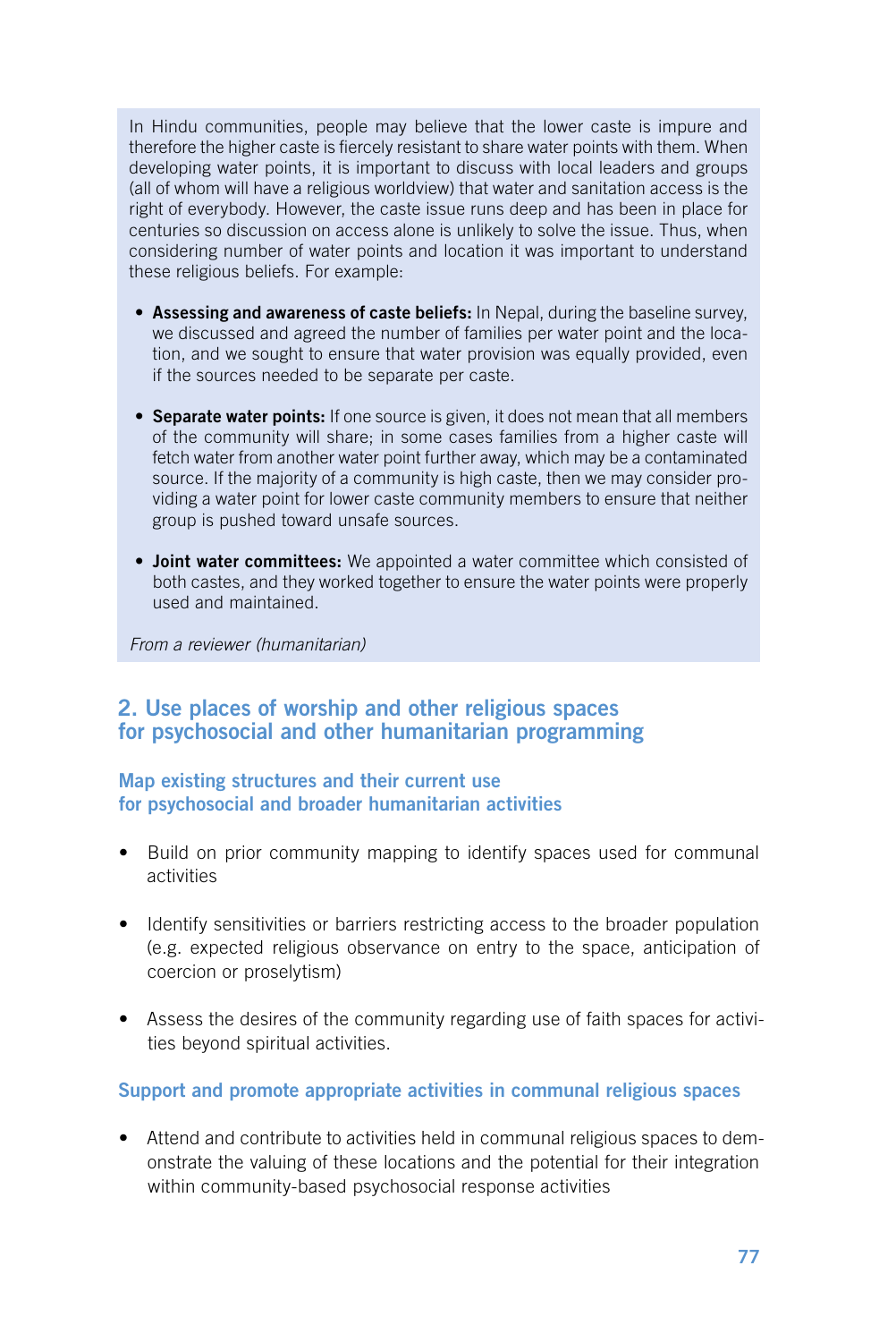#### A faith-sensitive approach in humanitarian response

• Use communal activities to promote understanding of other programming activities and resources.

Active religious practices provide psychosocial support and may promote resilience. Psychosocial practices are embedded deeply in the practice of religious communities…This is demonstrated by the priority given to religious artefacts and spaces during disasters, such as prayer mats and the reconstruction of shrines, temples, churches and mosques.

— From Fiddian-Qasmiyeh and Ager (2013)

#### 3. Ensure a faith-sensitive approach in the provision of shelter

#### Take account of religious practices and perspectives in planning and providing shelter

- Consider castes, classes and other groupings when site planning for temporary and long-term shelter
- Take care in the placement of shelters: Are there sacred areas where construction should not happen? Are there auspicious places where the local religious actors feel shelters should be placed?
- Involve local faith communities in the design of shelters so that the shelters can be used for religious practices (e.g. to include space for prayer in the design)
- Employ local masons and builders in the design and construction of shelters so that religious and cultural components are included.

### 4. Ensure a faith-sensitive approach in the provision of non-food items

#### Take account of religious requirements in the type of non-food items provided

- Prioritise provision of clothing required by local religious traditions (such as hijabs, head coverings)
- Ensure the type of NFIs and clothing provided are appropriate (e.g. blue is not an appropriate colour of clothing to provide among the Yezidi population)
- Ensure sacred texts are made available
- Provide household items that enable the practice of faith traditions (e.g. prayer rugs, prayer candles, prayer beads).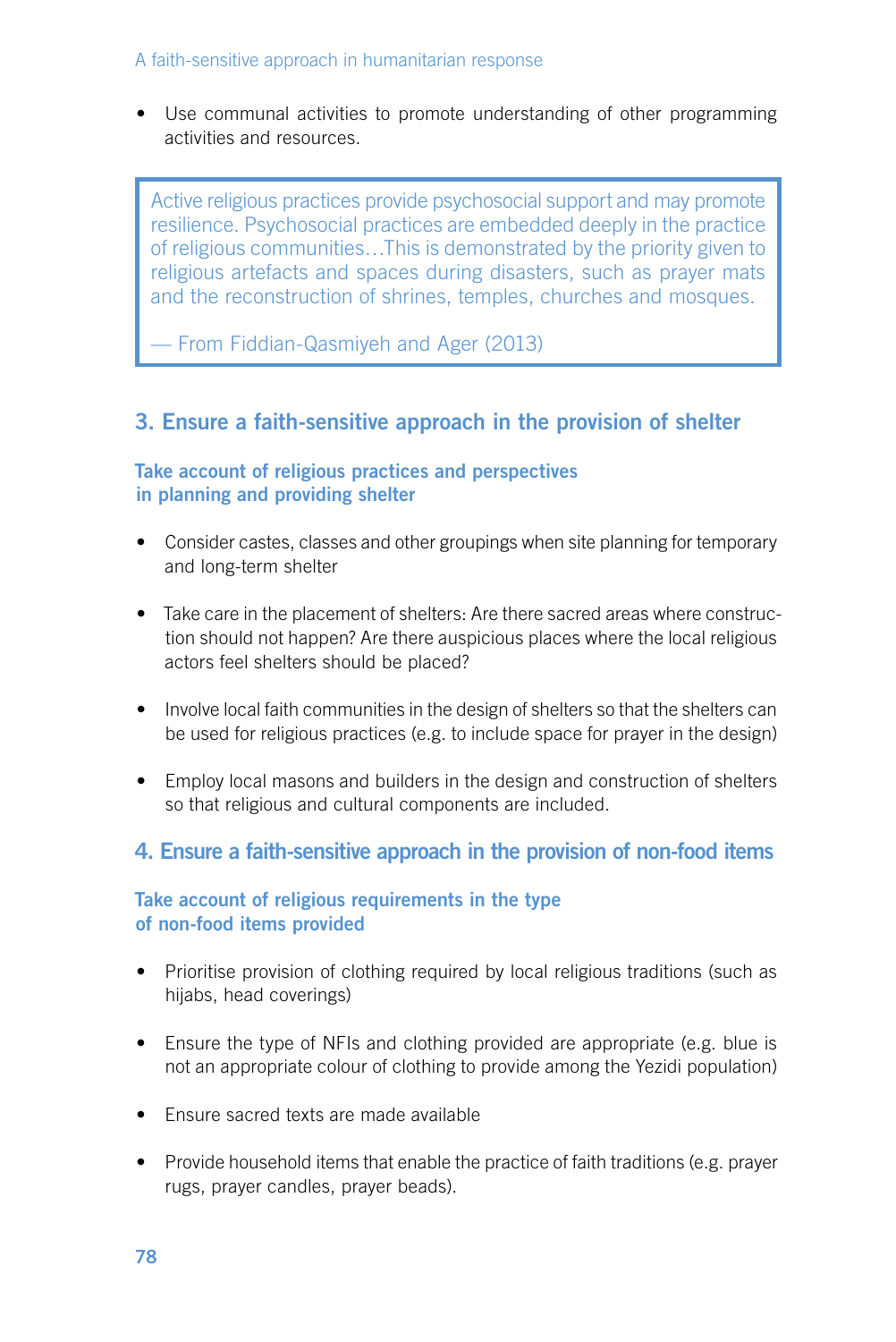# D. References and resources

Cheema, A.R., R. Scheyvens, B. Glavovic, and M. Imran (2014) "Unnoticed but Important: Revealing the Hidden Contribution of Community-Based Religious Institution of the Mosque in Disasters." *Natural Hazards*, 71 3: 2207–2229.

Fiddian-Qasmiyeh, E. and A. Ager (eds.) (2013) "Local faith communities and the promotion of resilience in humanitarian situations: a scoping study." *Joint Learning Initiative on Faith and Local Communities and RSC Working Paper* Series 90: Oxford: JLI.

McGregor, A. (2010) "Geographies of religion and development: rebuilding sacred spaces in Aceh, Indonesia, after the tsunami." *Environment and Planning*, 42: 729-746.

# Example

Religious institutions may be centres of protection too. A study of the role of mosques in Pakistan after the earthquake in 2005 indicated the importance of providing a space and forum for the immediate response. The physical presence of the mosque was also perceived as a "fountain of divine blessings," providing spiritual healing at the time of a great stress – a spiritual defence, and part of their survival strategy to safeguard them against losses from natural hazards. (Cheema, Scheyvens, Glavovic, and Imran, 2014).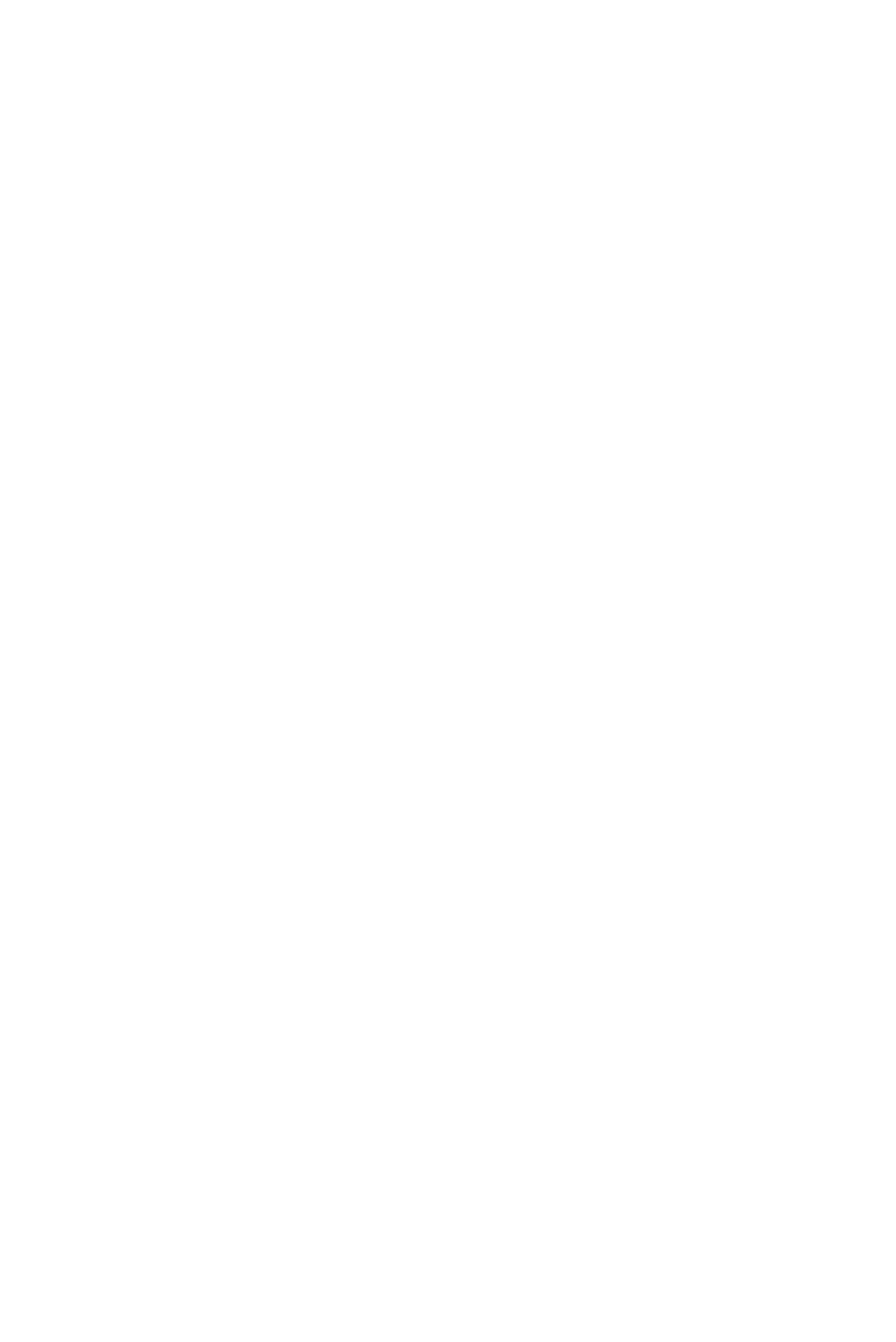# 11. Water and sanitation

Water is the most essential element for human survival and as such has a prominent place in many of the world's faith traditions. Cleansing with water is a nearly universal metaphor for spiritual cleansing, expressed in rituals such as bathing in the Ganges River for Hindus, washing before prayers in a mosque or baptism in the Christian tradition.

The *Sphere Handbook* (2011) outlines the overall standards for water and sanitation in humanitarian response, whereas the IASC *MHPSS Guidelines* give guidance on social considerations in this area.

# A. How does this relate to the IASC *MHPSS Guidelines*?

Action Sheet 11.1 of the IASC *MHPSS Guidelines* relates to the inclusion of specific social considerations in the provision of water and sanitation. This includes safe and culturally appropriate access for all in dignity. There are six key actions. Key action 1 of the IASC *MHPSS Guidelines* particularly focuses on the importance of attention to social and cultural norms and taboos in minimizing distress of those using water and sanitation facilities. Key action 2 emphasises the participation of the affected population in assessment, planning and implementation and key action 6 recommends their participation in monitoring of water and sanitation facilities too. Key action 4 refers to preventing and managing conflict in a constructive manner. All these actions are relevant to the engagement of local religious actors.

### B. What do we know about securing psychosocial support through faith-sensitive provision of water and sanitation?

Linking faith with the construction of water facilities and toilets in schools does not sound like an obvious link, yet it is important. Water plays a central role in many religions and beliefs around the world: source of life, it represents (re)birth. Water cleans the body, and by extension purifies it, and these two main qualities confer a highly symbolic (even sacred) status to water. Water is therefore a key element in ceremonies and religious rites. This is reflected in the way people use water, in the way they design water systems and the need for accessibility of water for cleansing after toilet use or washing hands. *(Mooijman and Sijbesma 2009, page 2.)*

Clean water is the foundation of good hygiene and sanitation, which many religious traditions promote with prescriptions about waste management and cleansing rituals before spiritual functions. Engaging with local religious actors to learn about the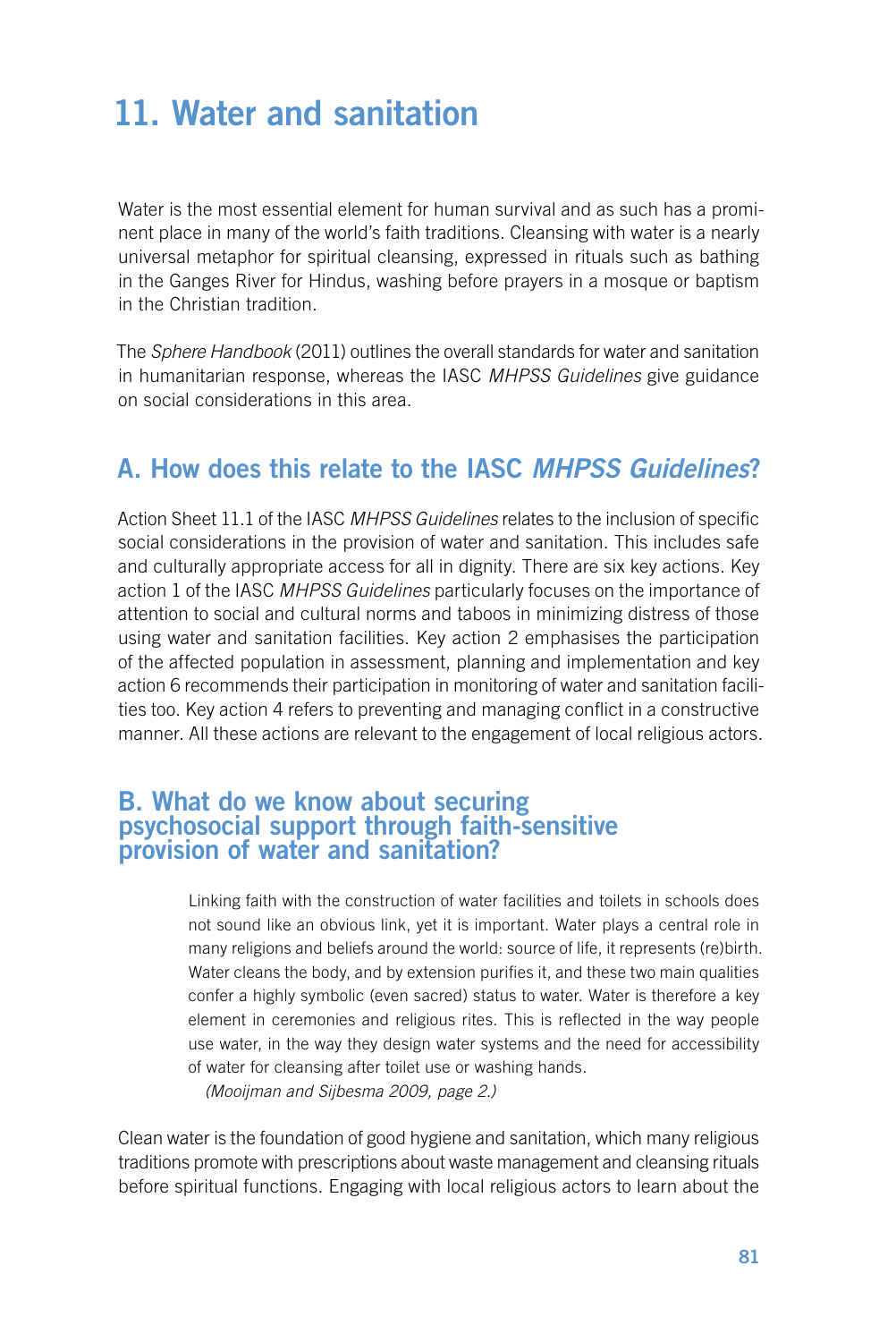religious attitudes and corresponding behaviours regarding water, sanitation and hygiene practices such as hand washing is therefore appropriate in developing appropriate and utilized systems.

### C. What can we do to improve faith sensitivity in relation to water and sanitation provision?

#### 1. Involve local religious actors in planning and design of water and sanitation provision

In early humanitarian response, engage with local religious actors to plan and design water, sanitation and hygiene provision

- Seek guidance from local religious leaders and teachers regarding teachings from sacred writings relating to water, sanitation and hygiene
- Begin to plan and design WASH provision with local religious leaders and other formal and informal community leaders
- Ensure that ideas from the community are implemented to promote acceptance of WASH provision.

### 2. Make provision for WASH activities shaped by a faith-sensitive approach

#### Ensure that WASH activities are appropriate to the local context

- Make sure that water distribution points are located close to communal religious spaces (or where there is no water supply, provide a water storage facility) so that water can be used for ablutions before prayer, for example
- Be aware of resistance to share water points and work with communities to address difficulties (see box below)
- Apply local practices to the design of WASH provision, such as where latrines are placed, the type of cleansing used after toilet use, the design of pit latrines, etc. For example, the community-led total sanitation (CLTS) approach is one method which empowers households to construct latrines which best suit their religious and cultural practices. This is because the family can make decision on technology choice, types of construction materials and labour input.
- Consult with target communities so that they give advice on religiously and culturally appropriate words, actions, drawings to be used in hygiene and sanitation education.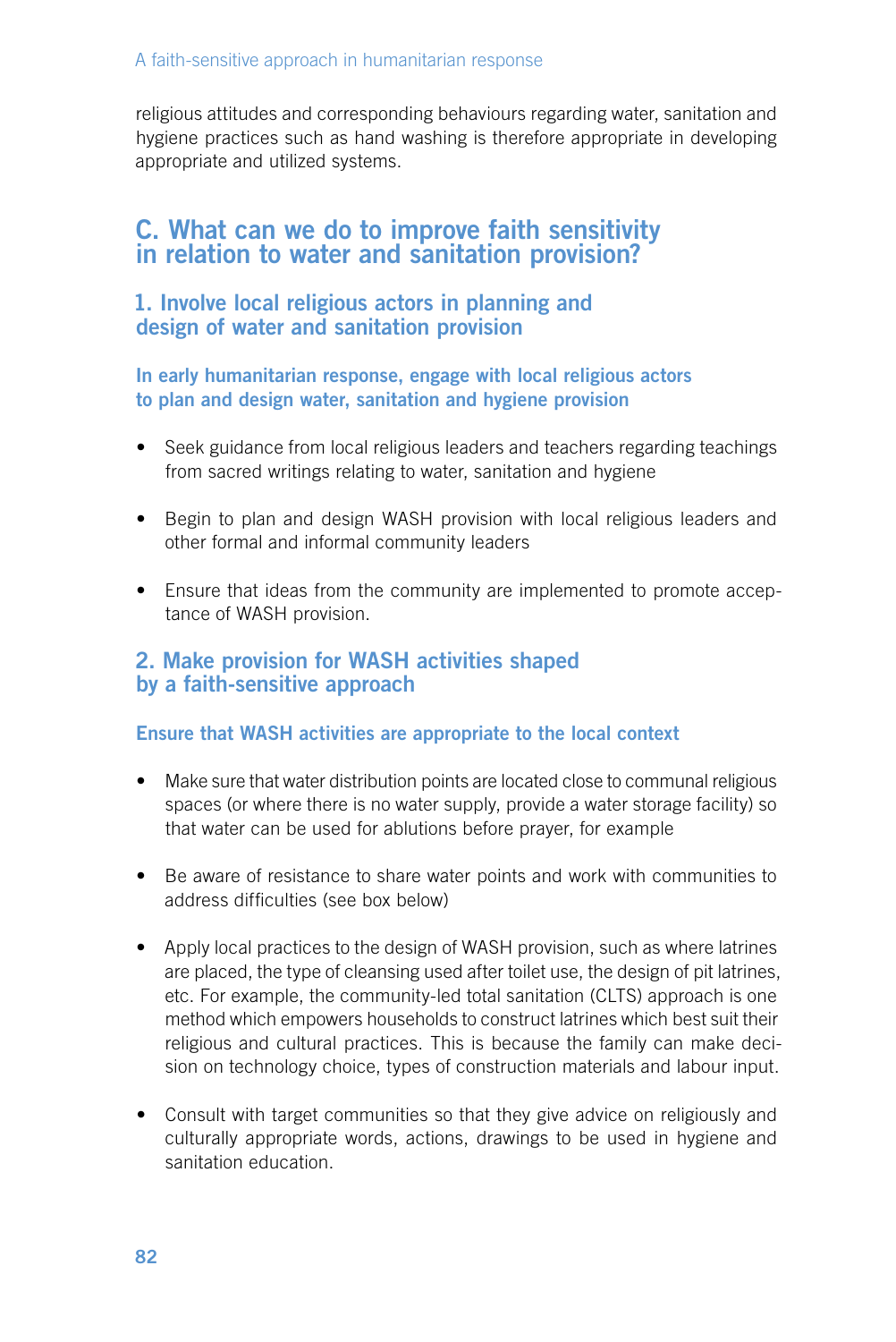# D. References and resources

See resources available from Alliance of Religions and Conservation at www. arcworld.org/projects.asp?projectID=658

For example:

- ARC (2010) *Faith in Water*.
- UNICEF (2012) Partnering with Religious Communities for Children.

Mooijman, A. and C. Sijbesma (2009) *Water supply, sanitation and hygiene facilities and related education in faith-based schools*.Paper presented at the ARC Conference on Faith in Water.

Sphere Project (2011) *Sphere Handbook: Humanitarian Charter and Minimum Standards in Disaster Response*. Sphere Project. www.sphereproject.org (See minimum standards in water supply, sanitation and hygiene promotion)

# Examples

**Tearfund In Central Africa Republic** worked in a community accessing spring water which the community believed to be a gift from the gods (ancestral spirits). The community therefore has protocols which they follow when someone is going to draw water from the spring. The protocols include: not using a dirty container to fetch water from the spring; not wearing shoes at the spring; not using cement at the spring; not chasing away animals which may be drinking from the spring; and not crowding the site.

We realised that these protocols were actually a positive way of environmental protection of the spring. The protocols ensured, for example, that the eye of the spring was not overwhelmed by crowds of people and that the veins were not clogged by dirt from containers and cement. The project built upon this knowledge to promote spring protection by fencing and constructing a chamber around the spring eye.

In a project facilitated by World Vision in Liberia, a water system was built in an area which the community used for a ritual. The water system was never used because the villagers thought it was not good for them to drink groundwater where the spirits of their ancestors live. This could have been averted if there had been proper consultation with the community prior to sinking the well.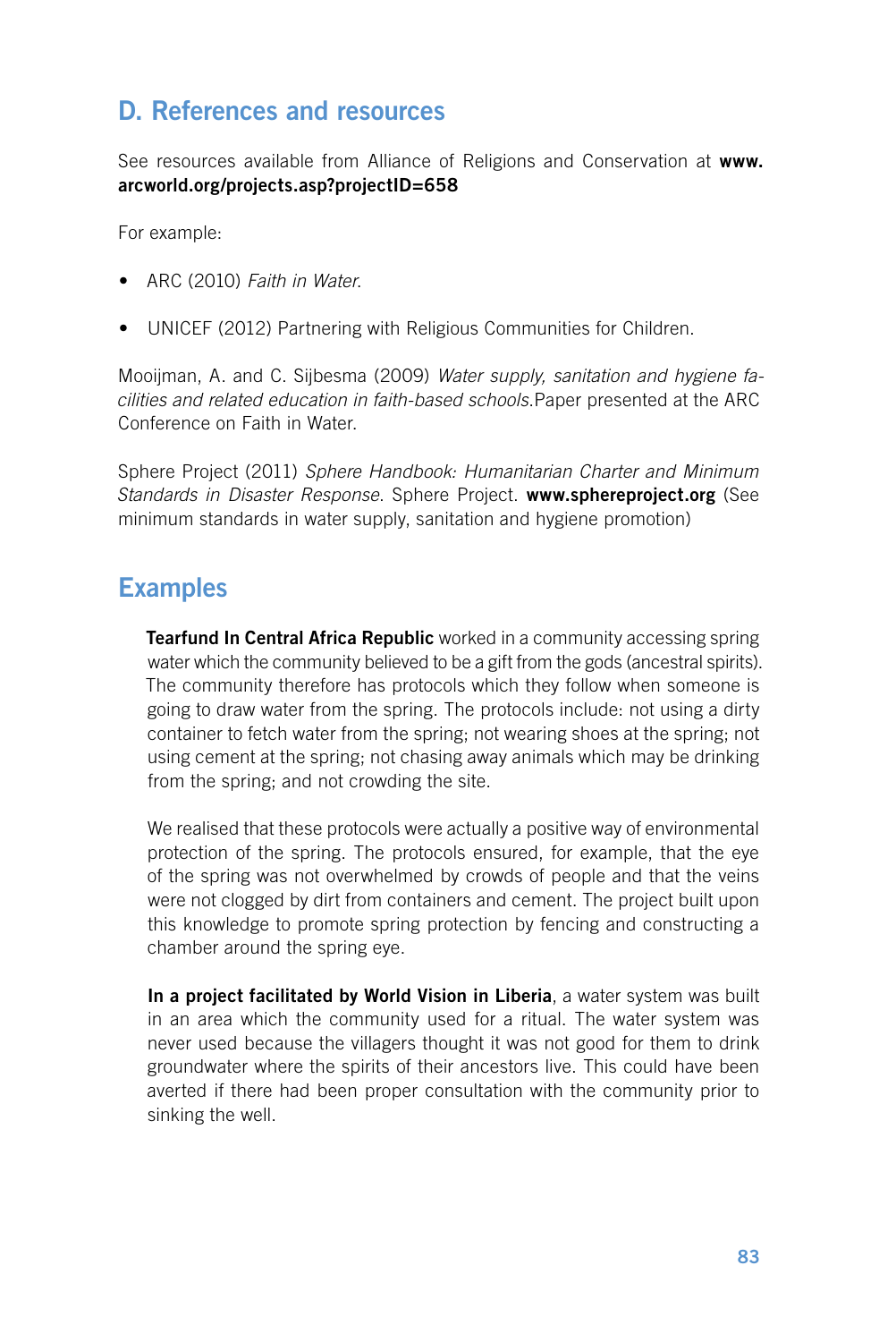# Associated materials:

IRW and LWF (2016) *Developing guidelines for faith-sensitive psychosocial programming: A desk review*, available at: http://mhpss.net/resource/developingguidelines-for-faith-sensitive-psychosocial-programming-a-desk-review

Wendy Ager, Michael French, Atallah Fitzgibbon and Alastair Ager (2018) "The case for – and challenges of – faith-sensitive psychosocial programming." *Intervention*, in press.